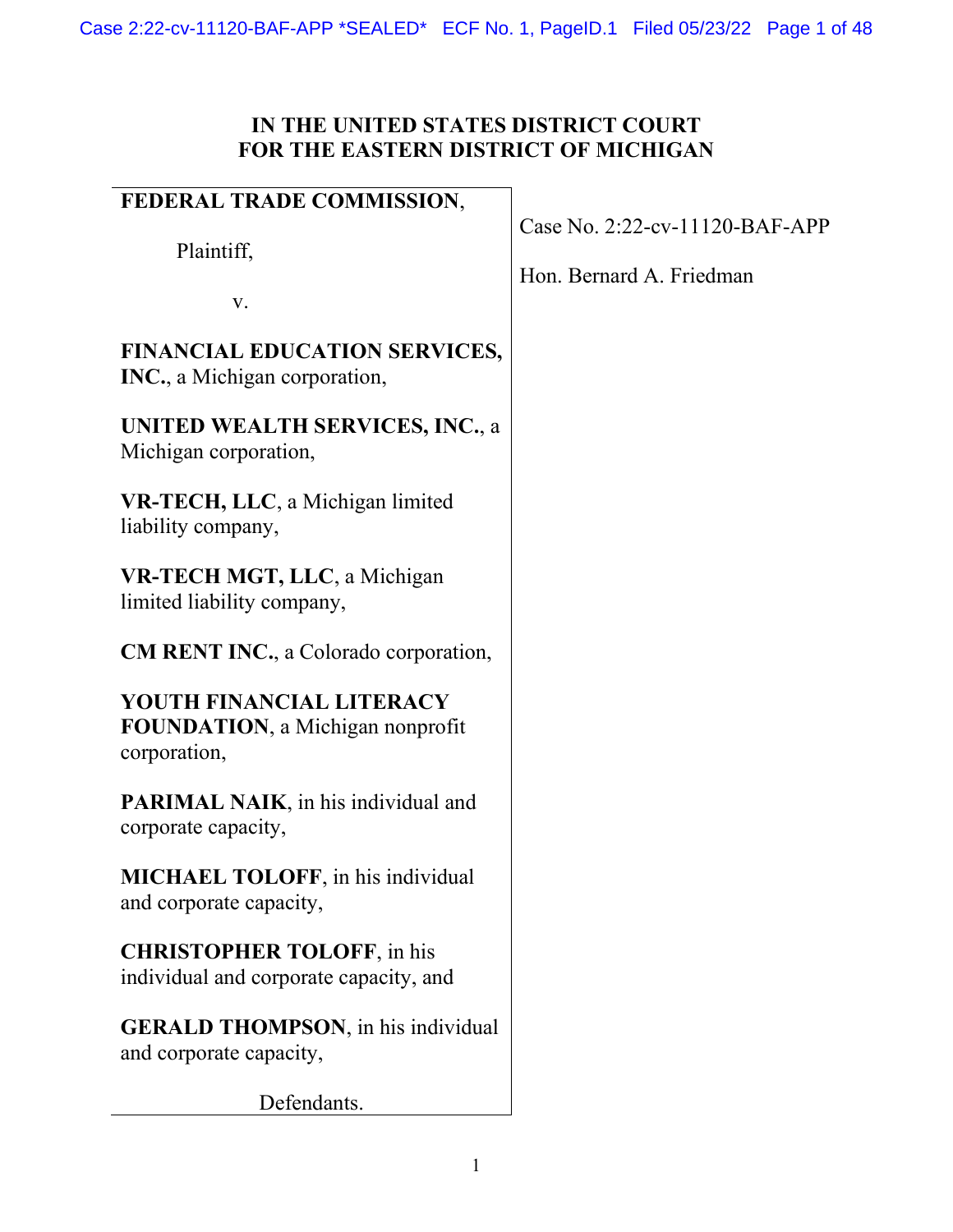## **COMPLAINT FOR PERMANENT INJUNCTION, MONETARY RELIEF, AND OTHER RELIEF**

Plaintiff, the Federal Trade Commission ("FTC"), for its Complaint alleges:

 Section 6(b) of the Telemarketing and Consumer Fraud and Abuse Prevention practices in violation of Section 5(a) of the FTC Act, 15 U.S.C. § 45(a), 1. The FTC brings this action under Sections 13(b) and 19 of the Federal Trade Commission Act ("FTC Act"), 15 U.S.C. §§ 53(b) and 57b, Section 410(b) of the Credit Repair Organizations Act ("CROA"), 15 U.S.C. § 1679h(b), and Act ("Telemarketing Act"), 15 U.S.C. § 6105(b), which authorize the FTC to seek, and the Court to order, temporary, preliminary, and permanent injunctive relief, monetary relief, and other relief for Defendants' acts or multiple provisions of CROA, 15 U.S.C. §§ 1679-1679*l*, and the FTC's Telemarketing Sales Rule ("TSR"), 16 C.F.R. Part 310, in connection with Defendants' marketing and sale of credit repair services and investment opportunities.

## **SUMMARY OF CASE**

2. Since at least 2015, Defendants have operated an unlawful credit repair scam that has deceived consumers across the country. Through Internet websites, social media, telemarketing, and using a network of sales agents ("FES Agents"), Defendants falsely claim they can improve consumers' credit scores by removing all negative items from their credit reports and adding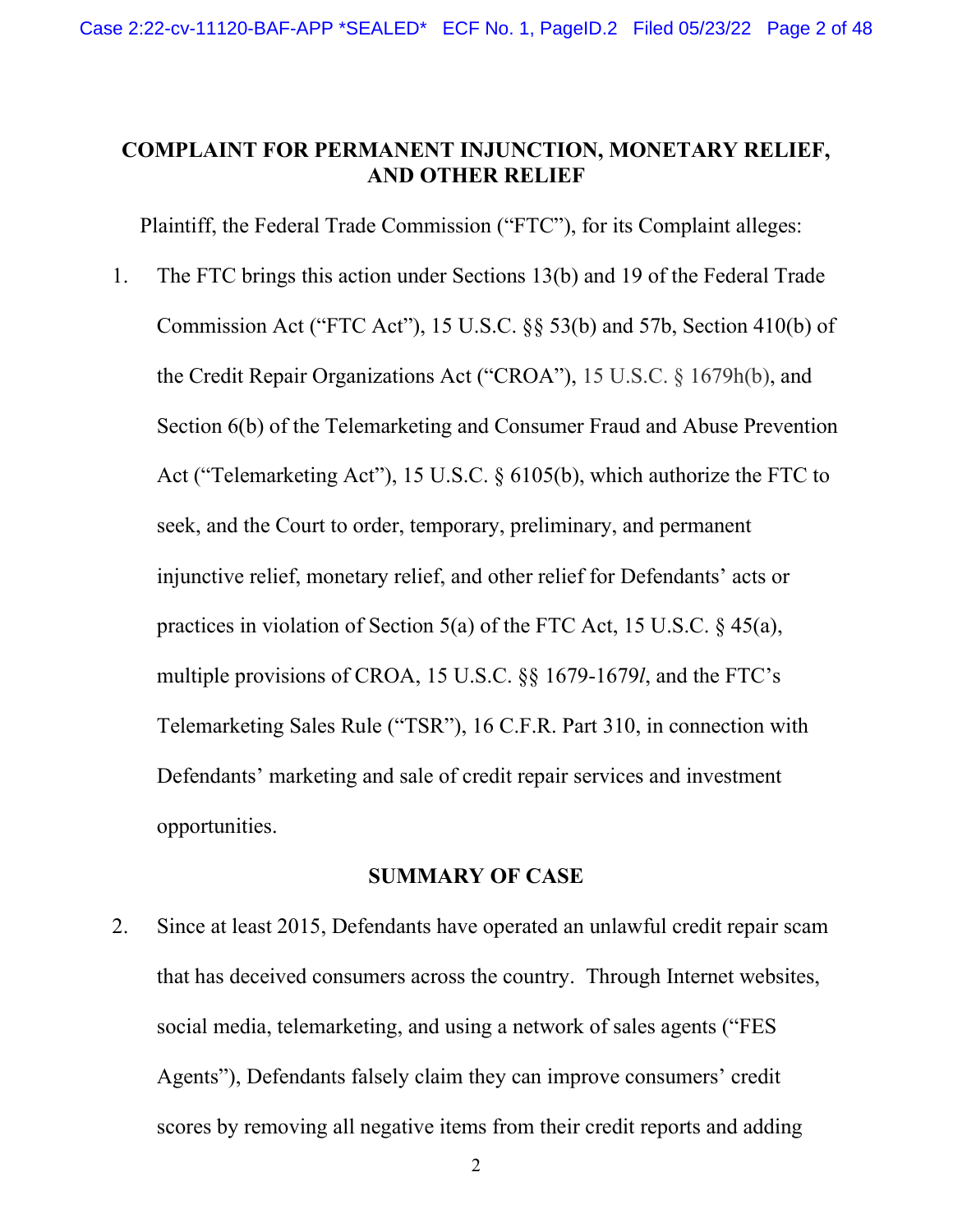English- and Spanish-speaking consumers. And Defendants routinely take not make required disclosures regarding those services. credit building products. Defendants often provide FES Agents with the necessary promotional and marketing materials, including social media-ready advertising and scripts, to market Defendants' credit repair services to prohibited advance fees from consumers for their credit repair services and do

 purchase Defendants' credit repair services (often at the same time as Agents will earn substantial income. Defendants often provide FES Agents advertising and scripts, to recruit new agents. In reality, however, Defendants' purported investment opportunity is an illegal pyramid scheme. 3. In addition, Defendants market an investment opportunity—encouraging consumers to become FES Agents and then recruit other consumers to marketing their credit repair services). Defendants falsely claim that FES with the necessary marketing materials, including social media-ready Defendants' compensation plan incentivizes recruiting new FES Agents over selling credit repair services, and few consumers ever realize the promised earnings.

## **JURISDICTION AND VENUE**

 4. This Court has subject matter jurisdiction pursuant to 28 U.S.C. §§ 1331, 1337(a), and 1345.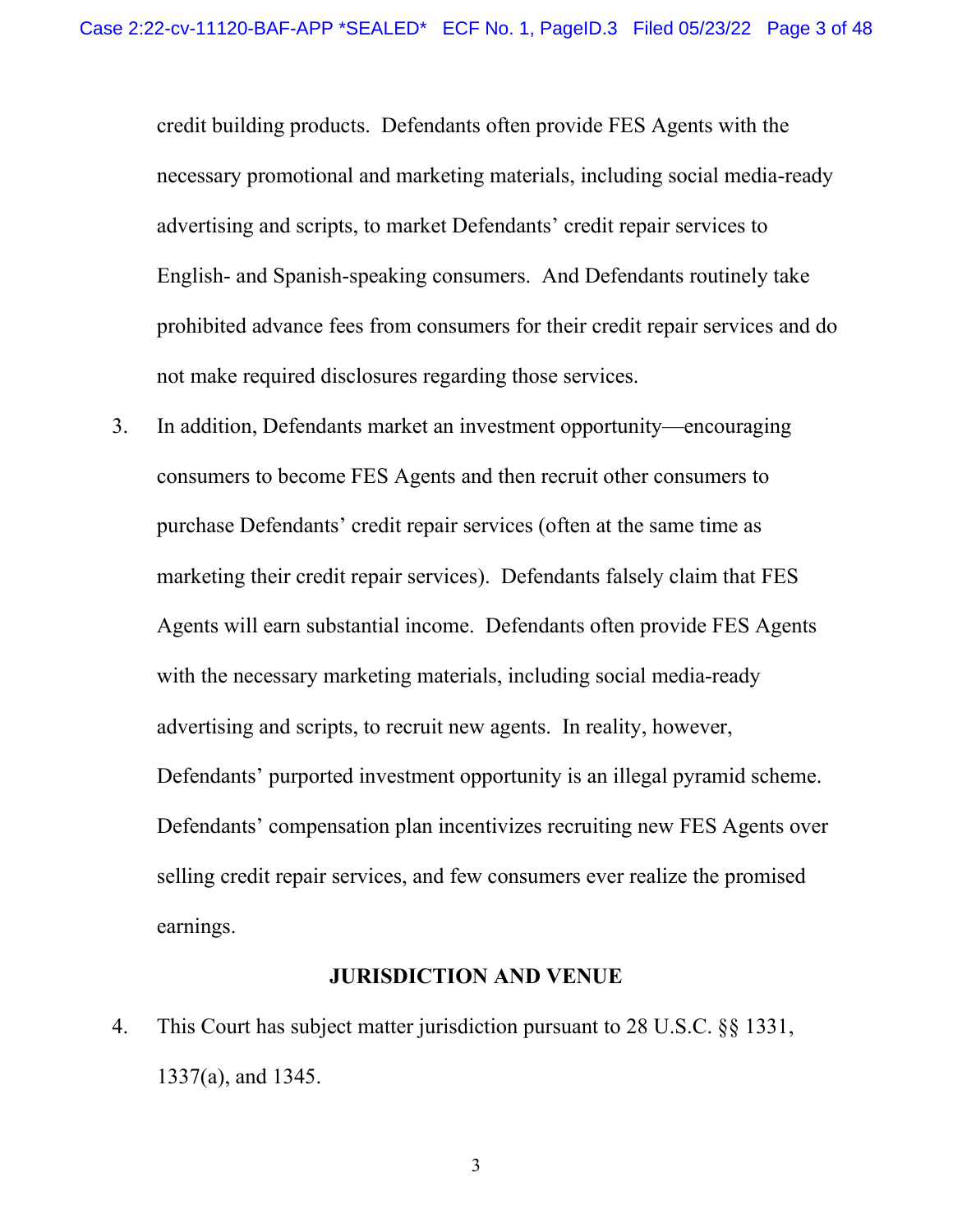and (c)(2), and 15 U.S.C. § 53(b). 5. Venue is proper in this District under 28 U.S.C. § 1391(b)(1), (b)(2), (c)(1),

#### **PLAINTIFF**

 civil action by its own attorneys. 15 U.S.C. §§ 41-58. The FTC enforces Section 5(a) of the FTC Act, 15 U.S.C. § 45(a), which prohibits unfair or deceptive acts or practices in or affecting commerce. The FTC also enforces CROA, 15 U.S.C. §§ 1679-1679*l*, which prohibits untrue or misleading representations to induce the purchase of credit repair services, requires money or other valuable consideration for the performance of credit repair prohibits deceptive and abusive telemarketing acts or practices. 6. The FTC is an independent agency of the United States Government created by the FTC Act, which authorizes the FTC to commence this district court certain affirmative disclosures in the offering or sale of credit repair services, and prohibits credit repair service organizations from charging or receiving services before such services are fully performed. The FTC also enforces the Telemarketing Act, 15 U.S.C. §§ 6101-6108. Pursuant to the Telemarketing Act, the FTC promulgated and enforces the TSR, 16 C.F.R. Part 310, which

## **DEFENDANTS**

7. Defendant **Financial Education Services, Inc.** ("FES") is a Michigan corporation with its principal place of business at 37637 Five Mile Road, Suite 397, Livonia, Michigan. FES was originally incorporated as Credit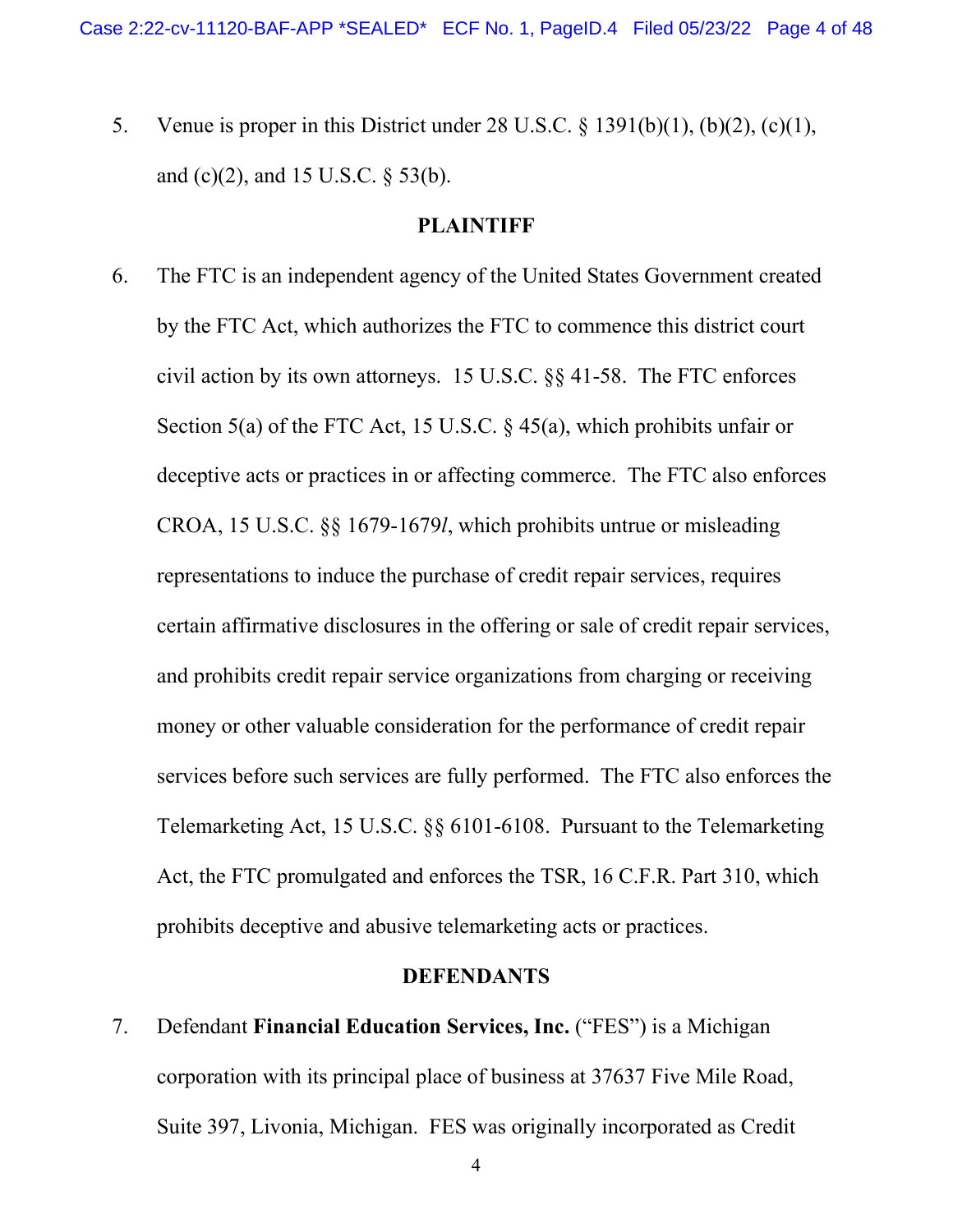United Wealth Education, and VR-Tech Marketing Group. At all times Education Services, Inc. FES has also done business as American Credit Education Premium Services, American Credit Education Services, United Credit Education Premium Services, United Credit Education Services, relevant to this Complaint, acting alone or in concert with others, FES has marketed and sold credit repair services and investment opportunities to consumers throughout the United States. FES transacts or has transacted business in this District and throughout the United States.

- address of 37637 Five Mile Road, Suite 397, Livonia, Michigan. United opportunities to consumers throughout the United States. United Wealth 8. Defendant **United Wealth Services, Inc.** ("United Wealth") is a Michigan corporation with its principal place of business at 37735 Enterprise Court, Suite 600, Farmington Hills, Michigan. United Wealth has also used an Wealth has also done business as United Wealth Education. At all times relevant to this Complaint, acting alone or in concert with others, United Wealth has marketed and sold credit repair services and investment transacts or has transacted business in this District and throughout the United States.
- company with its principal place of business at 37735 Enterprise Court, Suite 9. Defendant **VR-Tech, LLC** ("VR-Tech") is a Michigan limited liability 600, Farmington Hills, Michigan. VR-Tech was formed from the merger of

5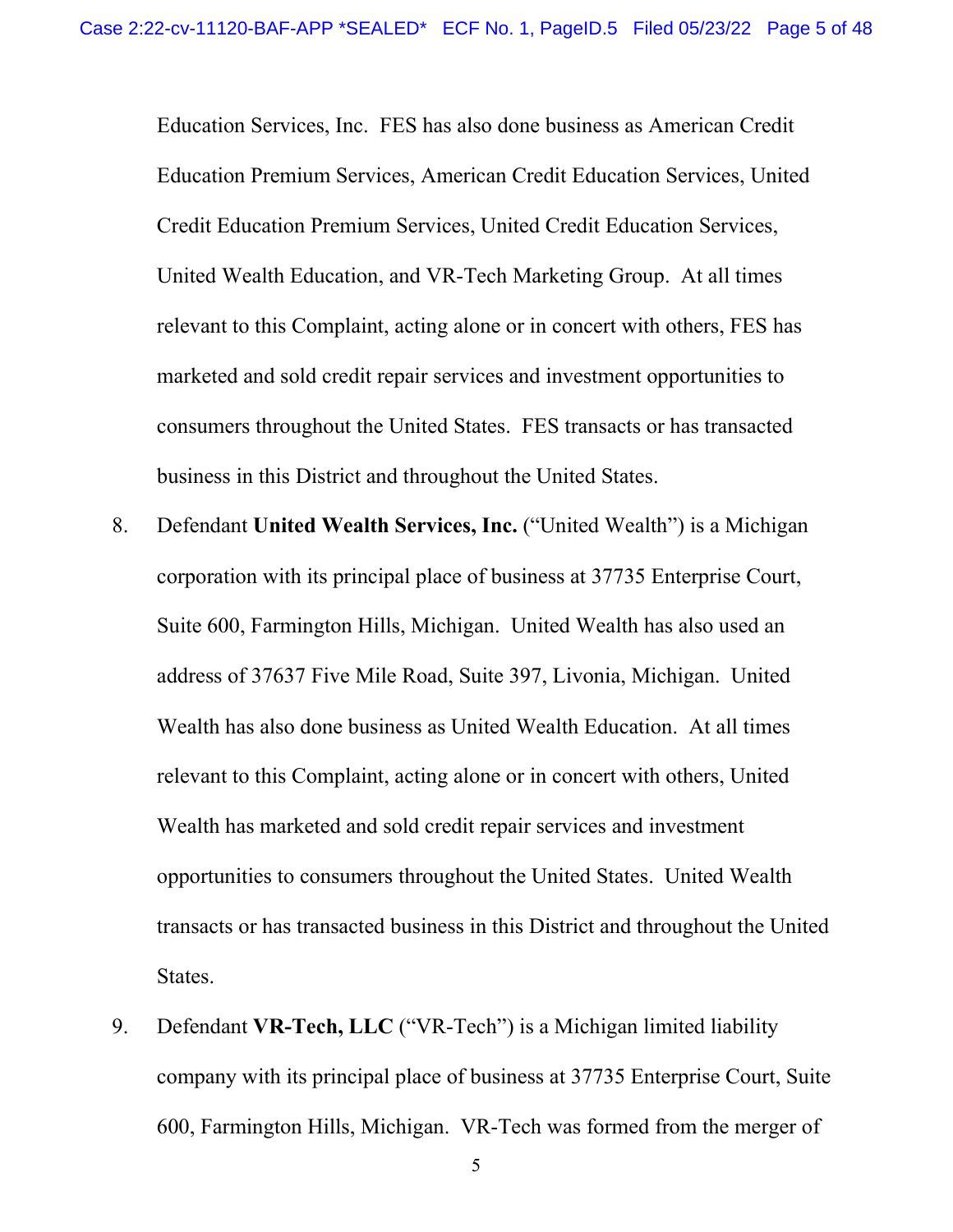investment opportunities to consumers throughout the United States. VRthree previously incorporated Michigan companies, VR-Tech Data Processing Solutions, LLC, VR-Tech Software Solutions, LLC, and VR-Tech Marketing Group, LLC. VR-Tech has also done business as Financial Education & Services, LLC. At all times relevant to this Complaint, acting alone or in concert with others, VR-Tech has marketed and sold credit repair services and Tech transacts or has transacted business in this District and throughout the United States.

- 10. Defendant **VR-Tech MGT, LLC** ("VR-Tech Mgt") is a Michigan limited liability company with its principal place of business at 37735 Enterprise Court, Suite 600, Farmington Hills, Michigan. At all times relevant to this Complaint, acting alone or in concert with others, VR-Tech Mgt has marketed and sold credit repair services and investment opportunities to consumers throughout the United States. VR-Tech Mgt transacts or has transacted business in this District and throughout the United States.
- 11. Defendant **CM Rent Inc.** ("CM Rent") is a Colorado company with its principal place of business at 1415 Park Avenue, Denver, Colorado. CM Towne Square, Suite 1835, Southfield, Michigan. CM Rent has also done business as Credit My Rent. At all times relevant to this Complaint, acting Rent is registered as a foreign corporation in Michigan, with an address of 1 alone or in concert with others, CM-Rent has marketed and sold credit repair

6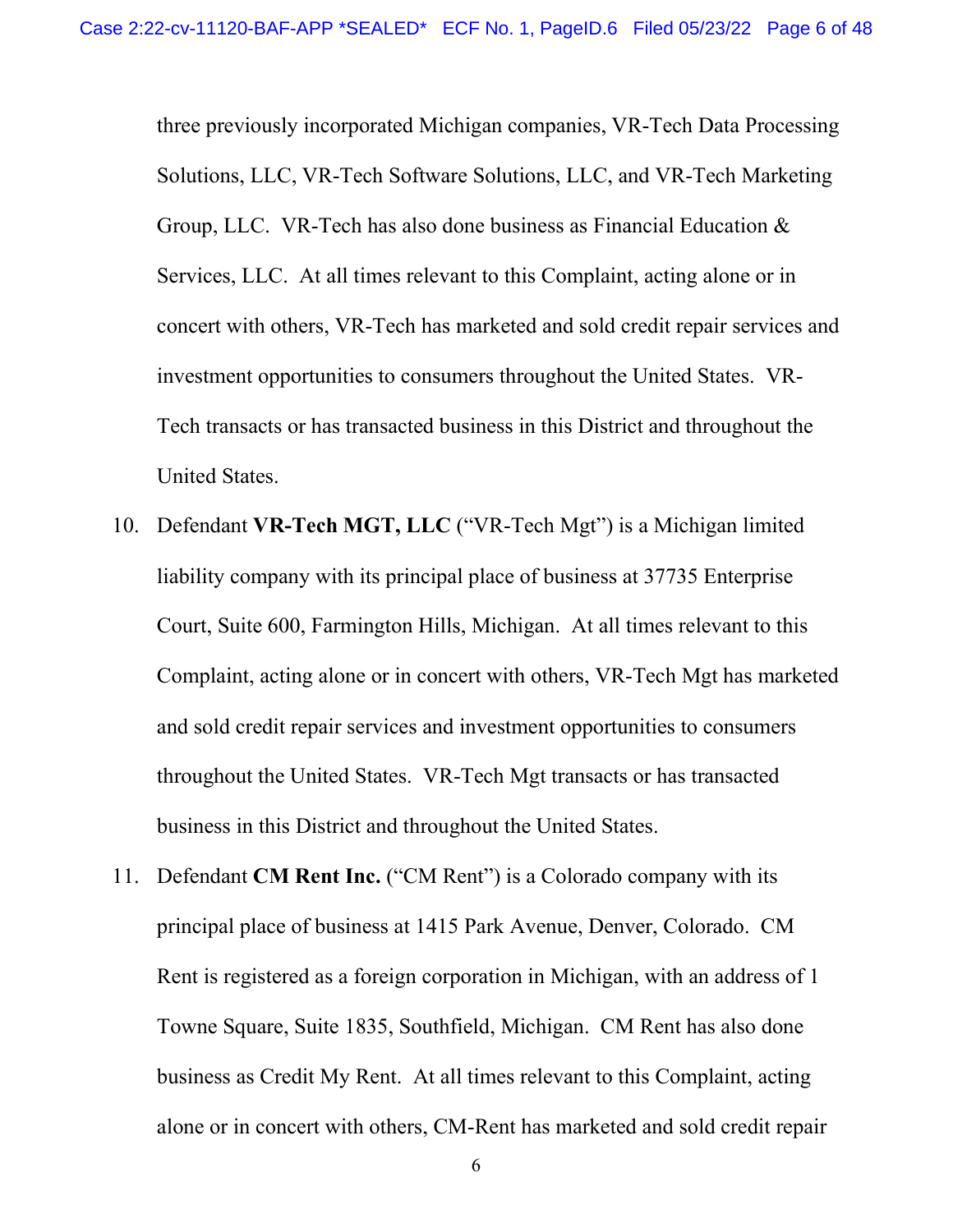services and investment opportunities to consumers throughout the United States. CM-Rent transacts or has transacted business in this District and throughout the United States.

- 12. Defendant **Youth Financial Literacy Foundation** ("Youth Financial") is a Financial. Youth Financial has also done business as American Credit Services, and United Credit Education Services. At all times relevant to this of its members. At all times relevant to this Complaint, acting alone or in States. Youth Financial transacts or has transacted business in this District Michigan nonprofit corporation with its principal place of business at 37637 Five Mile Road, Suite 397, Livonia, Michigan. Youth Financial was originally incorporated as MSU Common Sense, Inc., which changed its name to The Thompson Scholarship Foundation, Inc., which changed its name to Patro Scholarship Foundation, Inc., which changed its name to Youth Education Services, Financial Education, Financial Literacy Education Complaint, Youth Financial has carried on business for its own profit or that concert with others, Youth Financial has marketed and sold credit repair services and investment opportunities to consumers throughout the United and throughout the United States.
- of Defendants' bank accounts. Defendants' telecommunications services are 13. Defendant **Parimal Naik** is or was an owner, officer, director, or manager of Youth Financial, FES, and VR-Tech. He is an authorized signatory on many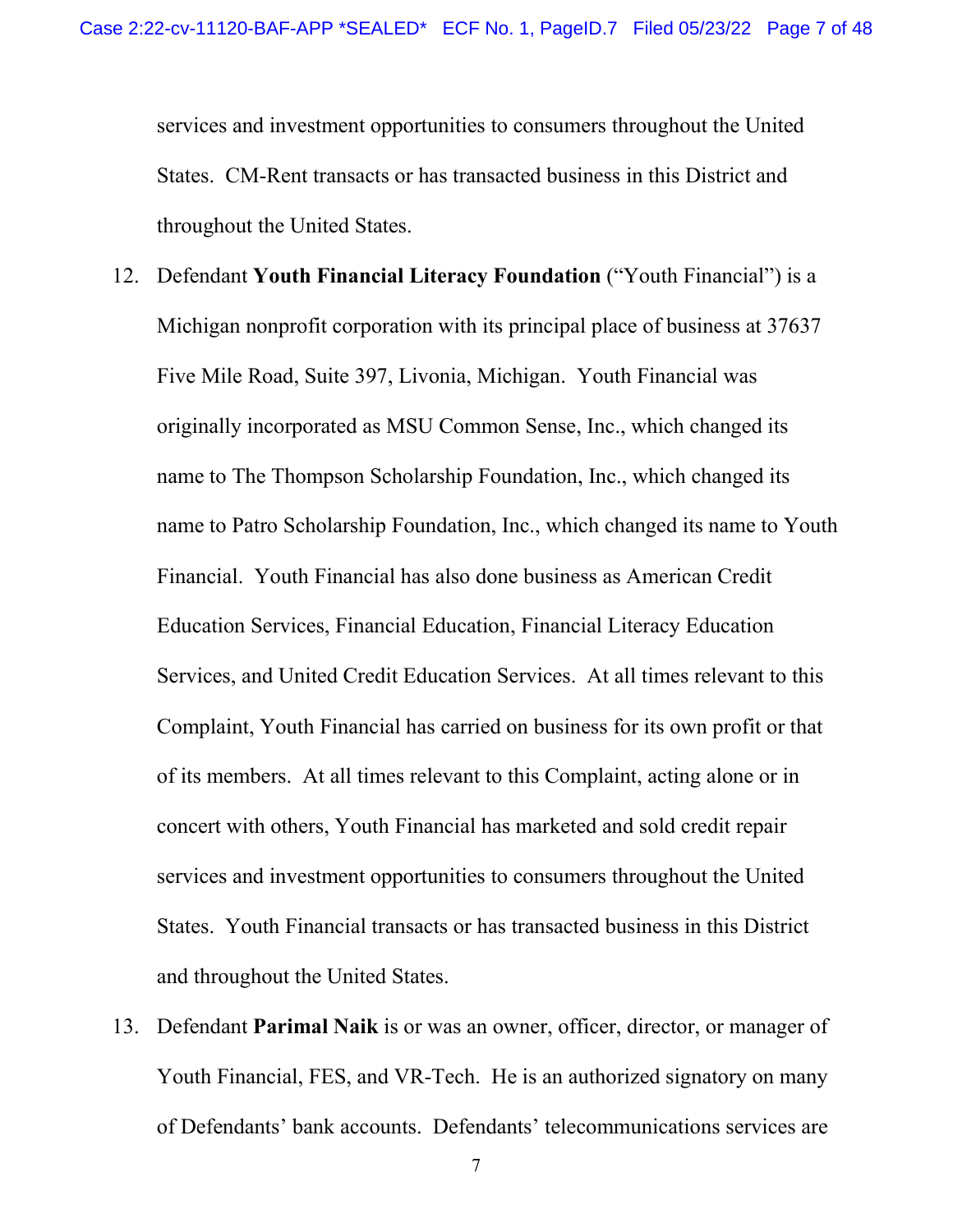often paid using his credit card. At all times relevant to this Complaint, acting alone or in concert with others, he has formulated, directed, controlled, had the authority to control, or participated in the acts and practices set forth in this Complaint. Defendant Parimal Naik resides in this District and, in connection with the matters alleged herein, transacts or has transacted business in this District and throughout the United States.

- Youth Financial, FES, and VR-Tech Mgt. He is an authorized signatory on 14. Defendant **Michael Toloff** is or was an owner, officer, director, or manager of many of Defendants' bank accounts. At all times relevant to this Complaint, acting alone or in concert with others, he has formulated, directed, controlled, had the authority to control, or participated in the acts and practices set forth in this Complaint. Defendant Michael Toloff resides in this District and, in connection with the matters alleged herein, transacts or has transacted business in this District and throughout the United States.
- many of Defendants' bank accounts. At all times relevant to this Complaint, 15. Defendant **Christopher Toloff** is or was an owner, officer, director, or manager of Youth Financial and CM Rent. He is an authorized signatory on acting alone or in concert with others, he has formulated, directed, controlled, had the authority to control, or participated in the acts and practices set forth in this Complaint. Defendant Christopher Toloff resides in this District and,

8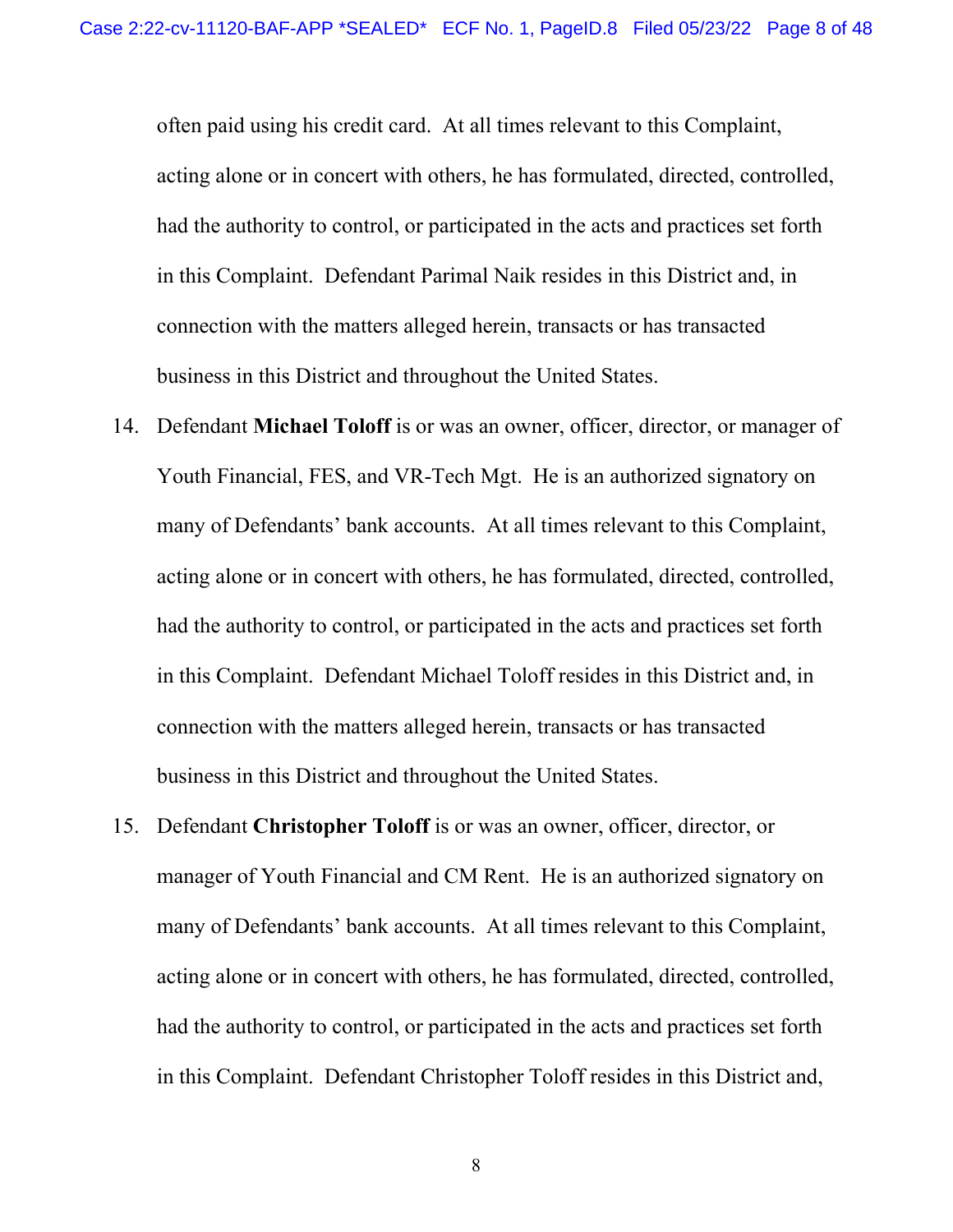in connection with the matters alleged herein, transacts or has transacted business in this District and throughout the United States.

 manager of Youth Financial and FES. He is an authorized signatory on many 16. Defendant **Gerald Thompson** is or was an owner, officer, director, or of Defendants' bank accounts. At all times relevant to this Complaint, acting alone or in concert with others, he has formulated, directed, controlled, had the authority to control, or participated in the acts and practices set forth in this Complaint. Defendant Gerald Thompson resides in this District and, in connection with the matters alleged herein, transacts or has transacted business in this District and throughout the United States.

## **COMMON ENTERPRISE**

 Defendants have operated as a common enterprise, each of them is liable for 17. Defendants FES, United Wealth, VR-Tech, VR-Tech Mgt, CM Rent, and Youth Financial (collectively, "Corporate Defendants") have operated as a common enterprise while engaging in the unlawful acts and practices alleged below. Corporate Defendants have conducted the business practices described below through an interrelated network of companies that have common ownership, officers, managers, business functions, employees, and office locations, and that commingled funds. Because these Corporate the acts and practices alleged below.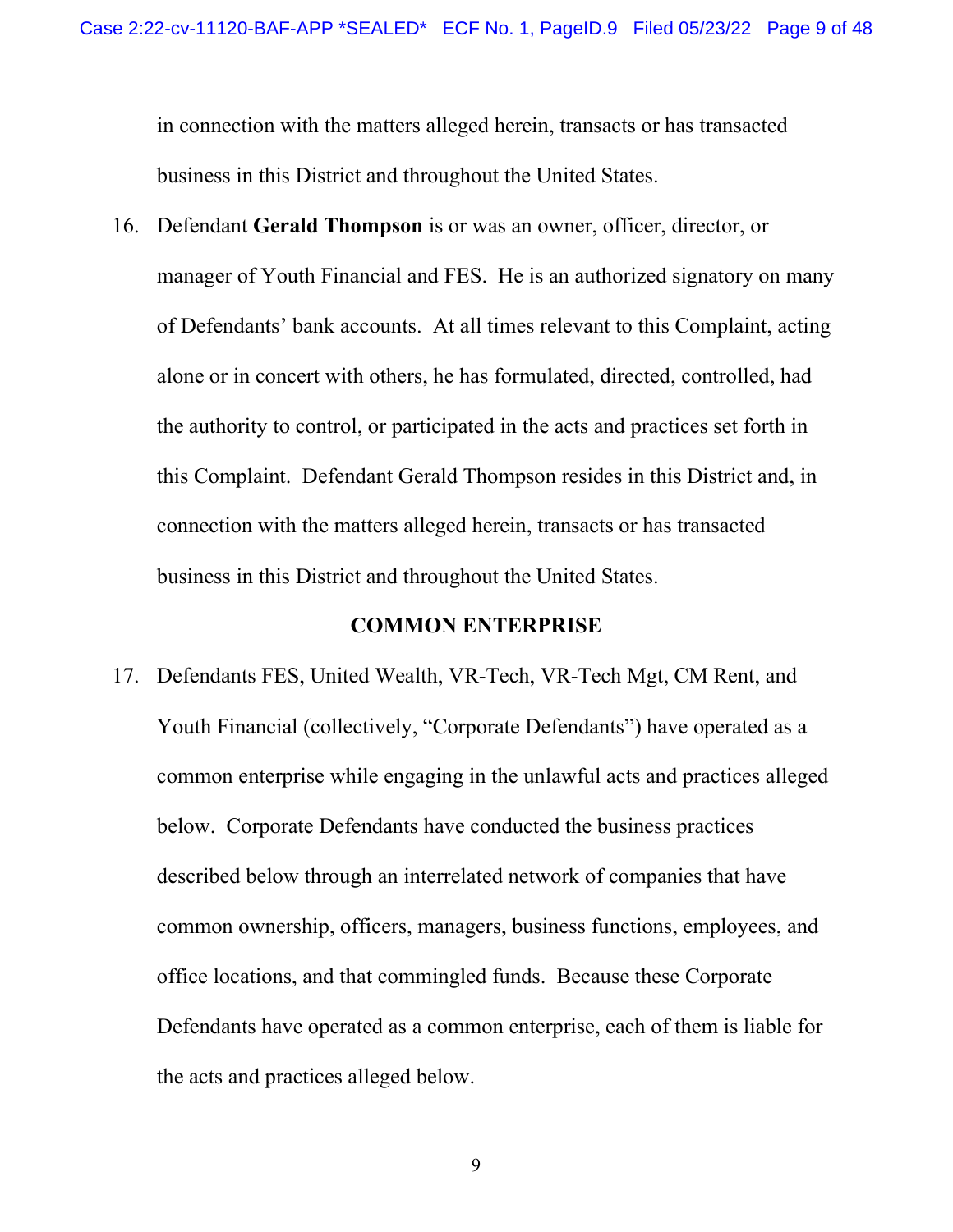#### **COMMERCE**

substantial course of trade in or affecting commerce, as "commerce" is defined in Section 4 of the FTC Act, 15 U.S.C. § 44. 18. At all times relevant to this Complaint, Defendants have maintained a

# **DEFENDANTS' UNLAWFUL BUSINESS ACTIVITES**

## **Defendants' Unlawful Credit Repair Services**

#### *Defendants' Deceptive Internet and Social Media Claims*

- 19. To induce consumers to purchase their credit repair services, Defendants and their agents utilize Internet websites, including [ucesprotectionplan.com,](https://ucesprotectionplan.com) [united-credit.org,](https://united-credit.org) [creditmyrent.com,](https://creditmyrent.com) [financialeducationservices.com](https://financialeducationservices.com) and [fesprotectionplan.com](https://fesprotectionplan.com), as well as social media sites, such as Facebook, Instagram, and YouTube on which they make deceptive claims regarding their services.
- information from consumers' credit histories or credit reports. Defendants credit-building products, such as secured credit cards. Defendants claim that eligibility for funding at lower interest rates.<br>10 20. Defendants claim they can successfully and permanently remove all negative also claim they will build a positive payment history for consumers by reporting their rental payments to credit reporting agencies, through their Credit My Rent service. Defendants also claim they can obtain for consumers these activities will significantly increase consumers' credit scores and their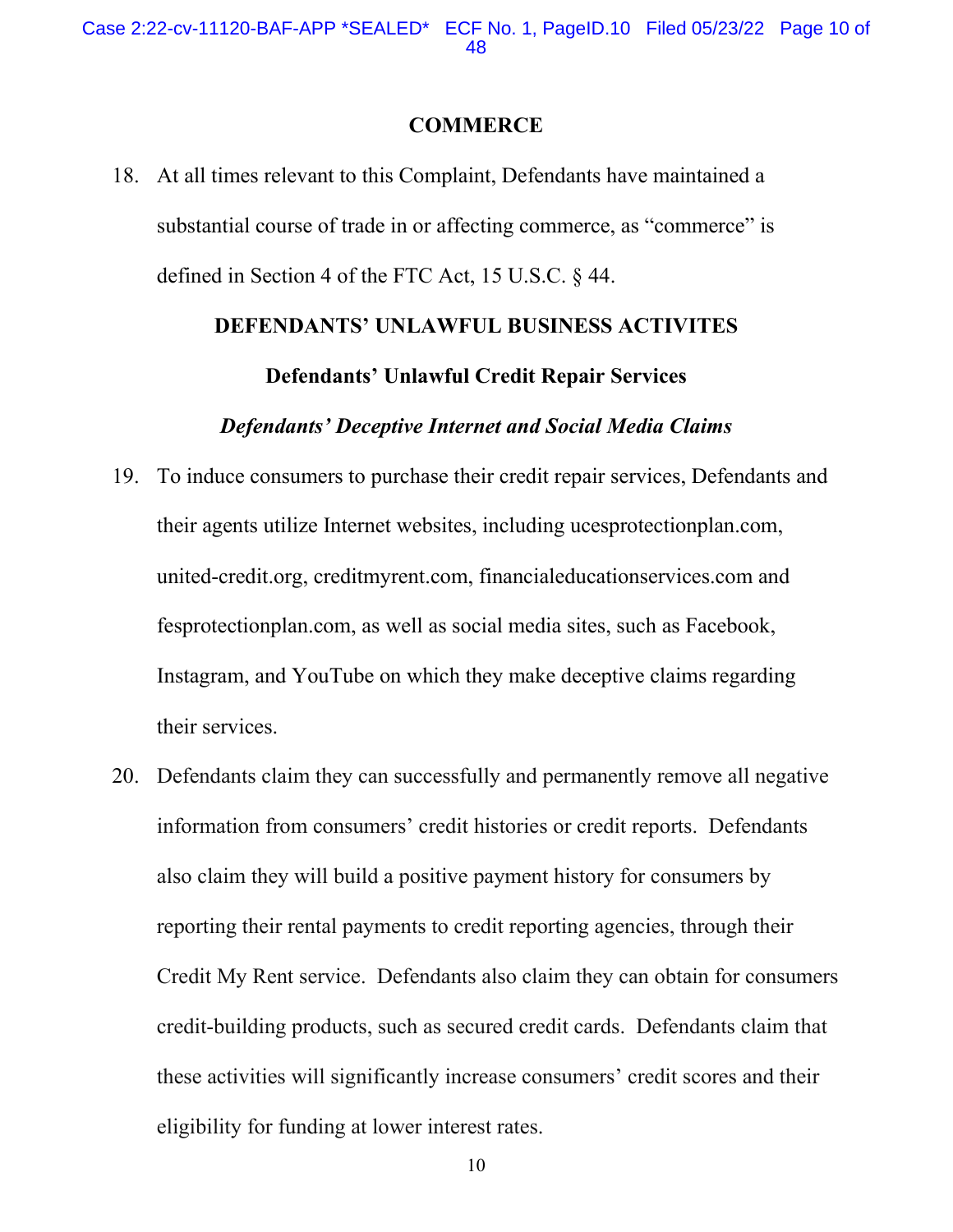- 21. For example, Defendants and their agents have made the following statements regarding Defendants' credit repair services:
	- Who needs negative items removed from their credit report Permanently???
	- Attention!! If you have 400-500 credit score and want a 700-800 score, I have a connection that legally erases negative things..repos, foreclosures, late payments, medical, student loans evictions, and more.
	- LEGALLY erase negative items…repos, foreclosures, late payments, • If you have 400-675 credit score and want a 700-800 credit score, David can medical, student loans, evictions, and more
	- Good morning! Did You Know? Late payments can be removed from your credit report & increase your score by 100 points!!
	- Si tu puntaje de credito es menos de 600 nosotros tenemos los servicios financieros para aumentar tu credito [translation: If your credit score is less than 600 we have the financial services to increase your credit]
	- Si usted tiene un credito entre 499-699 puntos le borramos legalmente todo lo que la esta afectando a su credito. [translation: If you have a credit between 499-699 points, we legally erase everything that is affecting your credit.]
	- Rent. For a lot of people, they're biggest expense is their rent, but it's not • [YouTube video presenter states:] Now this is what I love, is Credit My being reported to the credit bureaus. Now this is a separate service where you can actually back date up to two years of your rent payments, have them reported to – we actually do work with Transunion and Equifax right now – and it can help you boost your credit score anywhere from 50 to 100 points.
	- Student Loans  $\bigcirc$  Deleted Medical bills  $\bigcirc$  Deleted Late payments  $\bigcirc$  Deleted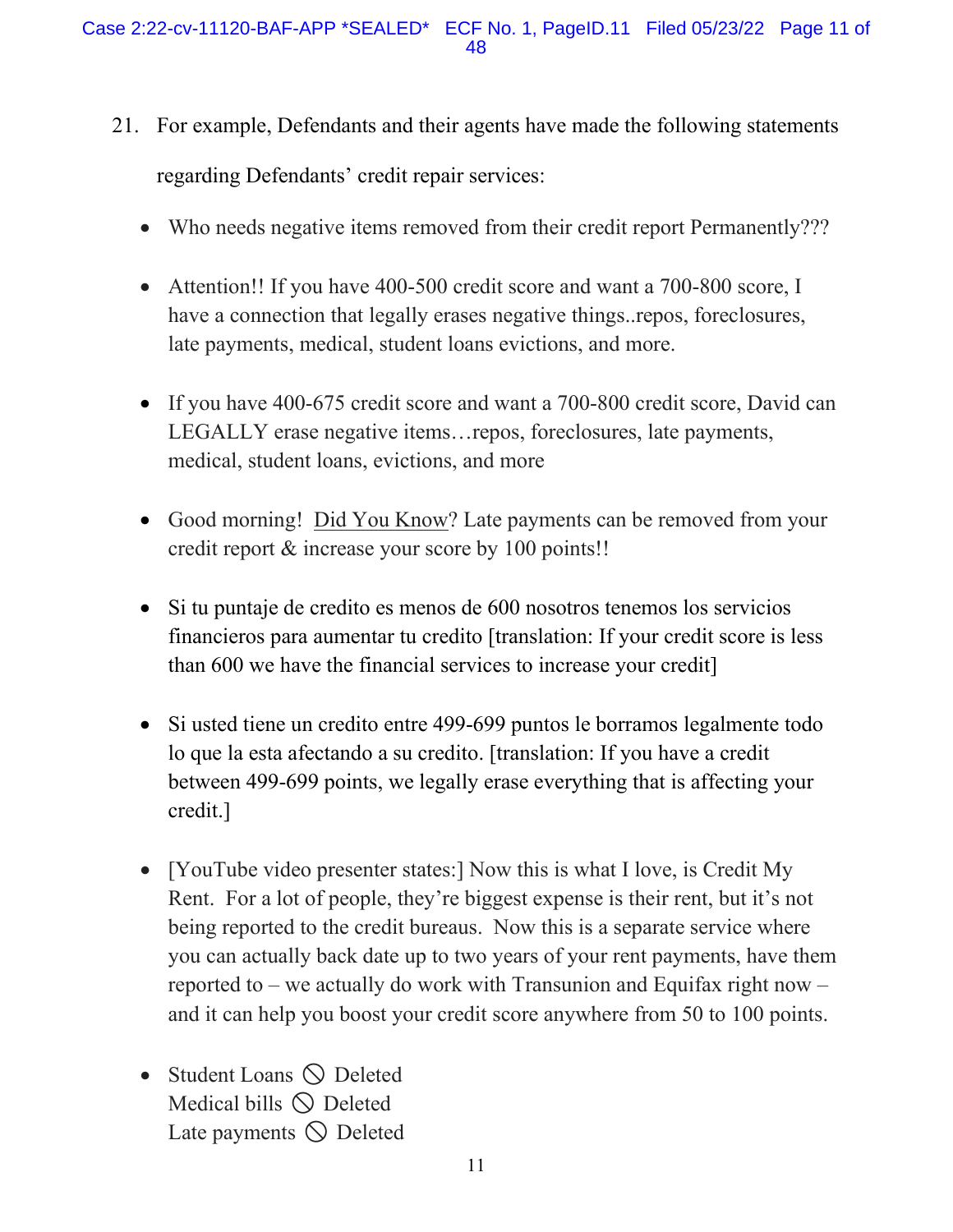Collections  $\bigcirc$  Deleted Bankruptcy  $\bigcirc$  Deleted Evictions  $\bigcirc$  Deleted Repossessions  $\bigcirc$  Deleted score Deleted ‼ Any negative items on your credit report that are currently affecting your

- Build Credit, the Smart Way CreditMyRent is the fastest & most effective way to build credit without taking on new debt
- The [secured credit] card is designed to advance the accumulation of new information in a credit file by reporting account activity to all three of the major national credit bureaus every month.
- 22. Defendants and their agents also depict purported success stories of

consumers for whom Defendants allegedly raised their credit. The

testimonials include the following statements:

- I had three student loans removed from my credit reports within 45 days and my credit score increased from a 590 to a 662!
- When I started in the service I had a low 500 credit score and within six months it jumped to over 700 and I was able to purchase a new Mercedes Benz!
- My credit score went up 140 points, from a 530 to a 670, in my first 30 days, allowing me to purchase a new home!
- my credit reports. After just 60 days, 18 of the 23 were deleted and my • When I started my credit score was a 505 and I had 23 derogatory items on credit score went up 174 points to a 679!
- My credit score has gone up 120 points, from a 660 to a 780, and I was able to get a new car at 1.9% interest. It really works!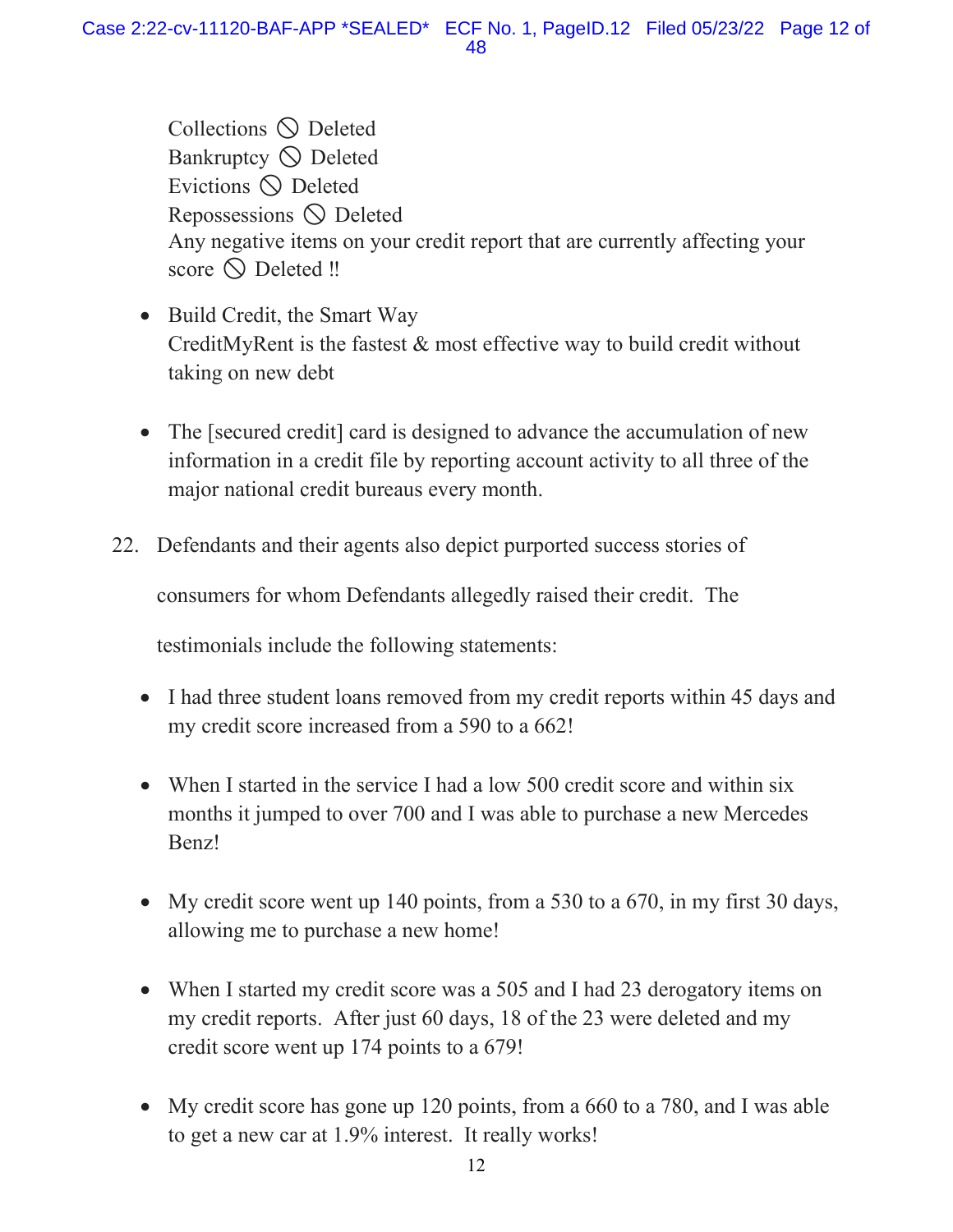- • In January of 2014 I had a 412 credit score and by March 2014, my score went up to 714. This service is AMAZING!!!
- In just 60 days in the credit restoration service my credit score jumped 120 points, from a 505 to 625!
- United Wealth Education has been a godsend for me and my family. Since enrolling in the company my credit score has increased over 180 points. This company is amazing!
- Lo hice por 16 meses, donde mi estado crediticio cambio de 25 artículos negativos con 430 puntos en mi crédito, a escalarlo a 749 en solamente 16 meses [English translation: I did it for 16 months, where my credit status changed from 25 negative accounts and a 430 credit score to 749 in just 16 months]
- Christina began using the services over a year ago and within a four month period her score increased 150 points!!
- which we'll discuss in a minute, and my score went from the 610 to the 700. • [YouTube video presenter states:] I signed up for the program, my credit score went up 130-something points within the first 45 days. I went from a 465 to a 538, by month three I went from that 538 to a 610. I added on the other products they offer which is a secured credit card and CreditMyRent And so the same thing that happened to me can definitely happen to you.
- [YouTube video presenter states:] Within three months my score went from a 540 to a 750—210 points in three months. I was able to go and get my dream car, a Dodge Challenger Hemi.
- [YouTube video presenter states:] I not only got my child support judgment removed within 30 days, they also removed \$20,000 of medical collections in the same 30 days. And then on top of that, because of everything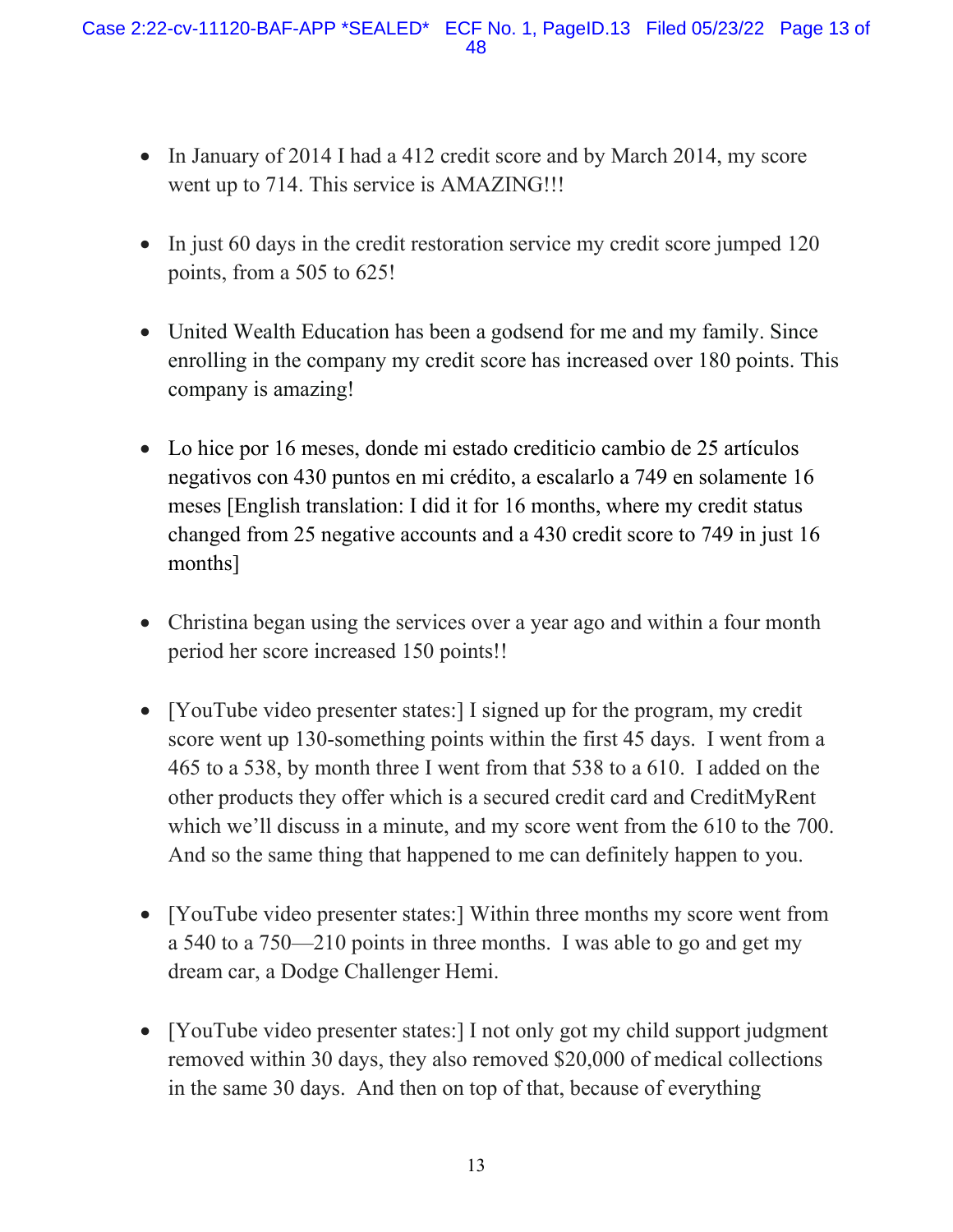Jacqueline went over, including the CreditMyRent, I was able to take my score from a 540 to a 705 within four months of the program.

- • [YouTube presenter states:] Within a few months, her credit score jumped 200 points, she had about 13 items deleted from her credit . . . now she's a homeowner.
- • [Slide from YouTube video presentation:] My credit score went from a 586 to a 748 allowing me to purchase a new car with no money down and a very low monthly payment!
- • [Slide from YouTube video presentation:] I took advantage of the protection plan and my score went up 269 points in the first 4 months.

# *Defendants' Deceptive Telemarketing Activity*

- 23. Defendants' and their agents' Internet websites and social media accounts often list telephone numbers for consumers to call for more information. Their social media accounts also encourage consumers to message their contact information to receive a telephone call for more information.
- telephone, the representatives make many of the same deceptive For example, in numerous instances, Defendants' representatives falsely 24. When consumers then speak with Defendants' representatives over the representations included on Defendants' websites and social media accounts. claim that Defendants can remove negative items from consumers' credit reports, including student loans, child support judgments, and bankruptcies. Defendants' representatives explain that they achieve their results by sending manual dispute letters to the credit reporting agencies. Defendants'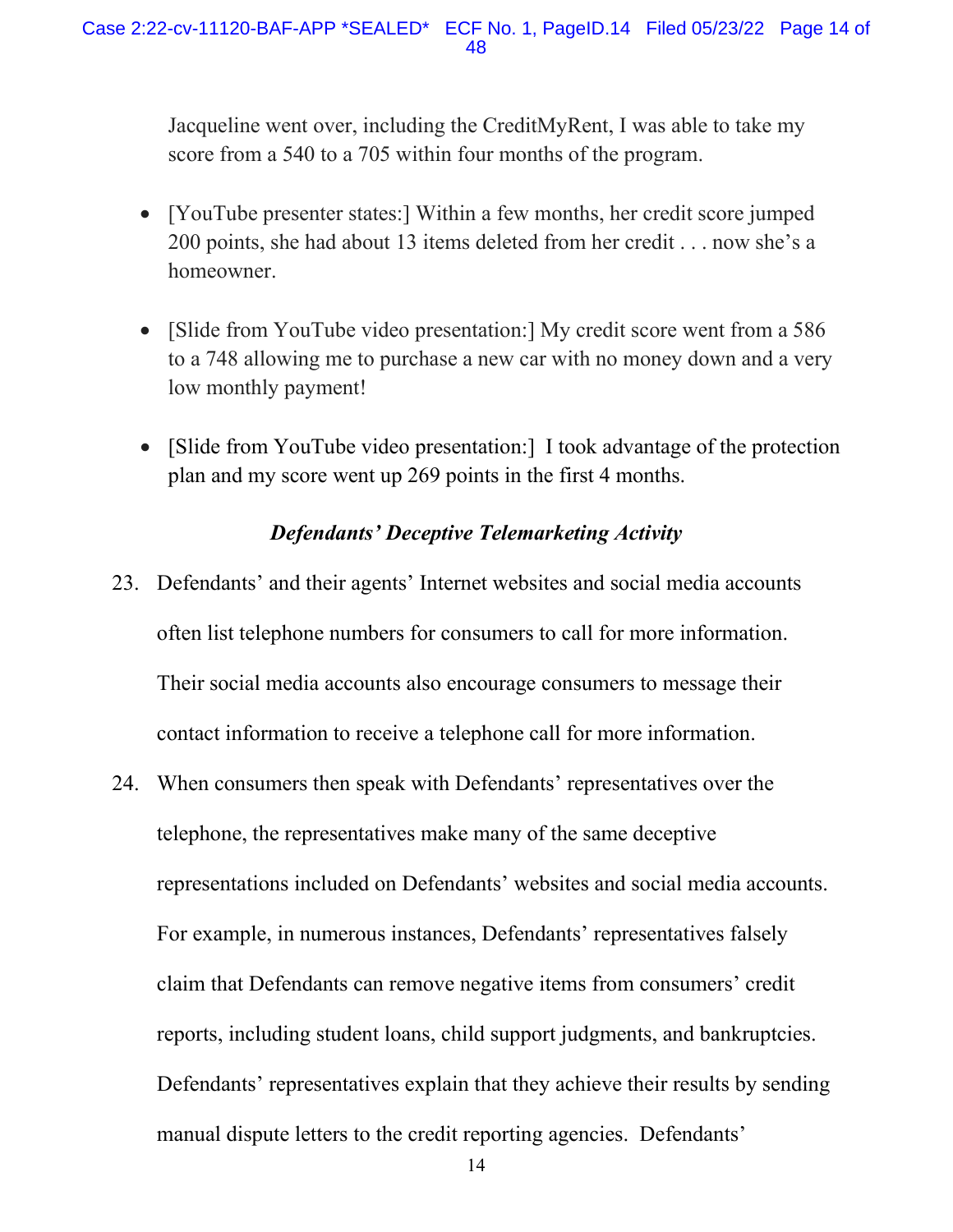representatives sometimes refer to their dispute process as something "the credit bureaus don't want you to know about."

 Defendants' services, consumers' credit scores will improve significantly 25. In numerous instances, Defendants' representatives claim that as a result of within 30 to 90 days.

# *Defendants' COVID-Related Claims*

- services. For example, in YouTube video presentations, Defendants and their 26. Defendants and their agents have also made numerous recent statements that prey on consumers' fears regarding the financial uncertainty associated with the COVID-19 pandemic as a reason for purchasing their credit repair agents have made statements such as:
	- • During this pandemic a lot of people didn't expect to have gotten laid off, going through divorces and things like that. Bad things happen to good people all the time. But ultimately a good credit score opens up possibilities to create the lifestyle that you deserve.
	- Now over 43 million Americans have a credit score of a 599, or less than perfect credit. And this was before COVID. Guys this number has doubled. embarrassed to even go apply for a car or even try to go rent an apartment It is over 80 million, ladies and gentlemen, people with less than perfect credit. Now when you have less than perfect credit, you know, you were like me when I had a 509 credit score, you know, I had anxiety, I was because guys I was afraid of getting denied.
	- • Over 43 million Americans have a credit score of 599 or less, and that was pre-pandemic. Now that number has multiplied by three, almost four times.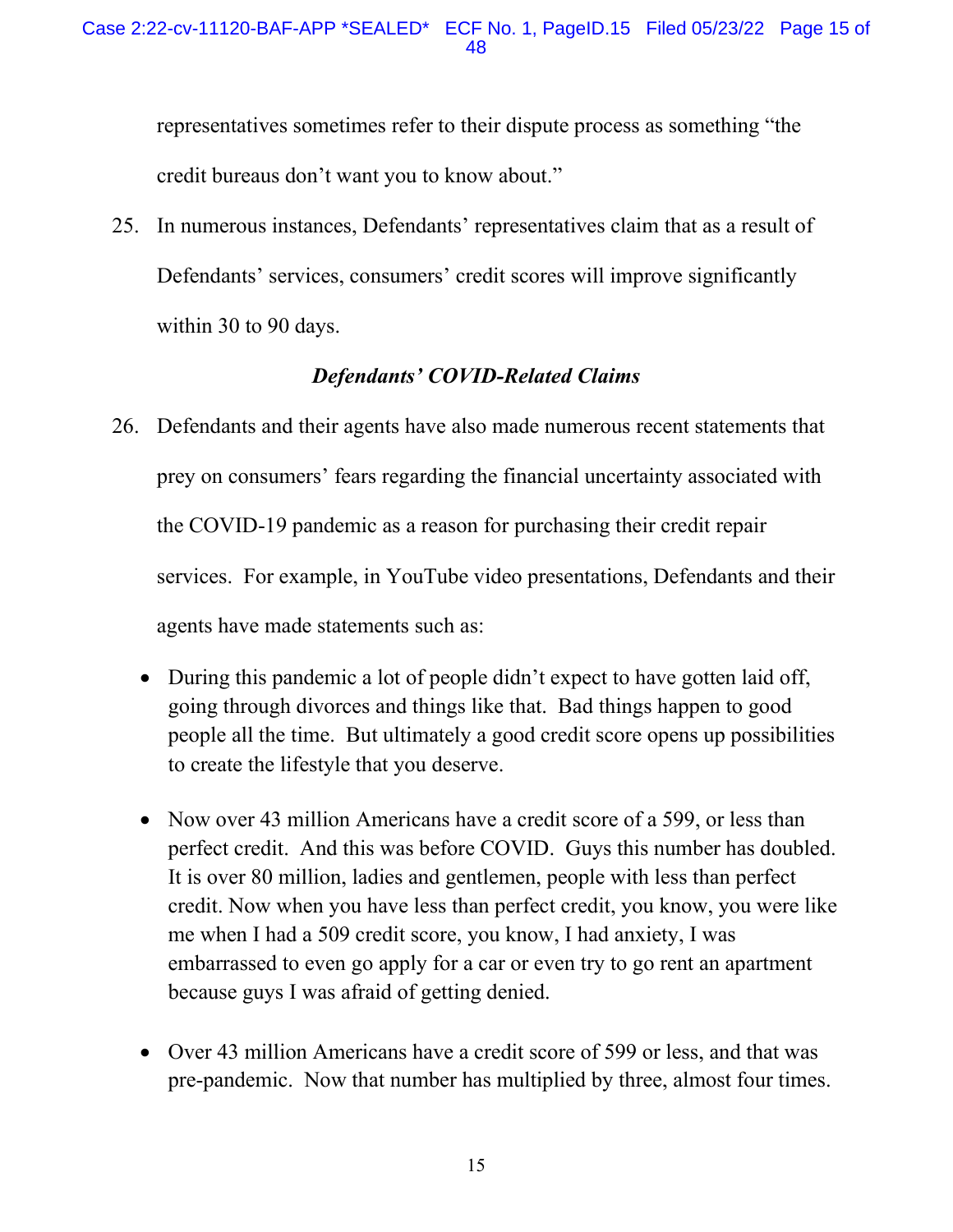## Case 2:22-cv-11120-BAF-APP \*SEALED\* ECF No. 1, [PageID.16](https://PageID.16) Filed 05/23/22 Page 16 of 48

Imagine over 90 million people with a credit score less than 599. Can we agree that we're offering something that people need?

 of the COVID-19 pandemic, the credit bureau and creditor work force would be less likely to respond timely to dispute letters, resulting in the automatic 27. Meanwhile, in some instances, Defendants encourage FES Agents to market their credit repair services by saying, without any substantiation, that because removal of the disputed items.

## *Defendants' Unlawful Enrollment Process*

require consumers to make an upfront payment for these services. 28. Before providing any of the promised credit repair services, Defendants

 after one year. To enroll, Defendants require consumers to pay the \$99 registration fee and the first month fee of \$89, for a total of \$188. In some instances, Defendants will offer to lower or waive the registration fee if the Defendants' representatives typically tell consumers that Defendants' services. cost \$89 per month with a one-time payment of \$99, variously referred to as a registration or activation fee. In more recent instances, the monthly fee drops to \$69 per month after 3 months of enrollment, and then to \$49 per month consumers agree to sign up on the call.

29. Consumers enrolling in Defendants' Credit My Rent service must pay additional fees before receiving services. The base fee is \$14.95 per month, for which Defendants purport to report one rent payment each month. For an

16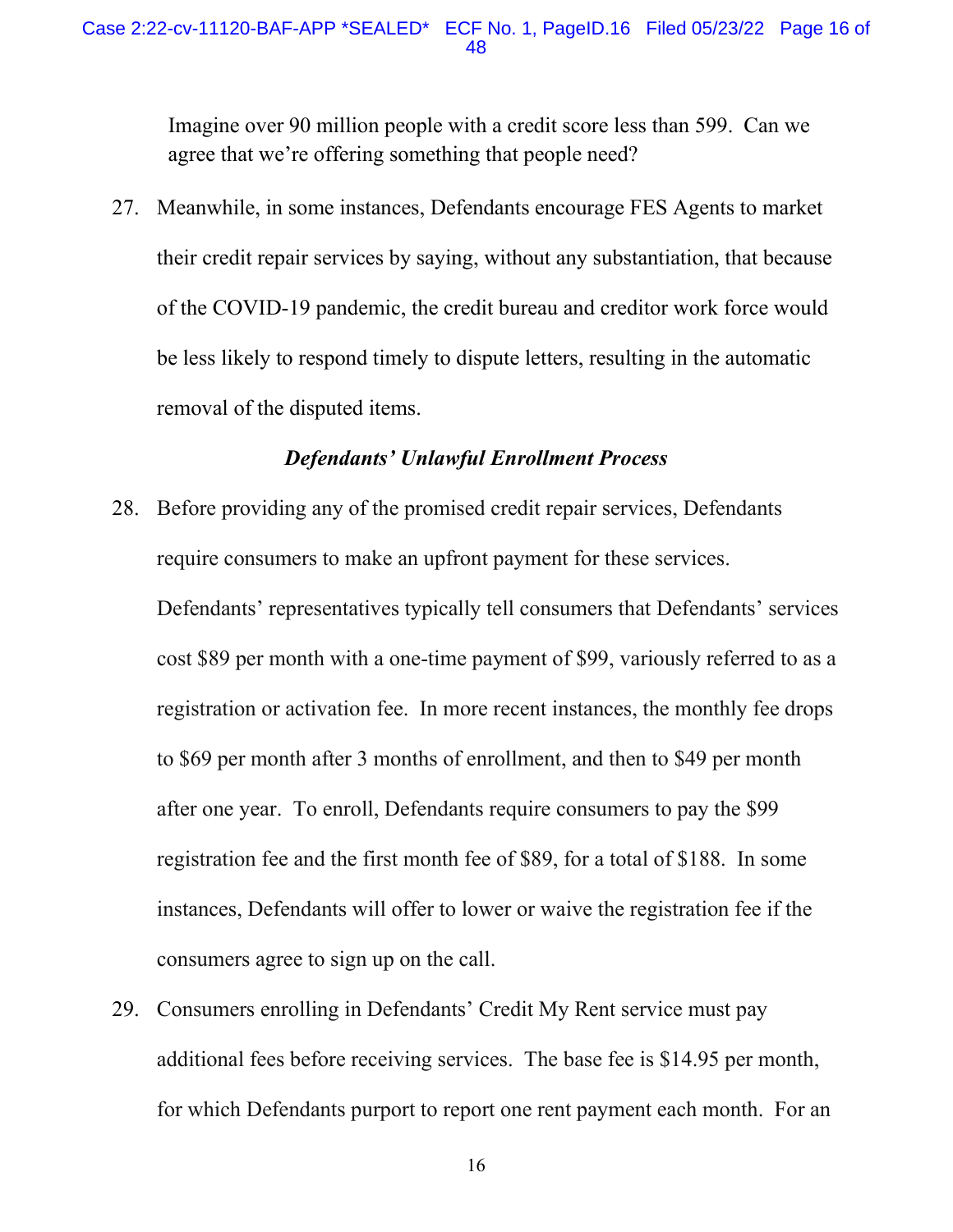#### Case 2:22-cv-11120-BAF-APP \*SEALED\* ECF No. 1, [PageID.17](https://PageID.17) Filed 05/23/22 Page 17 of 48

additional upfront payment of \$99 (in addition to the monthly fee), Defendants purport to report 12 months of past rental history. For an additional upfront payment of \$149, Defendants purport to report 24 months of past rental history.

- services. In some instances, Defendants create or cause to be created 30. Defendants require consumers to provide their financial information, including their credit or debit card number or account routing number and bank account number, on the phone. In numerous instances, shortly after consumers provide Defendants with their billing information, Defendants charge consumers' credit or debit cards or withdraw payment from consumers' bank accounts before fully performing the promised credit repair remotely created checks as payment for their credit repair services.
- 31. In numerous instances, Defendants fail to provide or obtain written and dated payment, including the total amount of all payments to be made by the consumer to Defendants or to any other person, (2) a full and detailed description of the credit repair services to be performed by Defendants for the Defendants or any other person) will be complete or (ii) the length of the contracts signed by consumers that contain: (1) the terms and conditions of consumer, including (a) all guarantees of performance, and (b) an estimate of (i) the date by which the performance of the services (to be performed by period necessary to perform such services; (3) Defendants' name and

17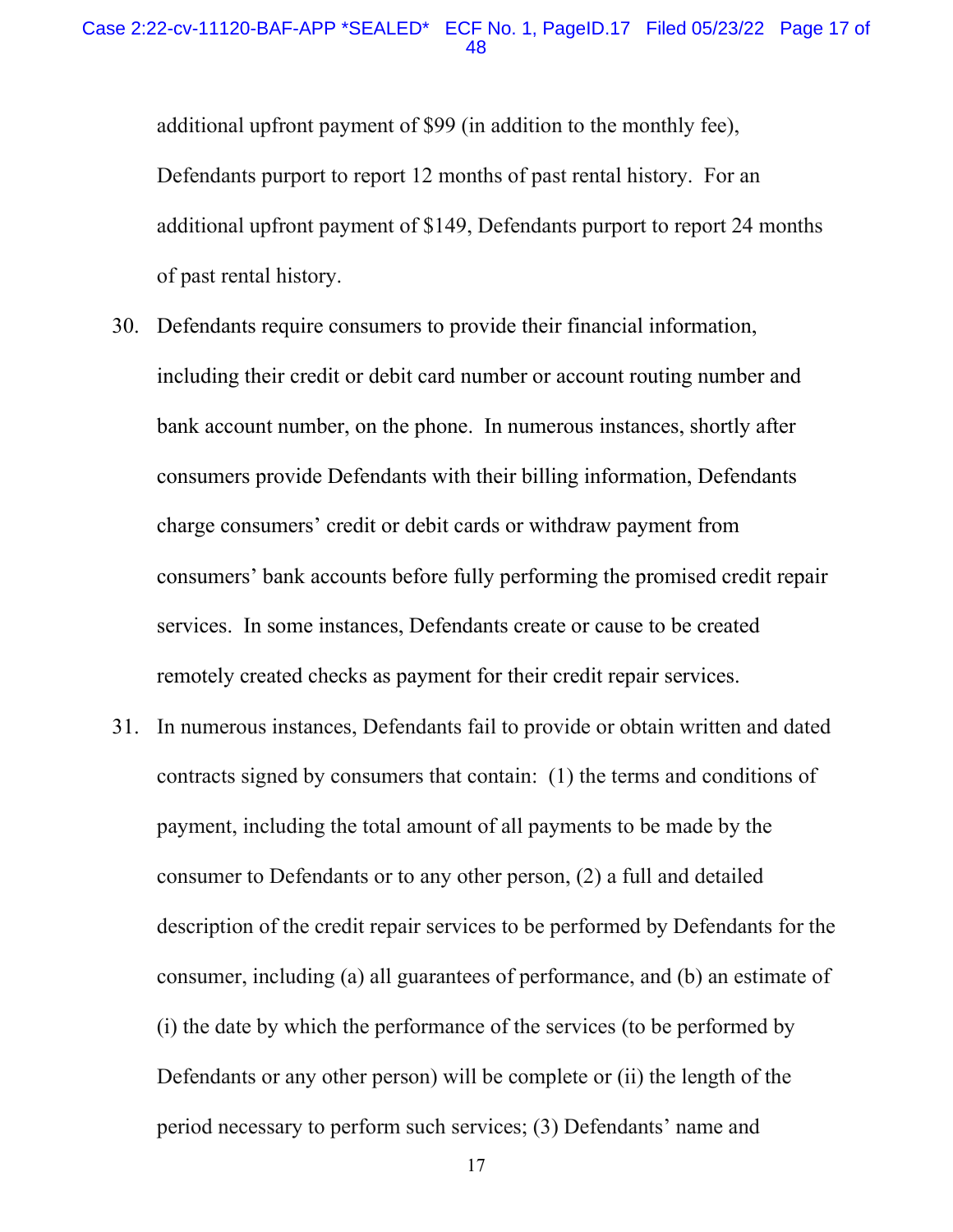#### Case 2:22-cv-11120-BAF-APP \*SEALED\* ECF No. 1, [PageID.18](https://PageID.18) Filed 05/23/22 Page 18 of 48

cancellation form for an explanation of this right." principal business address; or (4) a conspicuous statement in bold face type, in immediate proximity to the space reserved for the consumer's signature on the contract, which reads as follows: "You may cancel this contract without penalty or obligation at any time before midnight of the 3rd business day after the date on which you signed the contract. See the attached notice of

- 32. In numerous instances, Defendants fail to provide consumers with a written statement containing prescribed language concerning "Consumer Credit File Rights Under State and Federal Law" before any contract or agreement is executed.
- 33. In numerous instances, Defendants fail to provide consumers with a "Notice of Cancellation" form, in duplicate, containing prescribed language concerning consumers' three-day right to cancel that consumers can use to cancel the contract.

## *Defendants Do Not Follow Through on Credit Repair Promises*

 34. In numerous instances, Defendants email consumers form dispute letters challenging, without support, all or almost all negative information in and mail them directly to the credit reporting agencies. In numerous instances, however, these unsupported challenges have not caused credit reporting agencies to delete permanently or change the information.<br>18 consumers' credit reports. Defendants instruct consumers to print the letters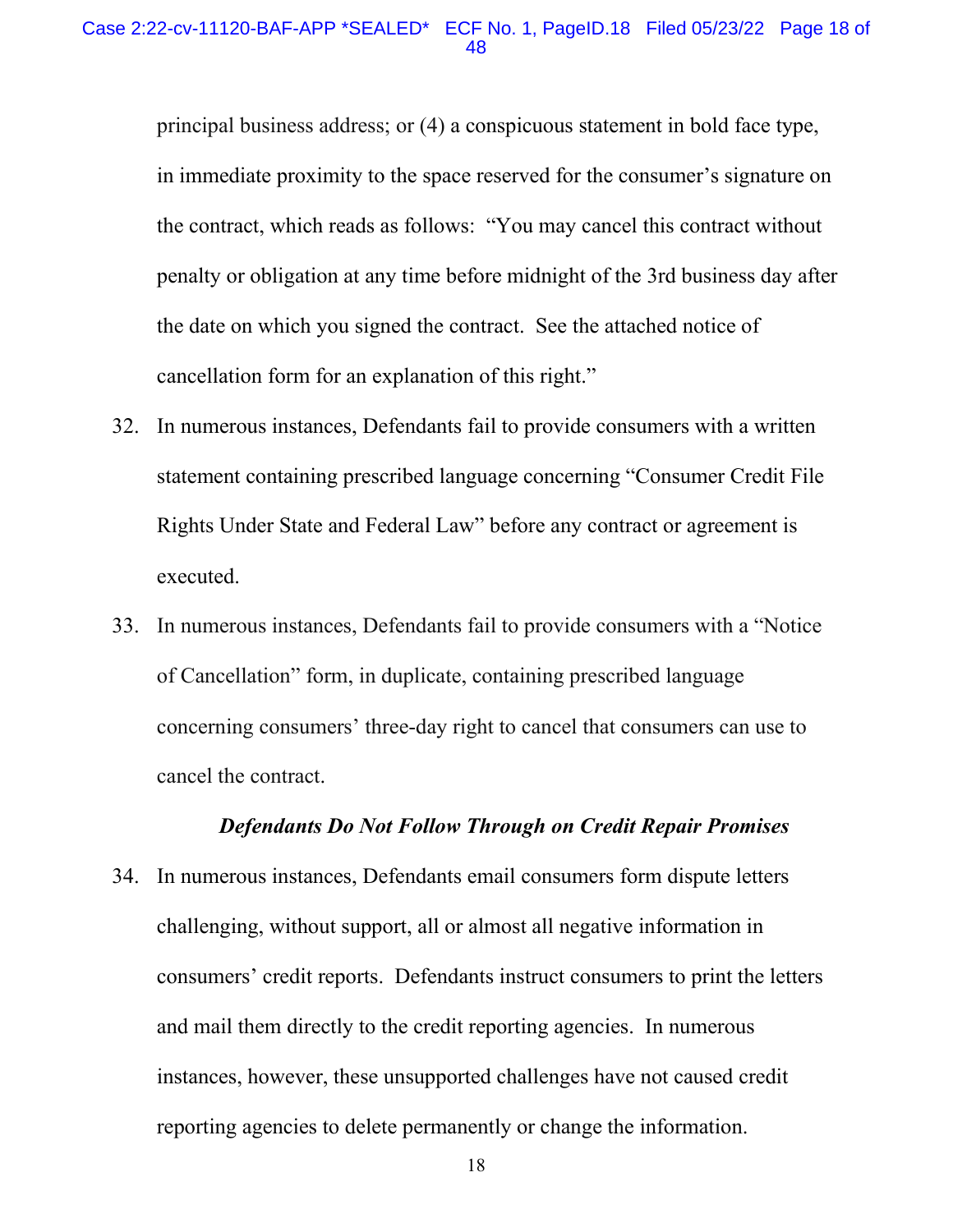- do not have the positive impact on the consumer's credit score promised by Defendants. For example, through their CreditMyRent brand, Defendants claim to report consumers' positive rental history to TransUnion and Equifax. commonly used by lenders. commonly used by lenders. 36. In short, in numerous instances, Defendants fail to remove negative 35. Further, in many instances, the credit building products offered by Defendants Rental payments, however, do not factor in  $FICO^®$  Score 8, the  $FICO$  score
- obtain the promised improvements to their credit scores. In fact, in some information permanently from consumers' credit reports. And in numerous instances, consumers who purchase Defendants' credit repair services do not instances, consumers reported that their credit scores actually worsened after purchasing Defendants' credit repair services.

#### **Defendants' Unlawful Investment Opportunity and Pyramid Scheme**

 37. In addition to marketing their credit repair services, Defendants also market a Agents to recruit additional consumers to purchase Defendants' credit repair in reality, an illegal pyramid scheme. purported investment opportunity, soliciting consumers to become FES services and become FES Agents themselves. This investment opportunity is,

## *Defendants' Deceptive Internet and Social Media Claims*

38. Defendants and their agents utilize Internet websites, including [myuwe.net](https://myuwe.net), [financialeducationservices.com](https://financialeducationservices.com), [fesuniversity.com,](https://fesuniversity.com) and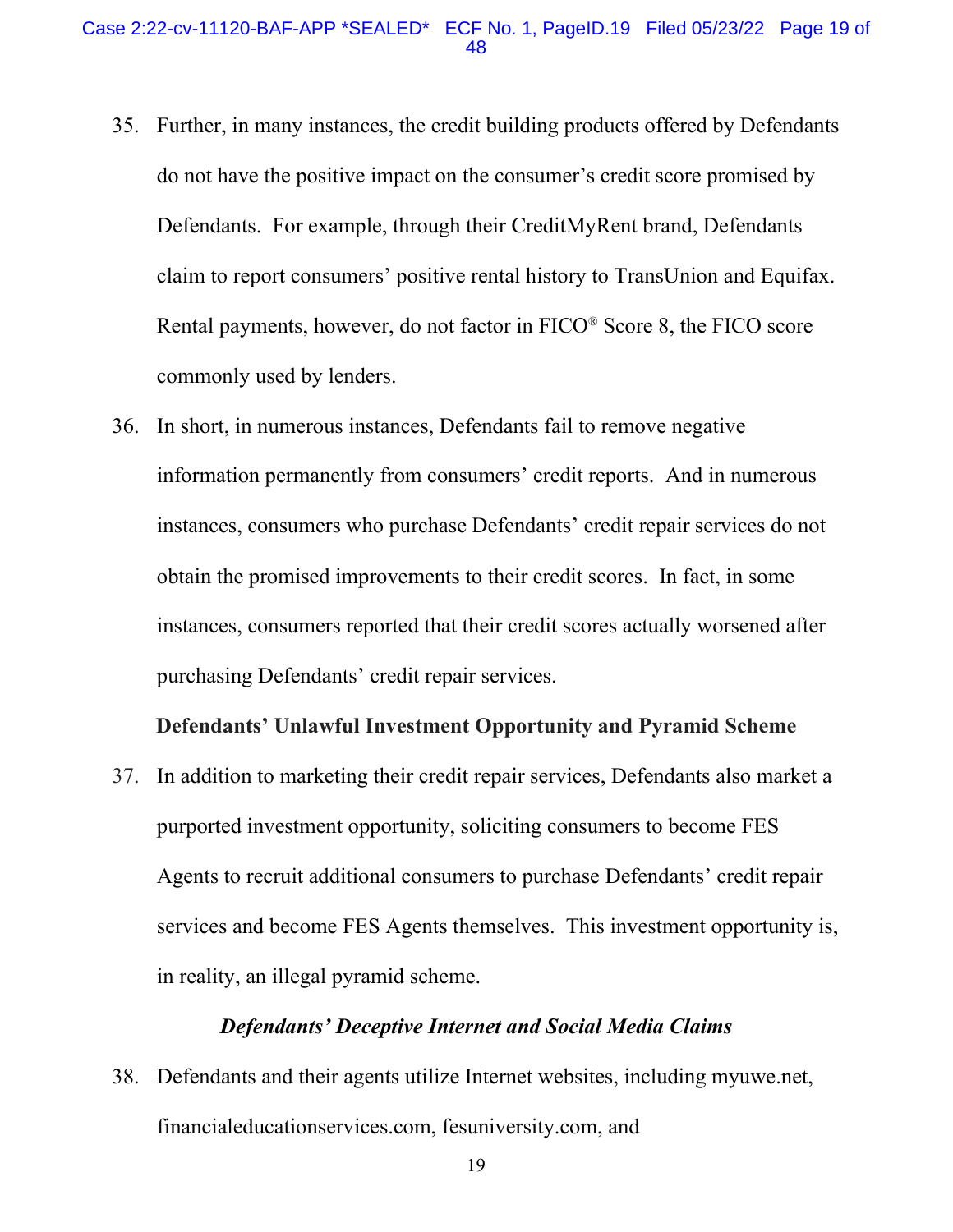[momentumsociety.net,](https://momentumsociety.net) as well as social media sites, including Facebook, Instagram, and YouTube, on which they make deceptive claims regarding their investment opportunities.

- by consumers of credit repair services. 39. Defendants claim that consumers who enroll as FES Agents will earn substantial income, typically in the form of commissions and bonuses, for the recruitment of new FES Agents and downstream revenue from the purchases
- 40. For example, Defendants and their agents have made the following statements regarding Defendants' investment opportunity:
	- If I could show you how to earn a [sic] extra 500-1000 a week in a home based business that you can run in all 50 states would you be willing to hear more information?

Imagine creating your own weekly  $$1200$  check...would that help your family

 \$50, but that's just a bonus, guys. . . . So we're always getting this every single month. But if you skip down a couple to where J[] G[] is, at a bonus every month of \$500. And then if you skip a few and go down to Executive Vice President where we currently are, that's the whole team, percent of that, guys I'm getting \$10,000, that's a six-figure income just in this bonus, every single month. . . . Shout out to our senior vice President X[] M[] because he's currently bringing in, with the team and all of us, • [YouTube presenter states:] Then the next way we get paid is called our Monthly Infinity Bonus. And it starts at Sales Director. So at Sales Director, at \$10,000 a month in volume, you're bringing in it's 0.5%, which is about Executive Sales Director, she's bringing in over \$50,000 a month in business, her and her whole team, she's getting 1% of that. So she's getting we're generating about half a million in business, every 30 days. So 2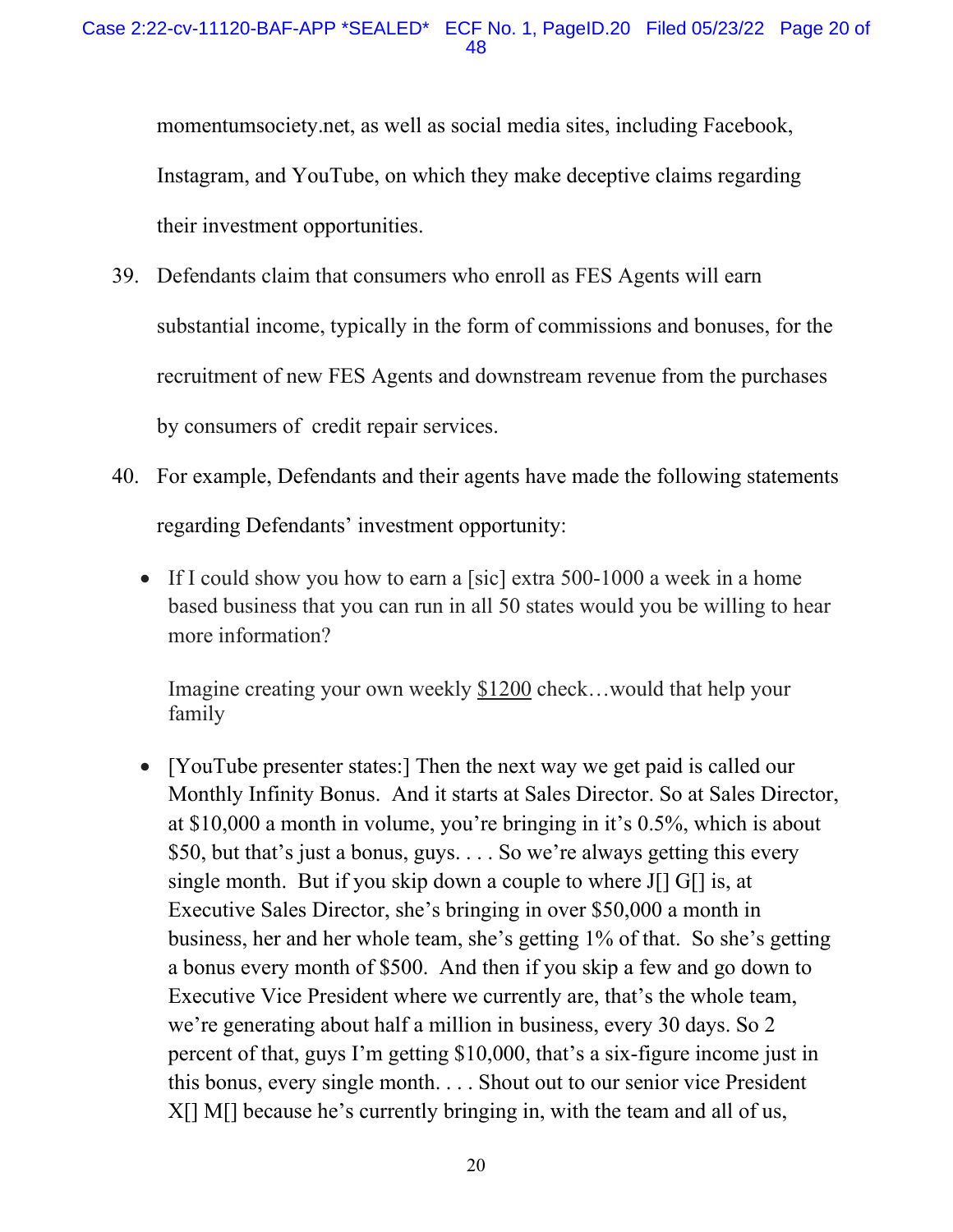that's over \$22,000 he's getting as a bonus. And then Pinnacle Senior Vice he's bringing in 3 percent, So this infinity bonus for him, he's getting over about a million dollars every single 30 days in business. At 2.25 percent, President, shout out to Mr. N[], at \$10 million in business volume a month \$300,000 a month guys.

- grow and you could be looking at \$20,000 a month. And these are individuals that have gone out and had the ability to earn this kind of money. And what if you did this twice a week? I mean it's phenomenal. • [YouTube presenter states:] Just imagine how this could grow. Obviously if you did it once a month you could be looking at, "hey I'm earning about \$5,000 a month." Or what if this happened once a week? Then the numbers substantial figures, but I can assure you that this company produces
- Work from wherever in Puerto Rico and the United States, work your own • Trabaja de donde sea en Puerto Rico y Estados Unidos, trabaja tus horas, Gana DINERO extra, Pasa mas tiempo con tu familia [English translation: hours, earn extra income, spend more time with your family]
- • [YouTube presenter states:] te van a dar lo que es residuales, no solamente comisiones. O sea que es tremendo este plan de compensación que tú miras hasta al éxito, ellos van a irte dando más beneficios para que tu no tengas que pagar por tu auto, por tu casa, y ahorrar todo tu dinero. ¿Qué te save all your money. How does that sound to you?] de lo que tú vas a referir, si no de lo que va a referir tu red, aparte de las puedes ejercer, y aparte de eso también van a pagar tu automóvil, van a pagar tu casa, te van a dar bonus en cash, te dan todo tipo de compensación mientras tú te estructures, a medida tu vayas escalando estas gradas que parece eso? [translation: they are going to give you what is residual, not only from what you will refer, but from what your network will refer, apart from the commissions. So this tremendous compensation plan that you can exercise, and apart from that they will also pay your automobile, they will pay your house, they will give you a cash bonus, they give you all types of compensation while you structure yourself, as you go climbing these stairs that you look at to success, they are going to give you more benefits so that you don't have to pay for your auto, for your house, and [so that you can]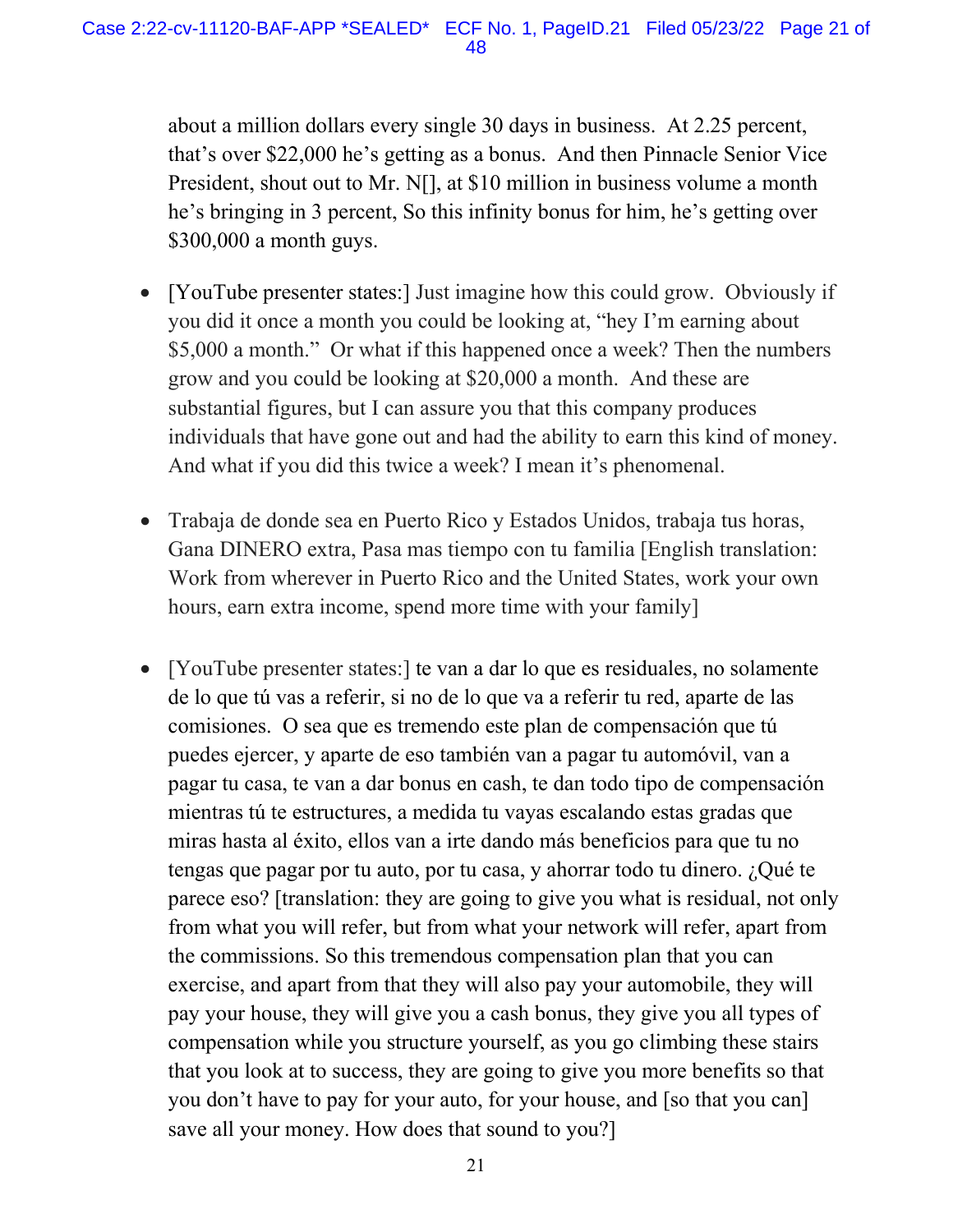- THE FIVE DIMENSIONS OF THE PAY PLAN
	- Personal Income
		- Earn Directly for each Protection Plan Member you enroll.
	- Team Income
		- Compound your success by building a strong team
	- Expansion Income
		- Grow you [sic] local market or network with people from across the United States
	- Residual Income
		- Earn over-and-over based on the sale of services to your team and their customers

Bonus Income

- The Compensation Plan features six ways to earn, including lucrative bonus opportunities
- R&R CLUB

In addition to Four Dimensions of income, you could earn special R&R Club perks, designed specifically to set you up for long-term wealth-generating success.

Level 1: \$600 monthly expense allowance

Level 2-3: \$10K cash bonus, \$1,500 car allowance

Level 4: \$25K cash bonus

Level 5: \$50K cash bonus with automobile upgrade option

Level 6: \$5K monthly house payment

Level 7-10: Monthly retirement bonus up to \$25K, monthly bonus from \$100K-\$250K

• HOW IT WORKS:

As an Independent Agent, you have the ability to share the suite of wealthbuilding products with your network, either online or in person.

- Earn direct commissions for each sale
- Build a team and earn weekly residual bonuses
- Qualify for free services and products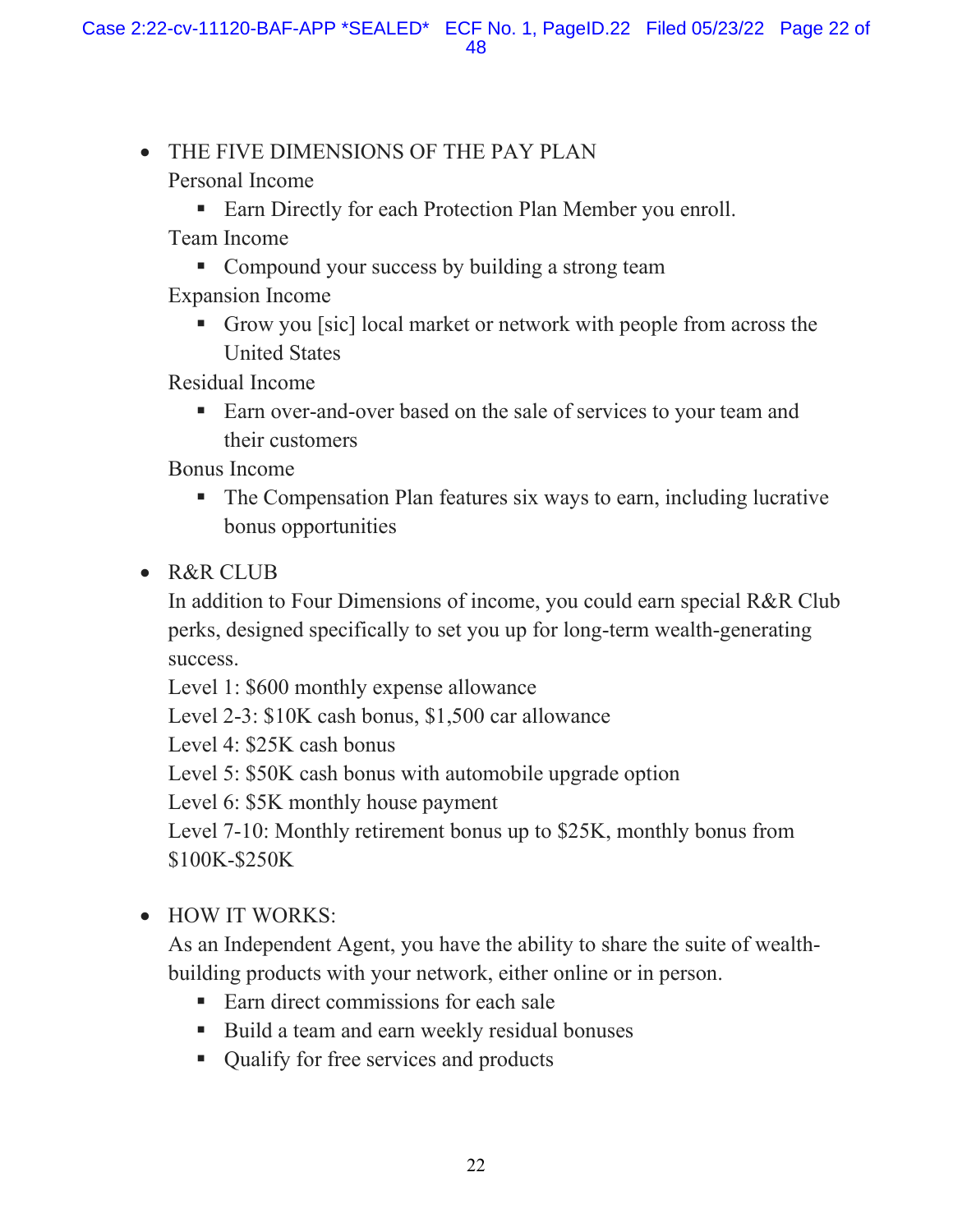41. Defendants and their agents also depict purported success stories of

consumers who became FES Agents. The testimonials include the following

statements:

- family. While I did make a lot of money with my first work from-home opportunity, I didn't get time with family like I wanted. Then, a Friend grateful because I really needed the services! Now, it's been five years since I said "YES to FES" and my life has truly changed! I've become Pinnacle • As a wife, mom of four growing boys and one disabled, I needed an opportunity that would give me more income and time flexibility with my introduced me to FES after a financial crisis hit my family…I'm forever Senior Vice President, earned the Bentley, house payment and numerous company cruises.
- • Never in a million years did we hope or dream that there could be an income, create a secure lifestyle, an at the same time build a legacy for my opportunity that would potentially replace my Six Figure Real Estate family.
- • I'm a high school drop out. Worked at a call center for over 10 years. Relied Got started with FES. My finances drastically changed. I was able to have the time freedom I wanted. Fast forward. I was able to purchase the car I wanted and the condo I wanted. I am living life on my own terms. FES has changed my family tree. We are the first millionaires in our family. on payday loans. Overworked and under paid. I was struggling financially.
- • [photo of what purports to be five FES Agents with the accompanying statement:] 2020 AVERAGE INCOME \$214,329
- [Slide from YouTube video presentation:] We joined FES a little over 15 months ago. Getting Laid off as a P.E. Teacher. My wife and I didn't have money saved, took a chance at what I believed would be just some extra income for us. Fast forward to now, we've been blessed to become Six figure earners, be awarded a free Audi, cruise contest winners, and hit level two in the R&R Club. Our life has changed drastically!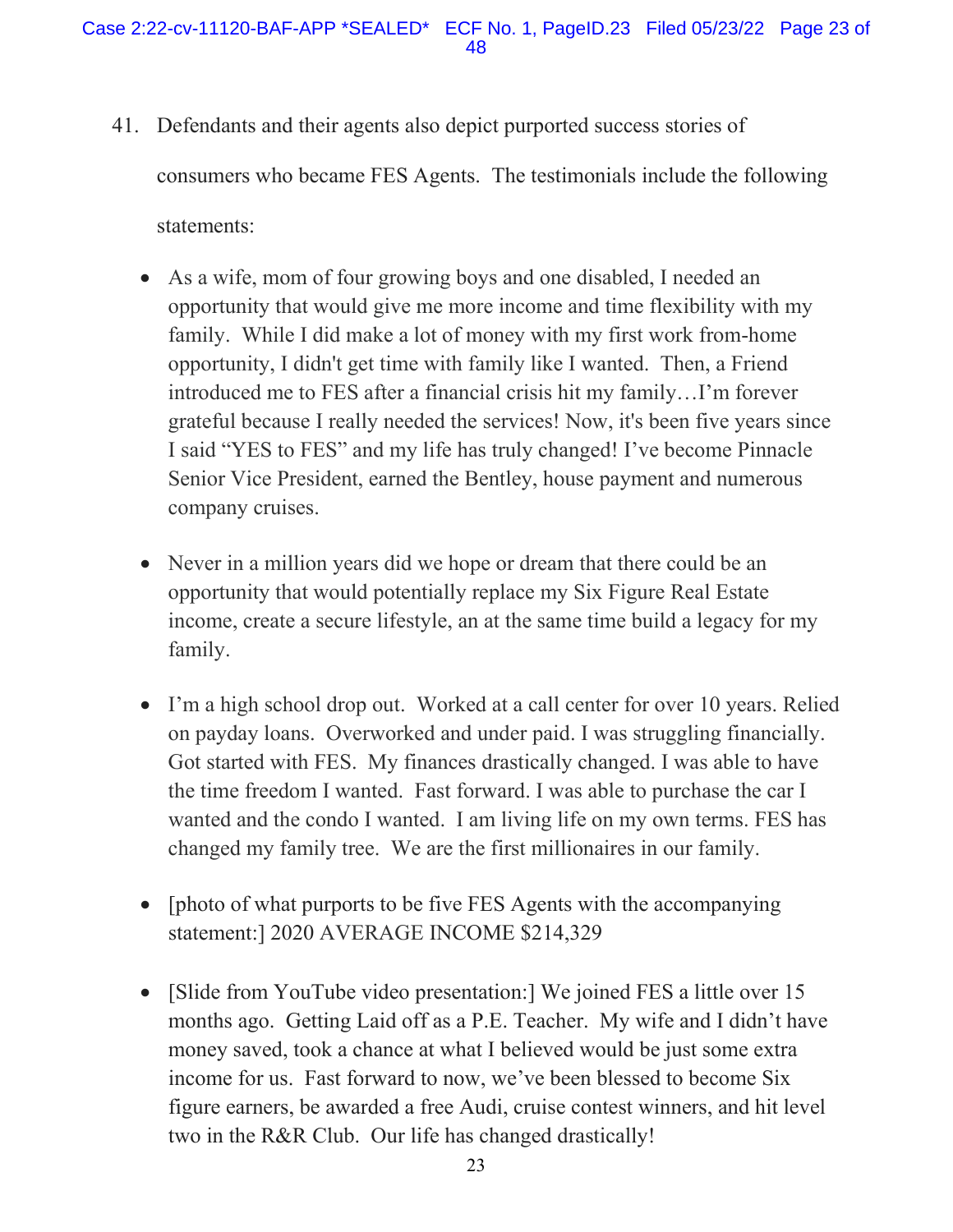• Knew this was coming!!!! This single mom moved to Atlanta 4 years ago, retired hair stylist slept on a friends [sic] couch fast forward to joining our company and becoming a millionaire! I posted her getting her G wagon last year and now it's paid off! She can legit sell this for 280k IF she were to ever go broke and need cash! . . . Wealth is the goal!!!! #unitedwealtheducation

## *Defendants' Deceptive Telemarketing Activity*

 often also try to recruit consumers to become FES Agents. In other instances, representatives make many of the same representations included on instances, Defendants' representatives state that consumers who become FES dollars per month as an FES Agent. Defendants' representatives also entice 42. When consumers speak with Defendants' representatives regarding Defendants' credit repair services, typically by telephone, the representatives consumers are invited to participate in telephonic conferences, such as Zoom calls or Facebook Live videos. During these calls, Defendants' Defendants' websites and social media accounts. For example, in numerous Agents will make commissions on recruitment of additional consumers to become FES Agents as well as from purchases by consumers of credit repair services. In numerous instances, Defendants' representatives claim consumers can earn thousands of dollars per week or tens of thousands of consumers by stating that FES Agents who rise high enough can get rewards like a new car.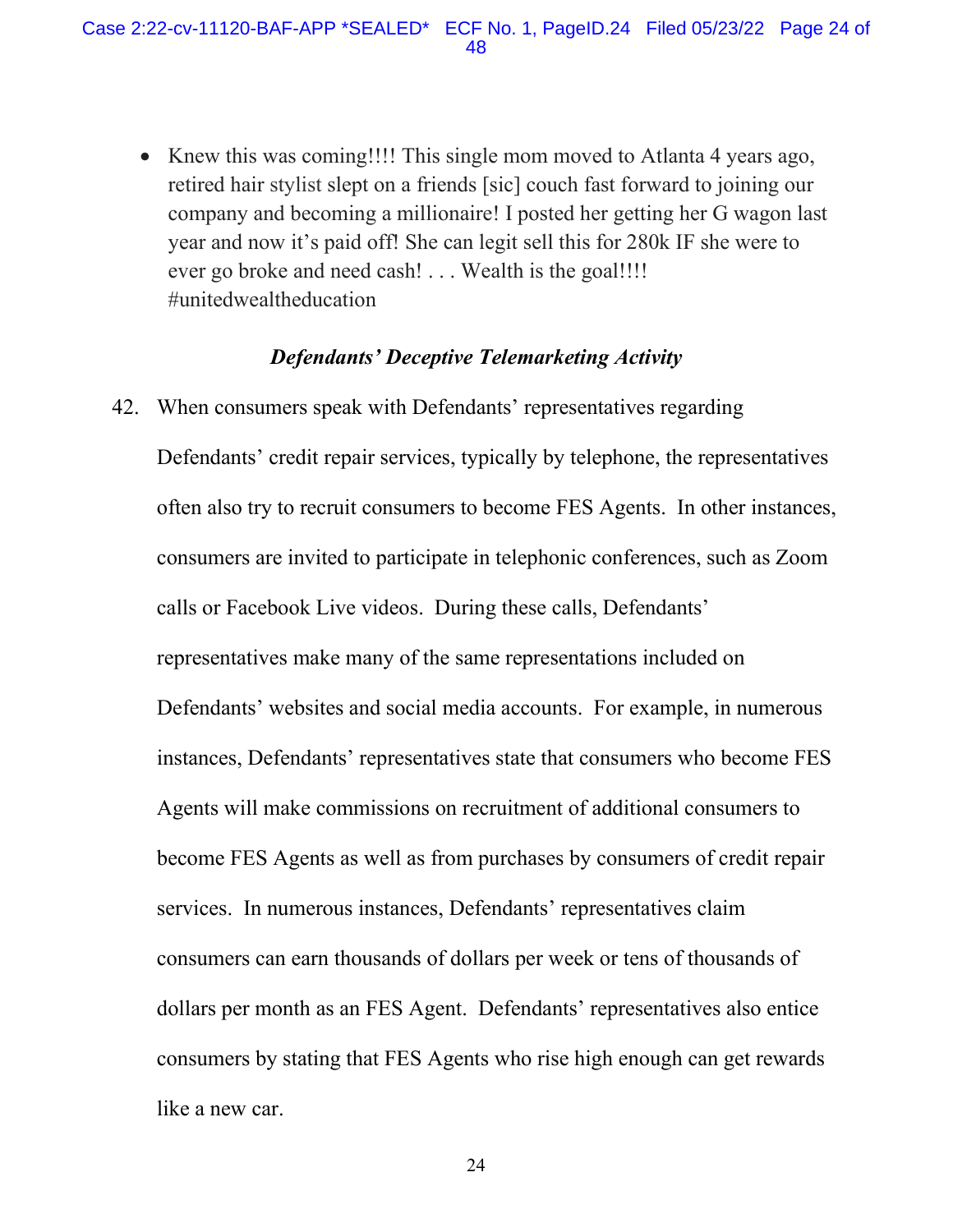# *Defendants' COVID-Related Claims*

- 43. Defendants and their agents have also made numerous recent statements that prey on consumers' fears regarding the COVID-19 pandemic and its financial effects as reason for enrolling in their investment opportunity. For example, in YouTube video presentations, Defendants and their agents have made statements regarding the benefits of Defendants' investment opportunity such as:
	- different people that have brick and mortars lost money because of that. different people that have brick and mortars lost money because of that.<br>And so I like to joke and tell people, but it's true, in this day and age it's not • You can imagine during Covid how many restaurant owners, how many brick and mortar, everything is click and mortar. And so you gotta figure it out, right? And so this is the best way.
	- shot, they ended up dying. And so you know tell somebody, if anything tonight that you guys gain from this, tell your family, friends, and loved ones you love them. Because you never know when you're gonna see them. So • And I just heard a sad story you know the other day, you know somebody that never had COVID, went and got you know the shot, and the second United Wealth Education, right, we provide agents the ability to build a business by marketing innovative financial literacy tools and products and services from the comfort of your phone or home.
	- • Well first of all, because of COVID, I lost my job. So I had no job. Then I money. . . had to max out my credit cards. So that reason, my cousin's wife, she's a Sales Director right now, she introduced me to the company. started working as a driver, long hours, low paying, not really worth it.... Actually I got sick, missed a month back, I was really down low, had barely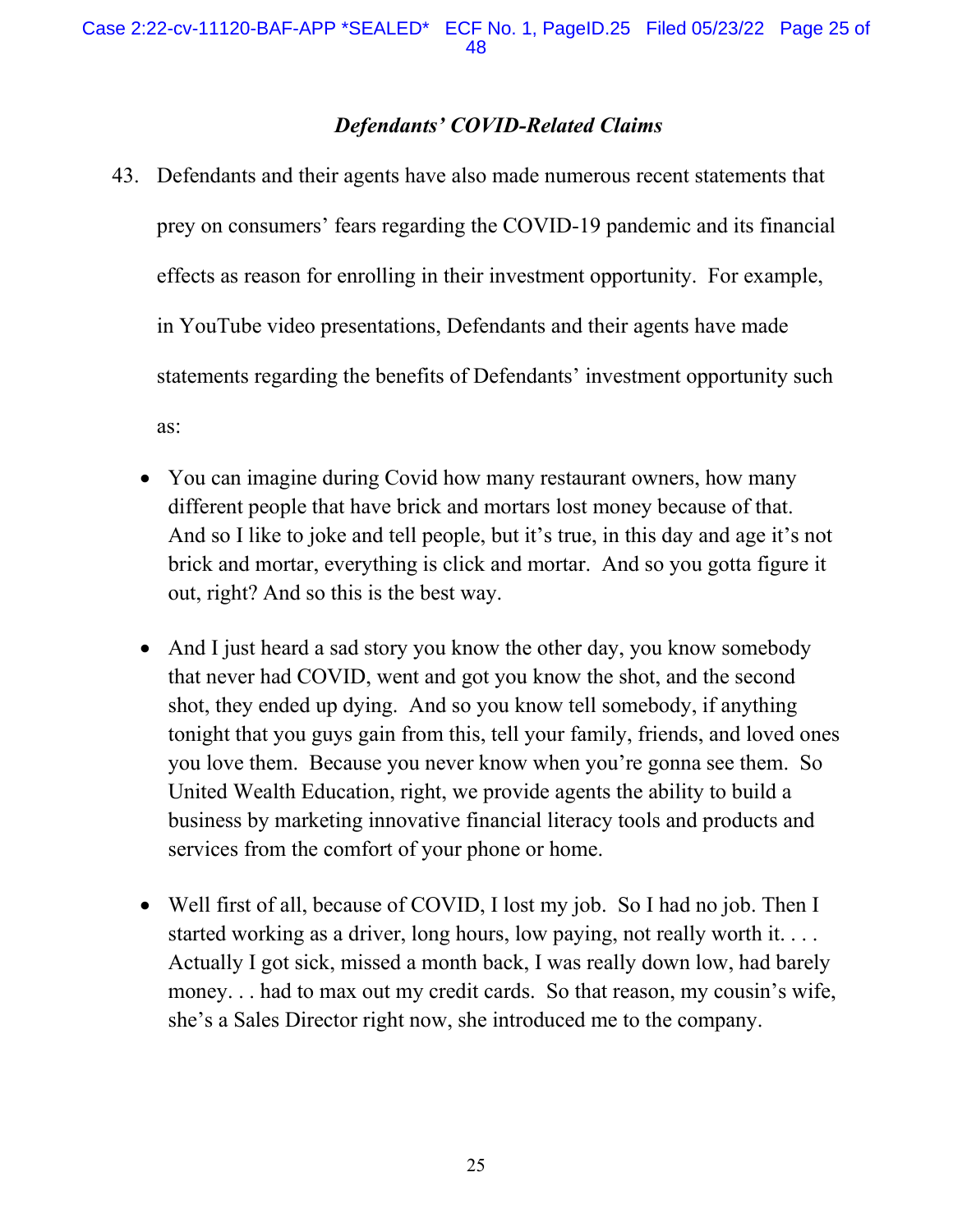#### *Signup Process*

- upfront fee of \$299. The fee consists of a one-time "set up" fee, purportedly FES Agents to enroll in Defendants' credit repair services if they have not 44. In order to become an FES Agent, Defendants require consumers to pay an to cover administrative costs associated with setting up the FES Agent's business. In addition, Defendants require consumers who want to become already done so, regardless of the prospective FES Agent's credit score. The first month's fee of \$89 is added to the administrative fee. FES Agents then pay \$89 per month thereafter (although in more recent instances, the monthly fee drops to \$69 per month after three months, and then to \$49 per month after one year). Defendants inform FES Agents, however, that if they recruit and maintain a certain number of new FES Agents in a month, the next month's fee will be waived.
- bank account number, on the phone. 45. Defendants require consumers to provide their financial information, including their credit or debit card number or account routing number and

#### *Defendants Provide Consumers with Deceptive Advertising Materials*

 with marketing materials necessary for FES Agents to market Defendants' 46. In numerous instances after signing up, Defendants provide new FES Agents credit repair services and recruit additional FES Agents. For example, in numerous instances, consumers are provided with scripts to use when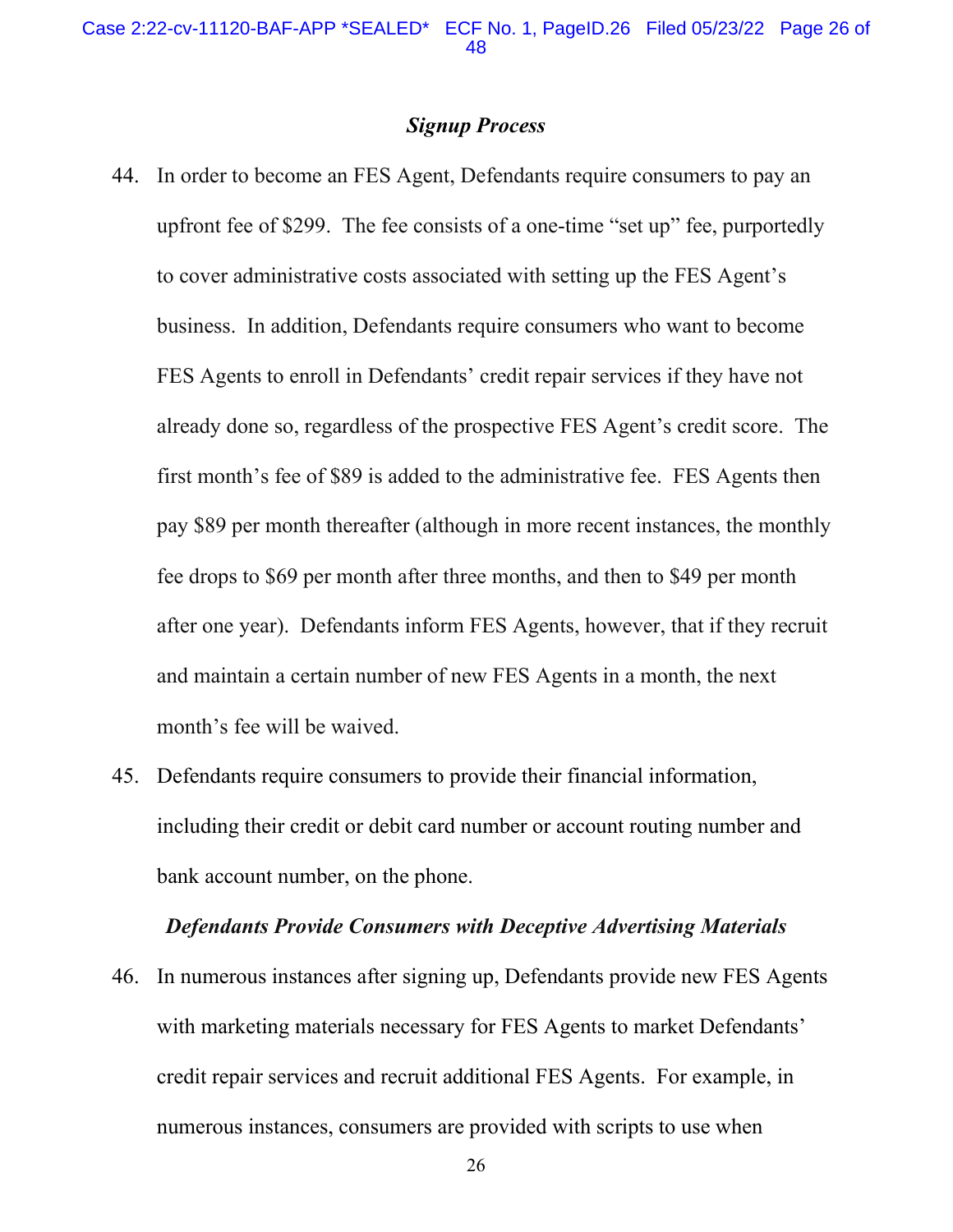speaking with consumers for both credit repair and agent recruitment. Defendants also provide consumers with ads for consumers to post on their social media accounts.

- 47. Defendants also provide numerous training sessions, including Zoom calls and Facebook Live videos (and often in group format), in which consumers are provided strategies and techniques both to market credit repair services and recruit new agents.
- 48. In numerous instances, these marketing materials contain many of the deceptive statements described in Paragraphs 19-27 and 38-43 above.

## *Defendants' Investment Opportunity Is an Illegal Pyramid Scheme*

- and bonuses that incentivize recruiting new FES Agents over the sale of credit repair services. In addition, Defendants' representatives often emphasize the Defendants' trainings also focus more on, and emphasize, how to recruit new 49. FES Agents are eligible to receive payment through a myriad of commissions importance of recruiting new agents in communications with consumers. agents over selling credit repair services.
- they provide to prospective and new FES Agents, which is often described 50. Defendants explain their commissions and bonuses in a compensation plan during calls with Defendants' representatives or during training sessions.
- commissions on purchases by consumers of credit repair services. An FES 51. The first way FES Agents are purportedly eligible to be paid is through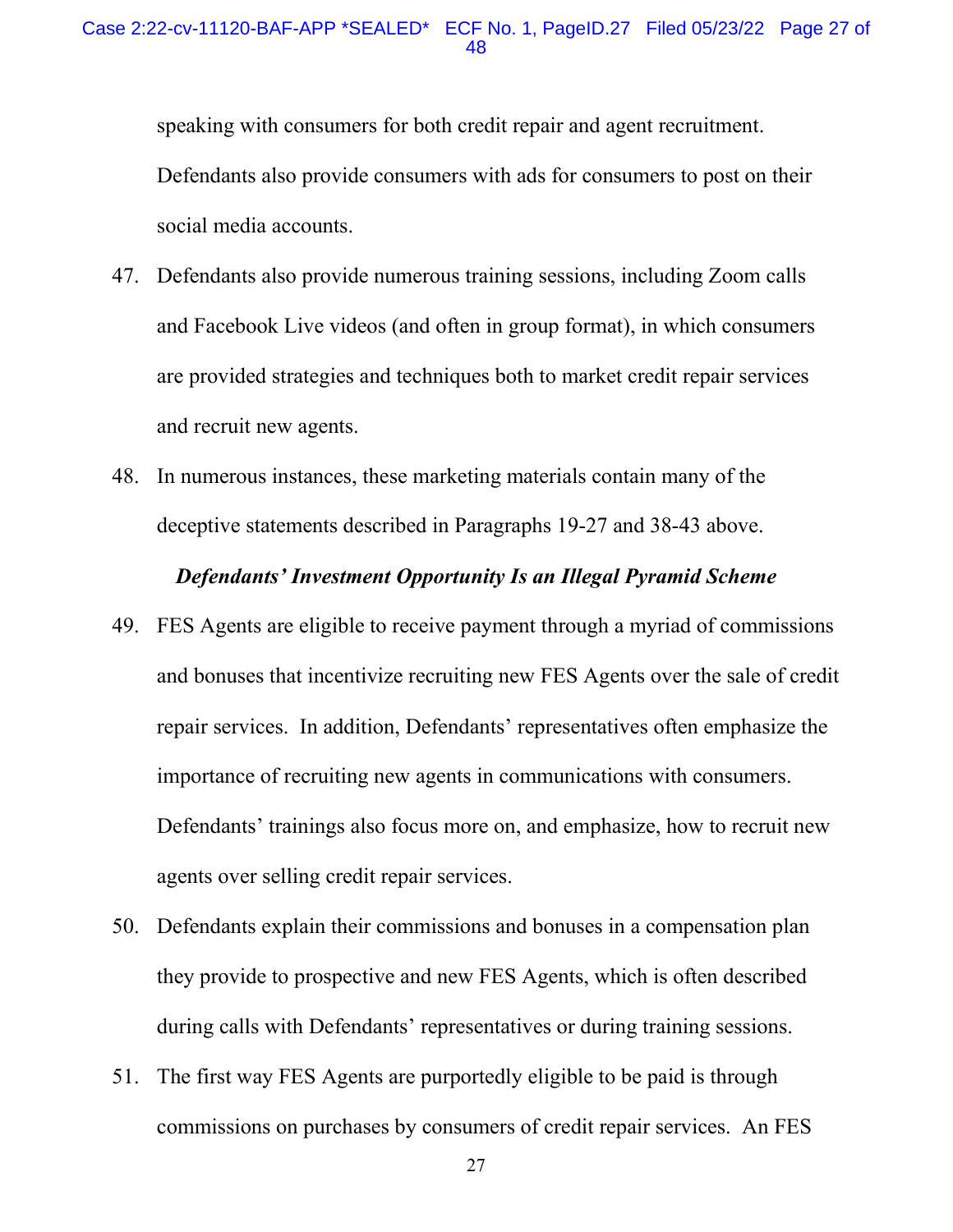#### Case 2:22-cv-11120-BAF-APP \*SEALED\* ECF No. 1, [PageID.28](https://PageID.28) Filed 05/23/22 Page 28 of 48

 continues to make his or her payments to Defendants. Agent earns a \$12 commission for each person who enrolls in Defendants' credit repair services, and \$12 each month thereafter as long as the person

- organizations and build a team, Defendants stress that an FES Agent has the the combination of new agent recruitment and purchases of credit repair 52. The second, and main, way FES Agents are purportedly eligible to be paid is by creating "lineage organizations" and "building a team." This is commonly referred to as a "downline." By urging FES Agents to create lineage ability to make significantly more money by recruiting new agents. Through services, FES Agents can achieve "titles" and trigger "bonuses."
- 53. When first recruited, an FES Agent is called an "agent" and makes the base amount of commission on purchases by consumers of credit repair services. vice president, to senior regional vice president, to senior executive vice president, and culminating in pinnacle senior vice president. A higher title corresponds to more money paid out on bonuses. By meeting specific requirements, FES Agents can go through a series of promotions from agent, to field trainer, to senior field trainer, to sales director, to regional sales director, to executive sales director, to vice president, to regional vice president, to executive vice president, to senior
- 54. Each title has its own prerequisites to achieving it, but each one essentially boils down to needing a larger number of people in an FES Agent's downline,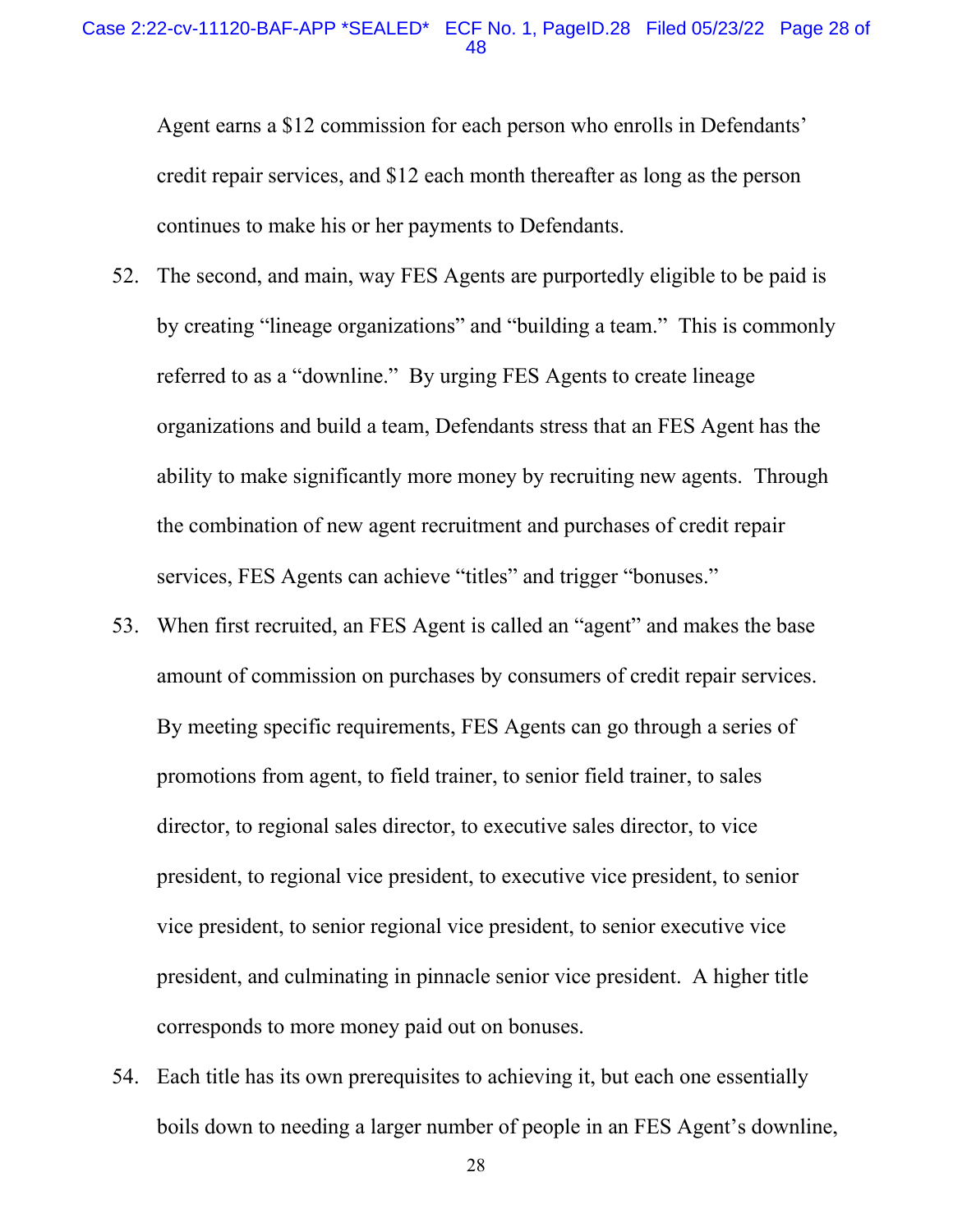month. For example, to move from "agent" to "field trainer," an FES Agent needs to have two FES Agents in his or her downline (each referred to as a Agents). Nothing in the compensation plan requires that some or all of the a certain number of downline FES Agents having achieved their own titles, and a certain dollar amount in personal credit repair services revenue each "leg"), with each downline FES Agent bringing in a minimum of \$400 in monthly revenue and the FES Agent and the downline FES Agents together bringing in a minimum of \$1,600 in monthly revenue. To become a "senior field trainer," in addition to an increase in the dollar amount of monthly revenue, the FES Agent needs to have both downline FES Agents themselves become "field trainers" (*i.e*., each must have recruited an additional two FES monthly revenue requirements be met through sales to non-participants. Thus FES Agents have the ability to meet the requirement solely through purchases of credit repair services by themselves and other FES Agents, including in the form of continued payment of monthly fees for credit repair services.

 monthly basis (and all commensurate bonuses) without having to do very much personal work.<br>29 55. Defendants explain to consumers that if an FES Agent establishes a strong enough set of "teams" in his or her downline that are consistently performing at a high level (*i.e*., in terms of new agent recruitment and purchases of credit repair services), the FES Agent at the top can maintain a high title on a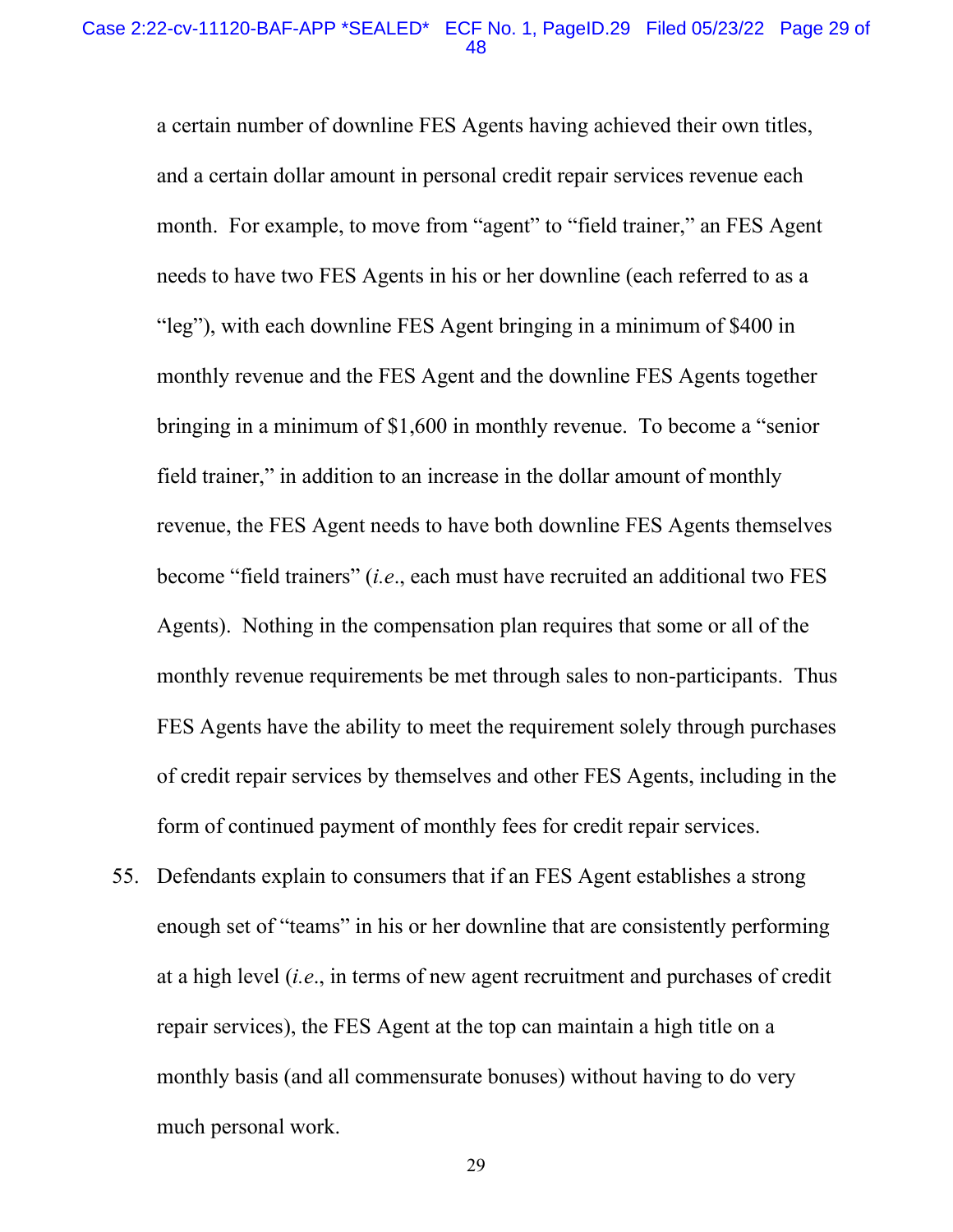Agent enrolls a new FES Agent who produces a certain minimum of personal enrolling FES Agent and any upline FES Agents receive bonuses. Additional bonuses are available to FES Agents who achieve higher titles and provide significantly more money to those with larger downlines. The amounts of the emphasizing that the most lucrative rewards come from recruiting new FES Agents rather than the purchase by non-agents of credit repair services. For bonus" or "CAB" that is generated when an FES Agent enrolls a new agent. "Agents" typically receive a CAB of \$100, "field trainers" receive \$160, percentage of the revenue brought in by the FES Agent's entire downline. A additional 1% (going up to 2.75% for "pinnacle senior vice president"). 56. Defendants explain that FES Agents can earn bonuses when a qualified FES revenue within a specific time frame. If those conditions are met, the bonuses increase significantly as the FES Agent earns higher titles, further example, Defendants purport to pay what they call a "customer acquisition " senior field trainers" receive \$240, and "pinnacle senior vice presidents" receive \$560. Another bonus is called the "infinity bonus" that starts for FES Agents who rise to the "sales director" level. The infinity bonus is a "sales director" typically gets an infinity bonus of 0.5%, a "regional sales director" receives 0.75%, and so on up to "pinnacle senior vice presidents" who receive 3% of his or her downline's revenue. Meanwhile, "generation bonuses" start at the "executive sales director" level and typically pay an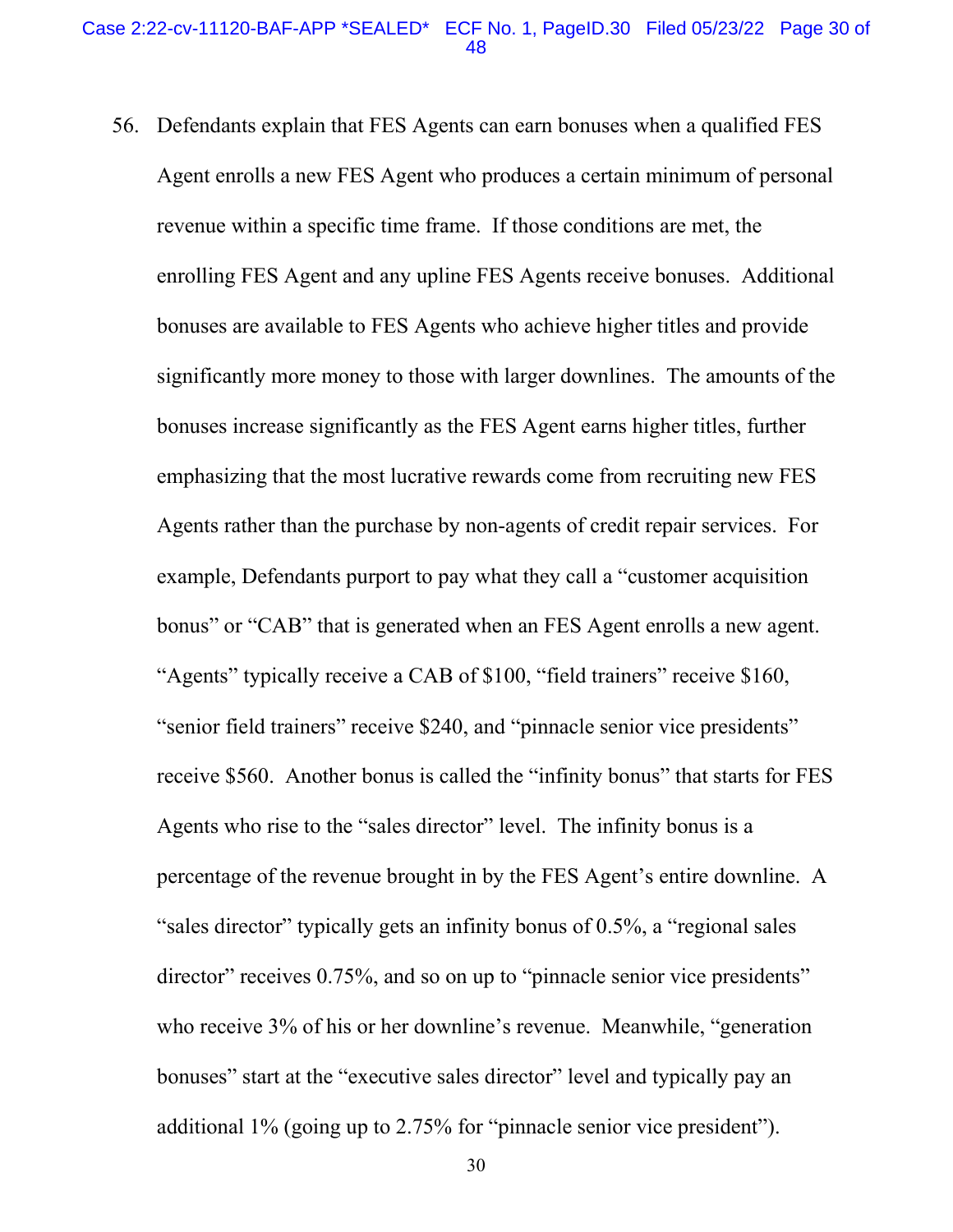- 57. Defendants and their agents often encourage FES Agents to "sponsor" new recruits, *i.e*., if a potential recruit is unwilling to pay the \$288 sign-up fee, the FES Agent should pay some or all of those fees on the recruit's behalf in order to inflate artificially the original FES Agent's downline and qualify the FES Agent for bonuses or other compensation.
- 58. Many FES Agents, to remain FES Agents, continue to pay the monthly credit repair fee and many FES Agents are encouraged to pay, and do pay, registration fees for new FES Agents to improve their downline. As a result, in many instances, FES Agents end up paying more money to Defendants than they receive from them.
- 59. In some instances, Defendants do not pay promised bonuses to FES Agents.
- 60. In numerous instances, consumers do not realize the earnings promised by Defendants, and many consumers lose money as FES Agents.

## **Consumer Harm**

61. Defendants have collected at least \$213,000,000 from consumers through their unlawful credit repair and investment opportunity scheme in the three years prior to the filing of this Complaint.

## **Ongoing Nature of Defendants' Unlawful Practices**

62. Based on the facts and violations of law alleged in this Complaint, the FTC has reason to believe that Defendants are violating or are about to violate laws enforced by the FTC.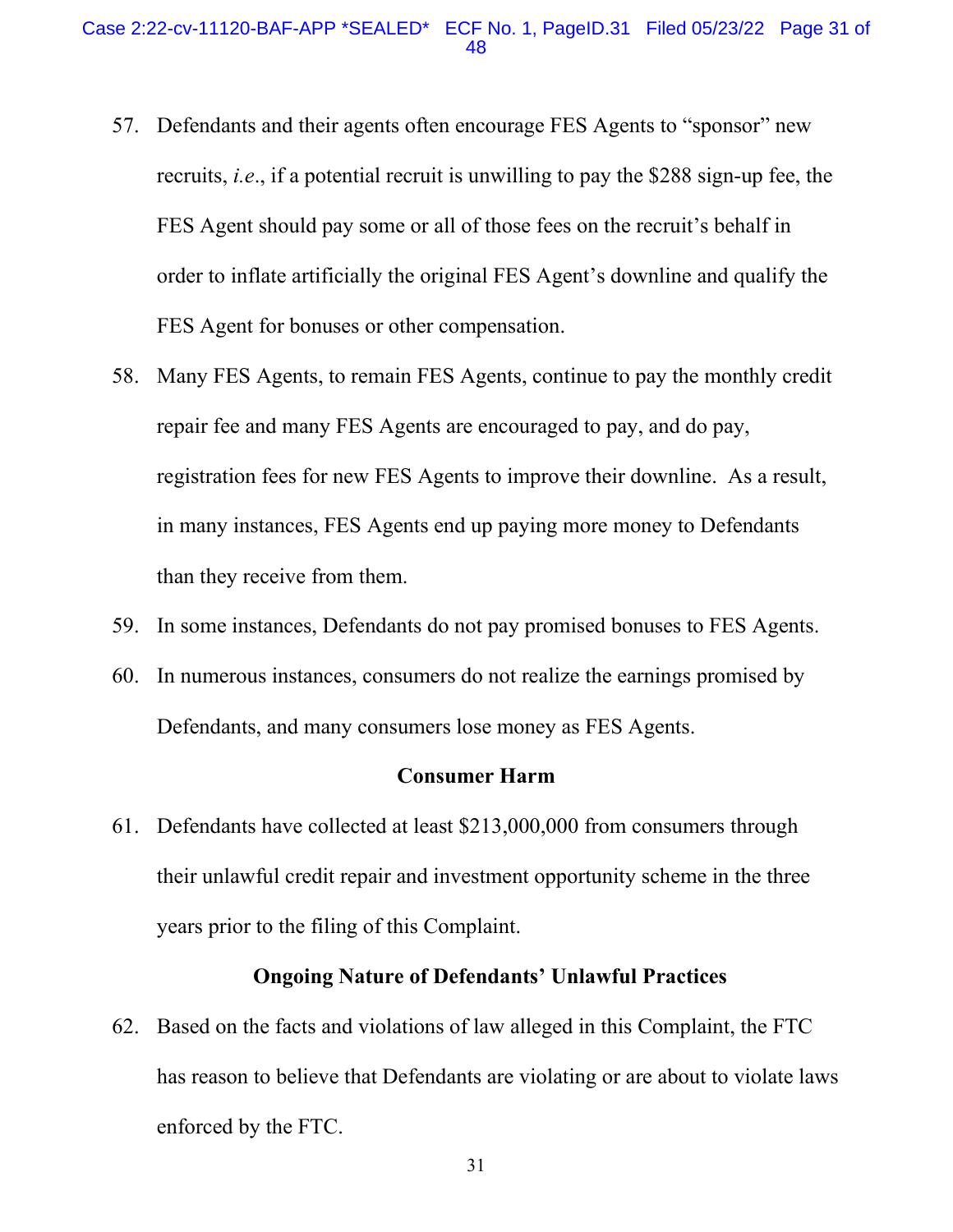## **VIOLATIONS OF THE FTC ACT**

- 63. Section 5(a) of the FTC Act, 15 U.S.C.  $\S$  45(a), prohibits "unfair or deceptive acts or practices in or affecting commerce."
- deceptive acts or practices prohibited by Section 5(a) of the FTC Act. 64. Misrepresentations or deceptive omissions of material fact constitute

## **Misrepresentations Regarding Credit Repair Services COUNT I**

- 65. In numerous instances, in connection with the advertising, marketing, promotion, offering for sale, or sale of credit repair services, Defendants have represented, directly or indirectly, expressly or by implication, that Defendants will significantly improve consumers' credit scores by, among other things, removing negative information permanently from consumers' credit reports or profiles or adding positive payment history to consumers' credit reports or profiles.
- 66. In truth and in fact, in numerous instances in which Defendants have made the representations set forth in Paragraph 65 of this Complaint, such representations were false or misleading or not substantiated at the time Defendants made them.
- 67. Therefore, Defendants' making of the representations as set forth in Paragraph 65 constitutes a deceptive act or practice in violation of Section 5(a) of the FTC Act, 15 U.S.C. § 45(a).

32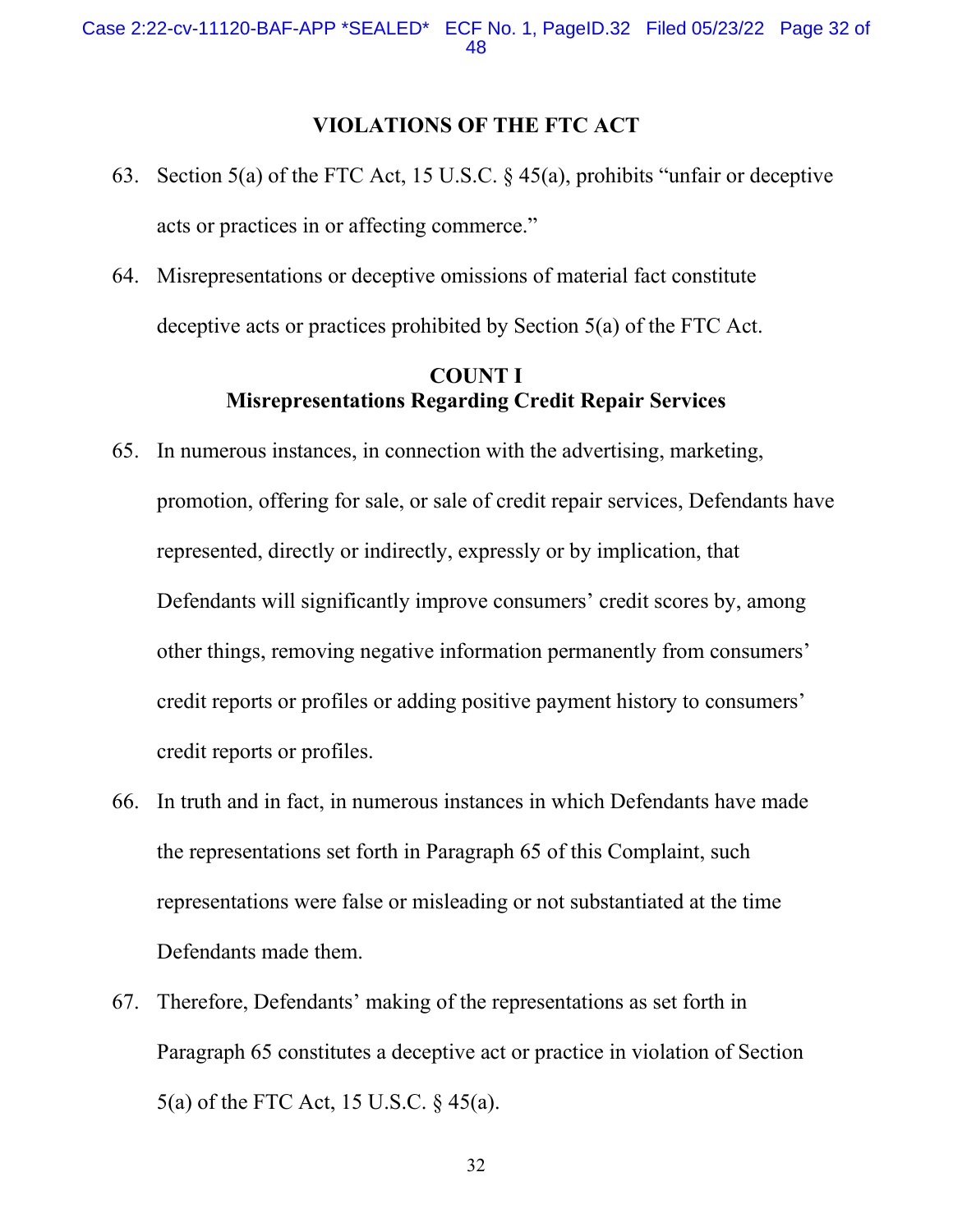# **COUNT II Illegal Pyramid**

- 68. Defendants operate or promote participation in a scheme in which consumers pay money to Defendants in return for which they receive (1) the right to market and sell Defendants' credit repair services, and (2) in return for recruiting other consumers to sell Defendants' credit repair services, the right to receive rewards that are unrelated to the sale of credit repair services to ultimate users.
- 69. Defendants' operation or promotion of this type of scheme, often referred to as a pyramid scheme, constitutes a deceptive act or practice in violation of Section 5(a) of the FTC Act, 15 U.S.C.  $\S$  45(a).

# **COUNT III Misrepresentations Regarding Investment Opportunities**

- 70. In numerous instances, in connection with the advertising, marketing, promotion, offering for sale, or sale of investment opportunities, Defendants have represented, directly or indirectly, expressly or by implication, that consumers who become agents of Defendants are likely to earn substantial income.
- 71. In truth and in fact, in numerous instances in which Defendants have made the representations set forth in Paragraph 70 of this Complaint, such representations were false or misleading or not substantiated at the time Defendants made them.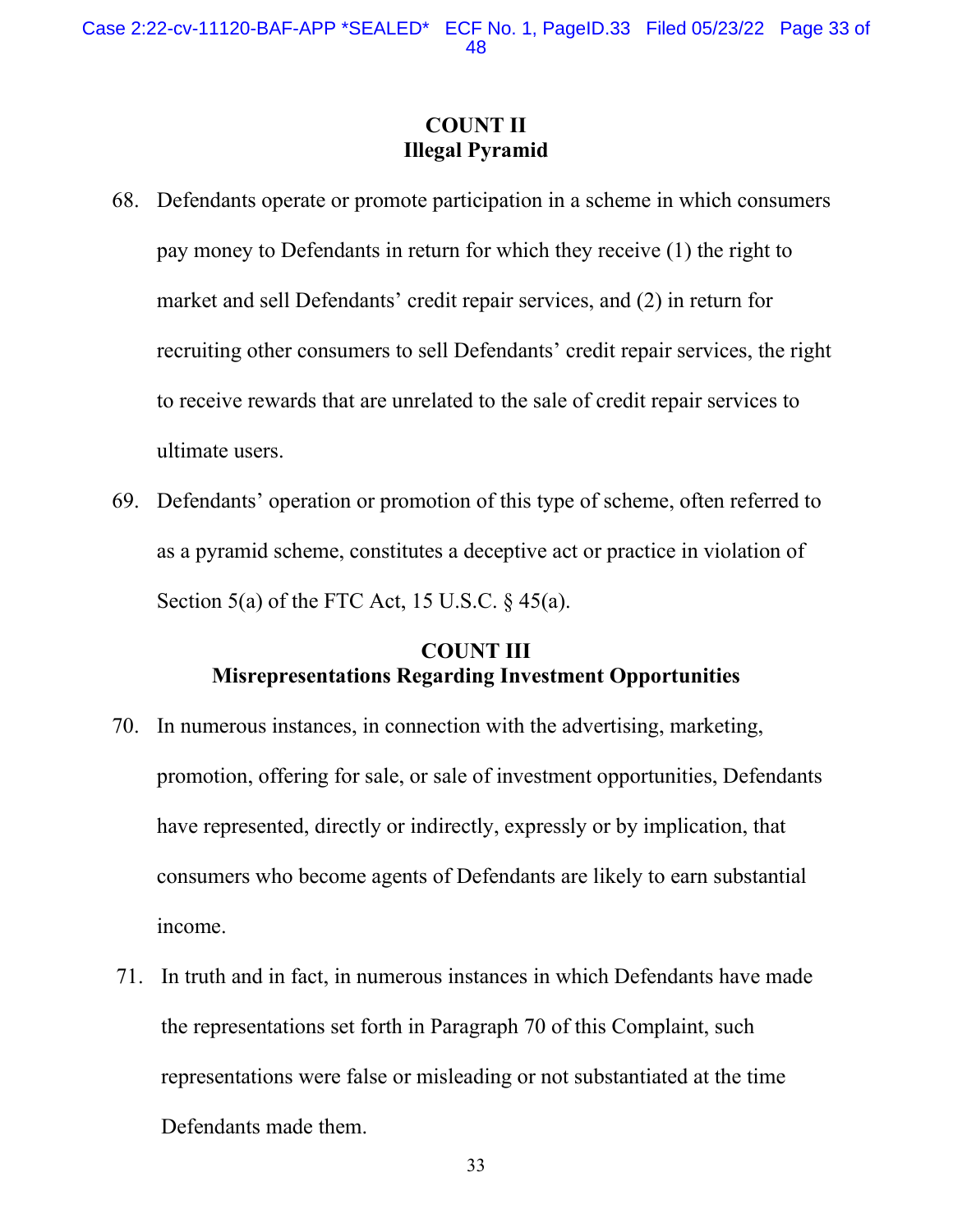5(a) of the FTC Act, 15 U.S.C. § 45(a). 72. Therefore, Defendants' making of the representations as set forth in Paragraph 70 constitutes a deceptive act or practice in violation of Section

# **COUNT IV Means and Instrumentalities**

- 73. By furnishing consumers with promotional materials and instructions to be used in recruiting other consumers to purchase Defendants' credit repair services and investment opportunities that contain false, misleading, or unsubstantiated representations, Defendants have provided the means and instrumentalities for the commission of deceptive acts and practices.
- FTC Act, 15 U.S.C. § 45(a). 74. Therefore, Defendants' practices as set forth in Paragraph 73 constitute deceptive acts or practices in violation of in violation of Section 5(a) of the

## **VIOLATIONS OF THE CREDIT REPAIR ORGANIZATIONS ACT**

- 75. The Credit Repair Organizations Act took effect on April 1, 1997, and has since that date remained in full force and effect.
- purchase of such services; and (2) to protect the public from unfair or 76. The purposes of CROA, according to Congress, are (1) to ensure that prospective buyers of the services of credit repair organizations are provided with the information necessary to make an informed decision regarding the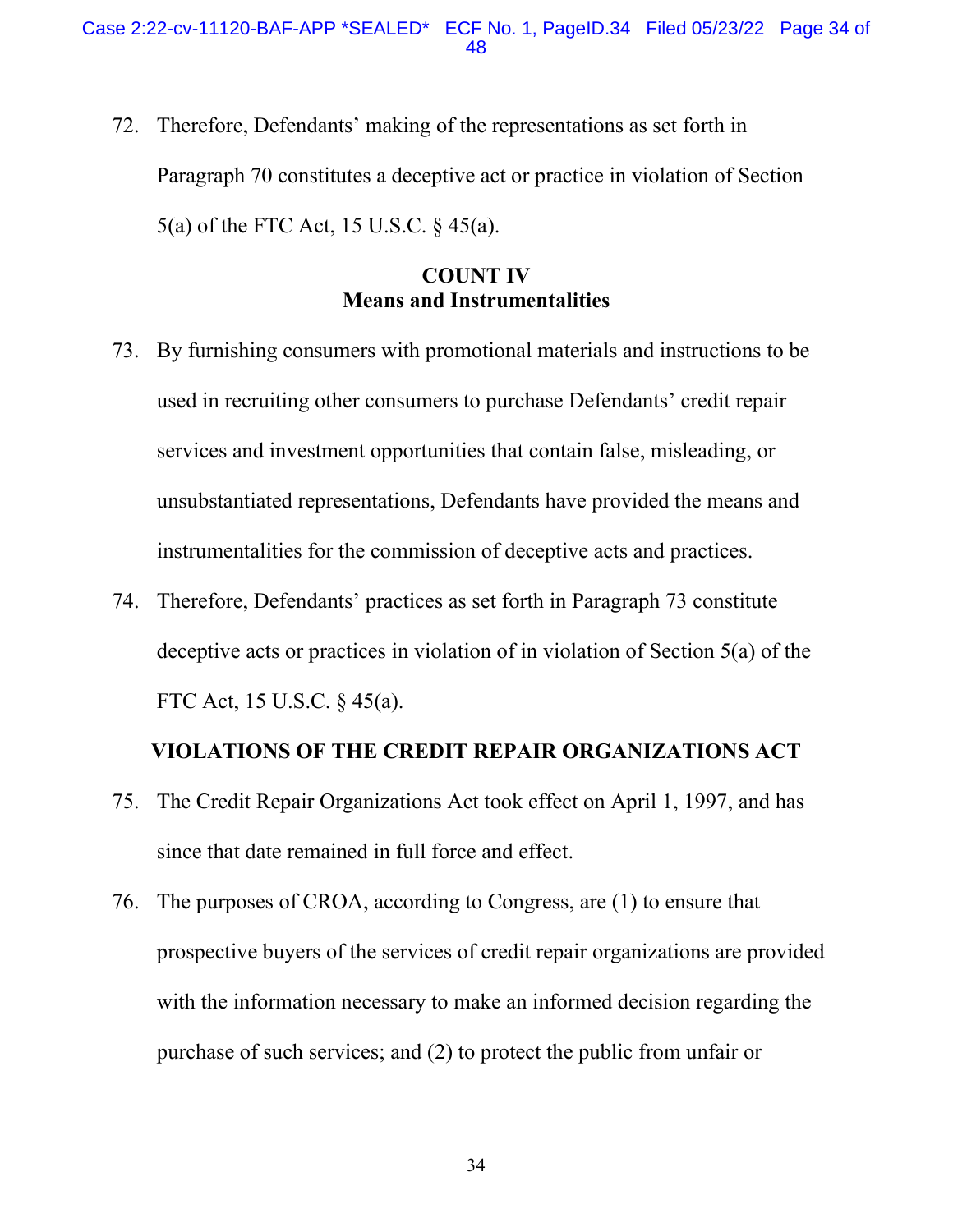### Case 2:22-cv-11120-BAF-APP \*SEALED\* ECF No. 1, [PageID.35](https://PageID.35) Filed 05/23/22 Page 35 of 48

deceptive advertising and business practices by credit repair organizations.<br>15 U.S.C. § 1679(b).

- 77. CROA defines a "credit repair organization" as "any person who uses any instrumentality of interstate commerce or the mails to sell, provide, or perform (or represent that they can or will sell, provide, or perform) any service, in return for the payment of money or other valuable consideration, for the express or implied purpose of . . . improving any consumers' credit record, credit history, or credit rating. . . ." 15 U.S.C. § 1679a(3).
- 78. Defendants are a "credit repair organization."
- 79. CROA prohibits all persons from making or using any untrue or misleading representation of the services of the credit repair organization. 15 U.S.C. §  $1679b(a)(3)$ .
- 80. CROA prohibits credit repair organizations from charging or receiving any money or other valuable consideration for the performance of any service which the credit repair organization has agreed to perform before such service is fully performed. 15 U.S.C. § 1679b(b).
- 81. CROA requires credit repair organizations to provide consumers with a written statement containing prescribed language concerning "Consumer Credit File Rights Under State and Federal Law" before any contract or agreement is executed. 15 U.S.C. § 1679c(a).

35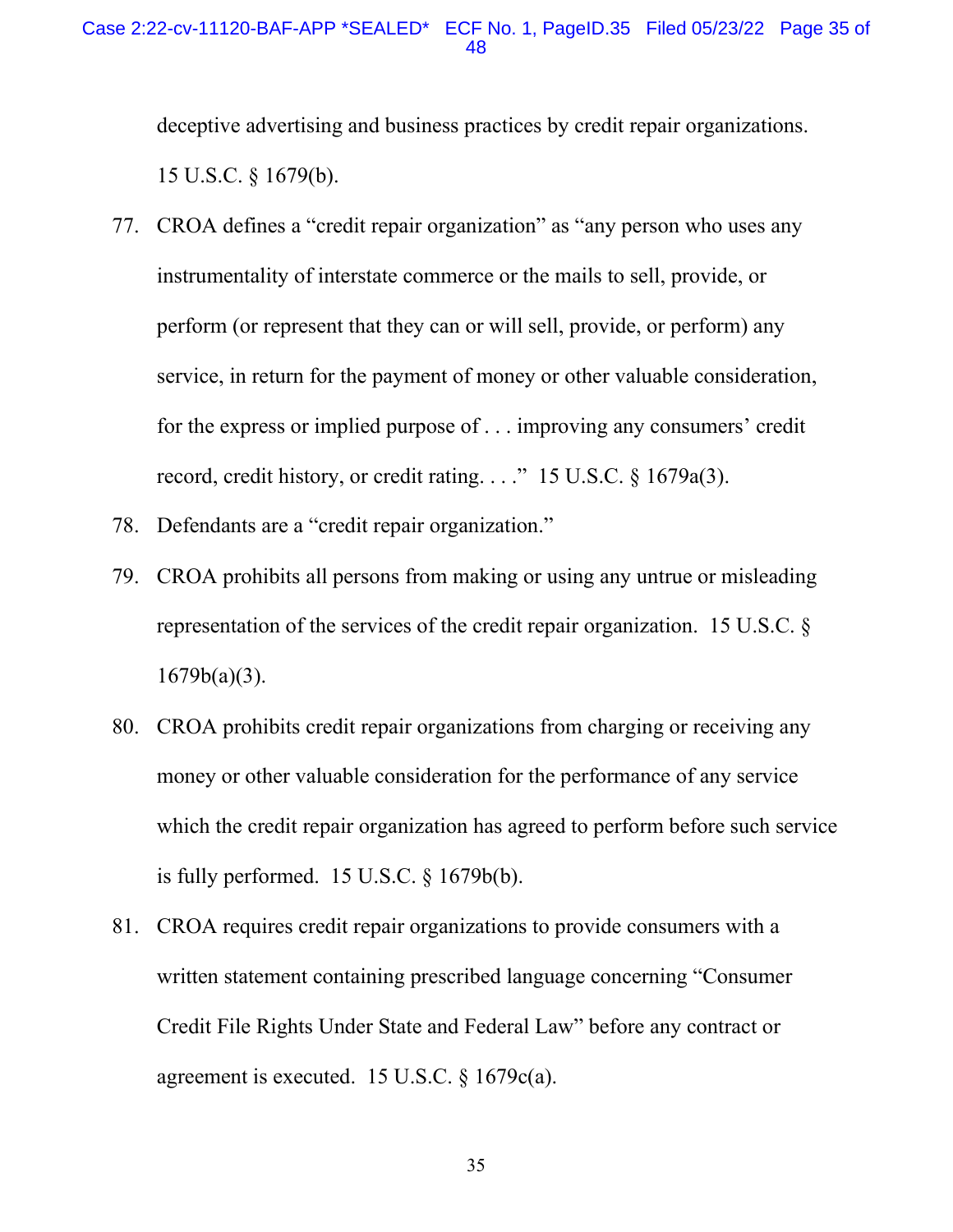#### Case 2:22-cv-11120-BAF-APP \*SEALED\* ECF No. 1, [PageID.36](https://PageID.36) Filed 05/23/22 Page 36 of 48

- 82. CROA prohibits credit repair organizations from providing any services to a consumer unless the credit repair organization has obtained a written and dated contract that has been signed by the consumer. 15 U.S.C. § 1679d(a).
- conditions in their contracts for services: (1) the terms and conditions of payment, including the total amount of all payments to be made by the the services (to be performed by the credit repair organization or any other person) will be complete or (ii) the length of the period necessary to perform proximity to the space reserved for the consumer's signature on the contract, 83. CROA requires credit repair organizations to include the following terms and consumer to the credit repair organization or to any other person, (2) a full and detailed description of the credit repair services to be performed by the credit repair organization for the consumer, including (a) all guarantees of performance, and (b) an estimate of (i) the date by which the performance of such services; (3) the credit repair organization's name and principal business address; and (4) a conspicuous statement in bold face type, in immediate which reads as follows: "You may cancel this contract without penalty or obligation at any time before midnight of the  $3<sup>rd</sup>$  business day after the date on which you signed the contract. See the attached notice of cancellation form for an explanation of this right." 15 U.S.C. § 1679d(b).
- 84. CROA requires credit repair organizations to provide consumers with a "Notice of Cancellation" form, in duplicate, containing prescribed language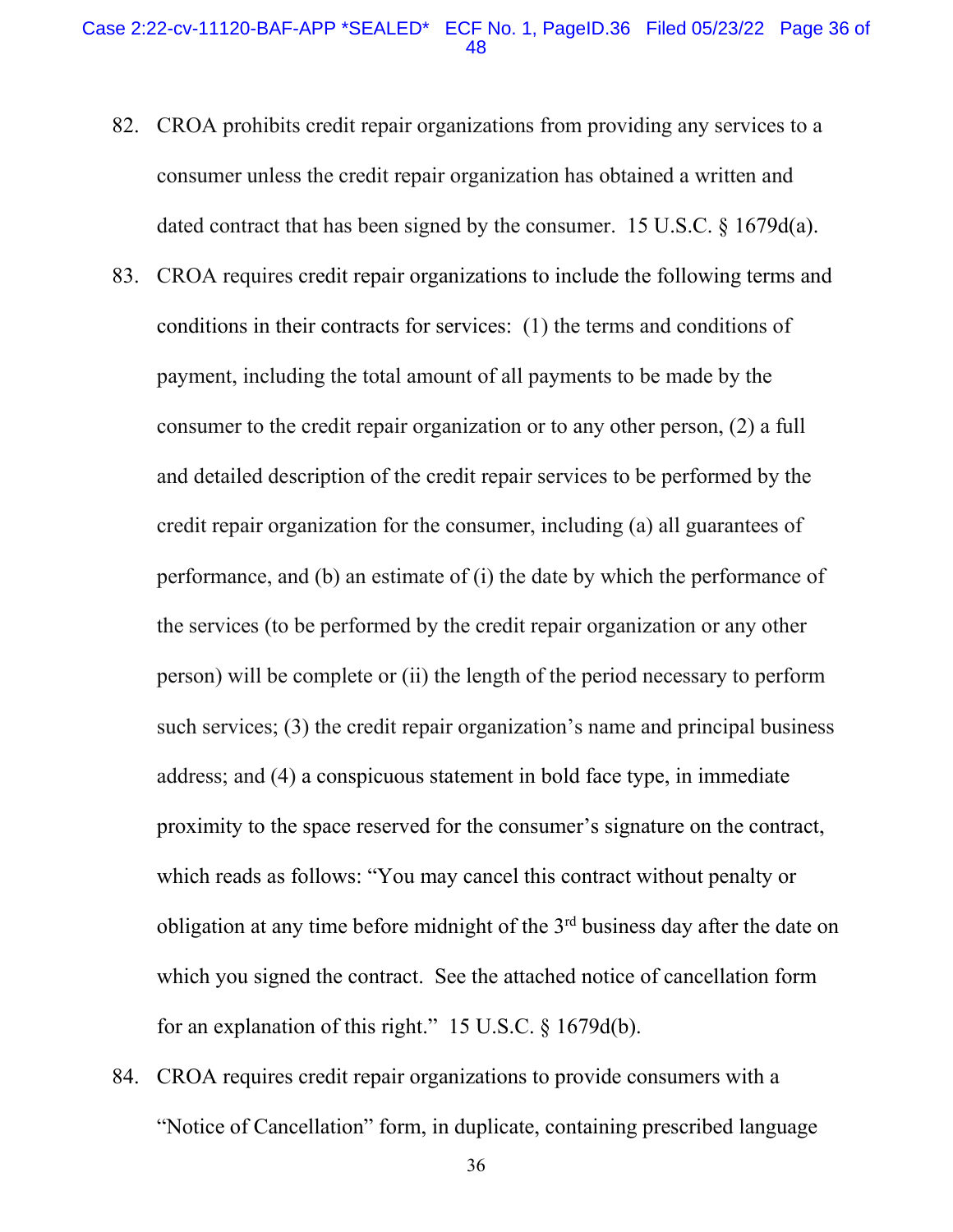#### Case 2:22-cv-11120-BAF-APP \*SEALED\* ECF No. 1, [PageID.37](https://PageID.37) Filed 05/23/22 Page 37 of 48

concerning consumers' three-day right to cancel that consumers can use to cancel the contract. 15 U.S.C. § 1679e(b).

- 85. CROA requires that any consumer who enters into a contract with a credit repair organization shall be given a copy of the completed contract and all disclosures required under the Act and a copy of any other document the credit repair organization requires the consumer to sign. 15 U.S.C. §  $1679e(c)$ .
- 1679h(b)(2), all functions and powers of the FTC under the FTC Act are as if the violation had been a violation of any FTC trade regulation rule. as if the violation had been a violation of any FTC trade regulation rule.<br>Section 19(a)(1) of the FTC Act, 15 U.S.C. § 57b(a)(1), provides that the FTC practices." Section 19(b) of the FTC Act, 15 U.S.C. § 57b(b), provides that in 86. Pursuant to Section 410(b)(1) of CROA, 15 U.S.C. § 1679h(b)(1), any violation of any requirement or prohibition of CROA constitutes an unfair or deceptive act or practice in commerce in violation of Section 5(a) of the FTC Act, 15 U.S.C. § 45(a). Pursuant to Section 410(b)(2) of CROA, 15 U.S.C. § available to the FTC to enforce compliance with CROA in the same manner may commence a civil action against "any person, partnership, or corporation" who "violates any rule . . . respecting unfair or deceptive acts or any action commenced under Section 19(a)(1), the court "shall have jurisdiction to grant such relief as the court finds necessary to redress injury to consumers, including but not limited to rescission or reformation of contracts,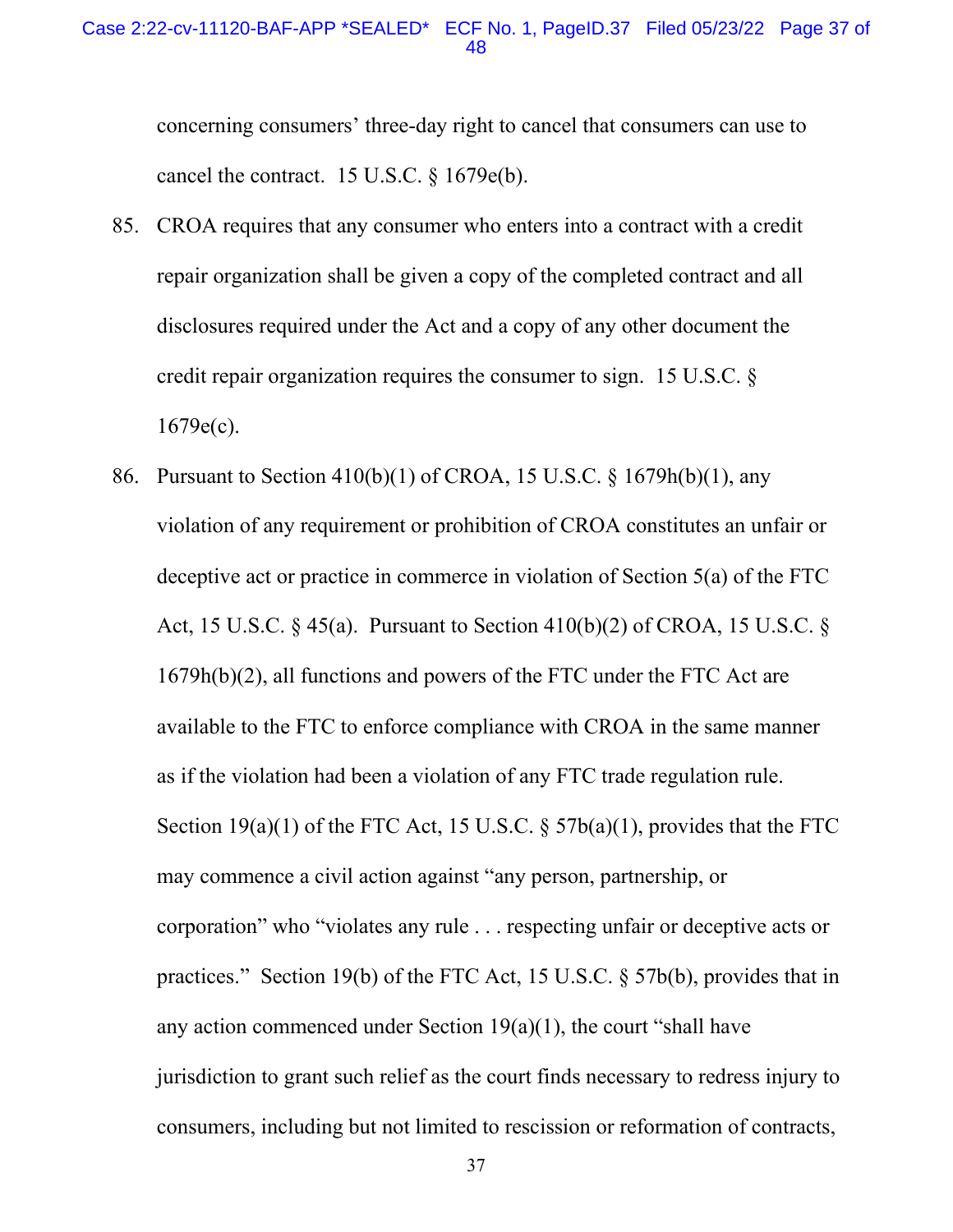and the refund of money or return of property, the payment of damages, and public notification."

# **Misrepresentations Regarding Credit Repair Services COUNT V**

- 87. In numerous instances, in connection with the advertising, marketing, promotion, offering for sale, or sale of services to consumers by a credit repair organization, as that term is defined in Section 403(3) of CROA, 15 U.S.C. § 1679a(3), Defendants have made untrue or misleading representations to consumers, including that Defendants will significantly improve consumers' credit scores by, among other things removing negative information permanently from consumers' credit reports or adding positive payment history to consumers' credit reports or profiles.
- 88. Therefore, Defendants' acts or practices as set forth in Paragraph 87 violate Section 404(a)(3) of CROA, 15 U.S.C. § 1679b(a)(3).

## **COUNT VI Violation of Prohibition against Charging Advanced Fees for Credit Repair Services**

 89. In numerous instances, in connection with the advertising, marketing, promotion, offering for sale, or sale of services to consumers by a credit repair organization, as that term is defined in Section 403(3) of CROA, 15 U.S.C. § 1679a(3), Defendants have charged or received money or other valuable consideration for the performance of credit repair services that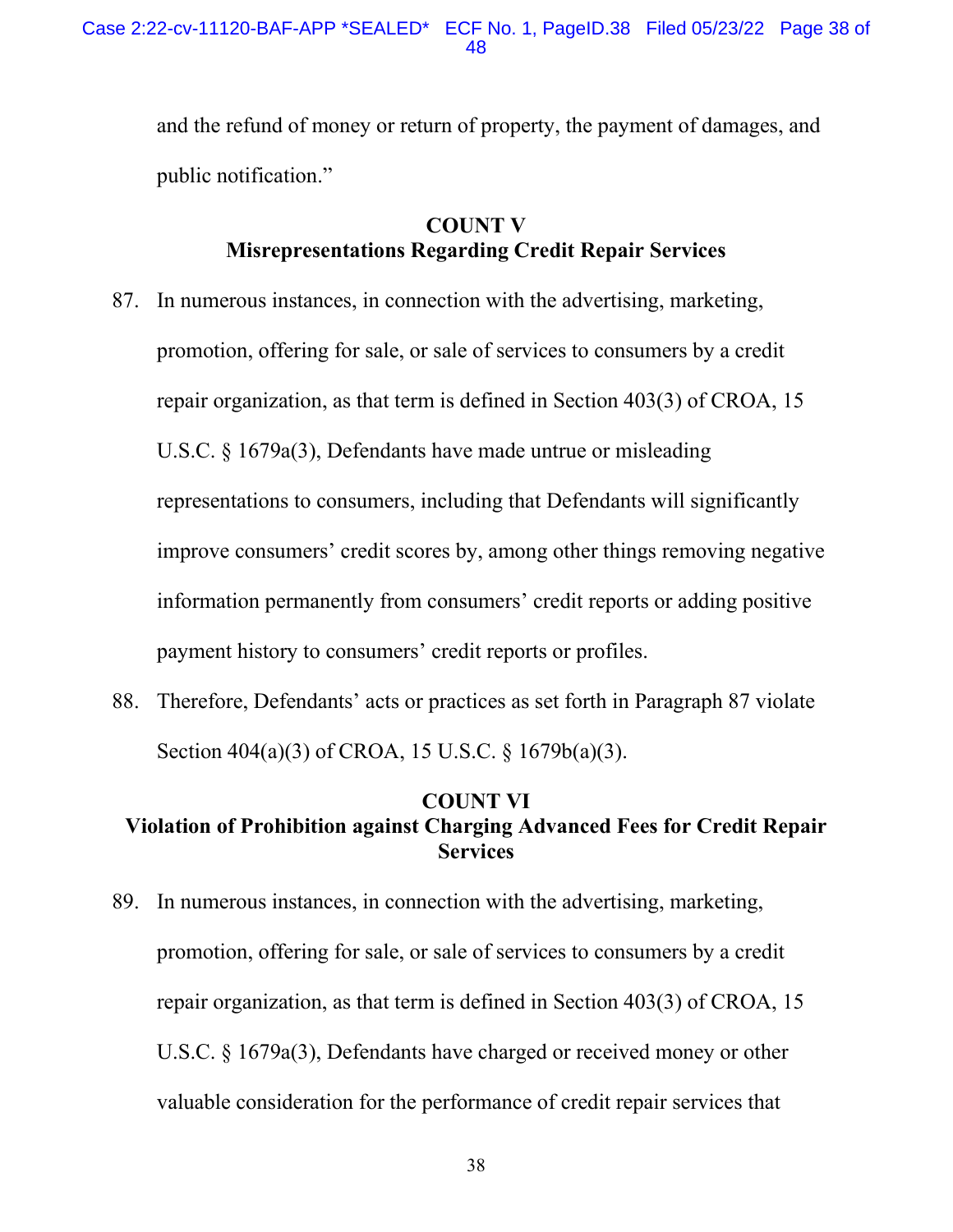Defendants have agreed to perform before such services were fully performed.

 Section 404(b) of CROA, 15 U.S.C. § 1679b(b). 90. Therefore, Defendants' acts or practices as set forth in Paragraph 89 violate

# **COUNT VII Failure to Make Required Disclosures**

- by a credit repair organization, as that term is defined in Section 403(3) of CROA, 15 U.S.C. § 1679a(3), Defendants have failed to provide a written 91. In numerous instances, in connection with the sale of services to consumers statement of "Consumer Credit File Rights Under State and Federal Law," in the form and manner required by CROA, to consumers before any contract or agreement was executed.
- 92. Therefore, Defendants' acts or practices as set forth in Paragraph 91 violate Section 405(a) of CROA, 15 U.S.C. § 1679c(a).

# **COUNT VIII Failure to Obtain Signed Contracts from Consumers**

 by a credit repair organization, as that term is defined in Section 403(3) of CROA, 15 U.S.C. § 1679a(3), Defendants have provided services to 93. In numerous instances, in connection with the sale of services to consumers consumers without first having obtained a written and dated contract for the purchase of credit repair services that has been signed by consumers.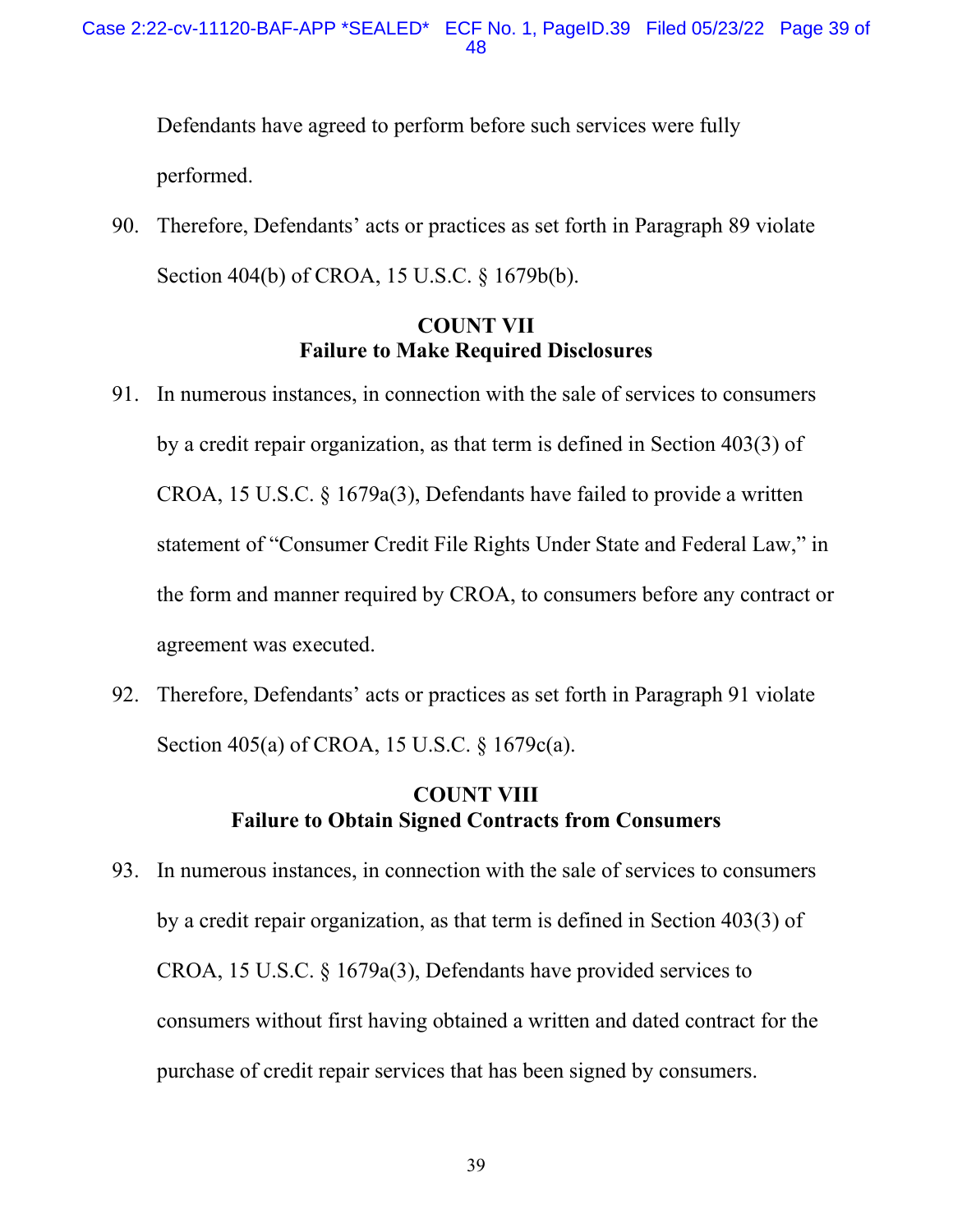94. Therefore, Defendants' acts or practices as set forth in Paragraph 93 violate Section 406(a) of CROA, 15 U.S.C. § 1679d(a).

# **COUNT IX Failure to Include Required Terms and Conditions in Contracts**

 by a credit repair organization, as that term is defined in Section 403(3) of CROA, 15 U.S.C. § 1679a(3), Defendants have failed to include in their to be made by the consumer to Defendants or to any other person, (2) a full (b) an estimate of (i) the date by which the performance of the services (to be performed by Defendants or any other person) will be complete or (ii) the the contracts without penalty or obligation at any time before the third 95. In numerous instances, in connection with the sale of services to consumers consumer contracts the following required terms and conditions: (1) the terms and conditions of payment, including the total amount of all payments and detailed description of the credit repair services to be performed by Defendants for the consumer, including (a) all guarantees of performance, and length of the period necessary to perform such services; (3) Defendants' name and principal business address; or (4) the specific conspicuous statement in bold face type, in immediate proximity to the space reserved for the consumer's signature on the contract, regarding the consumers' right to cancel business day after the date on which consumers signed the contracts.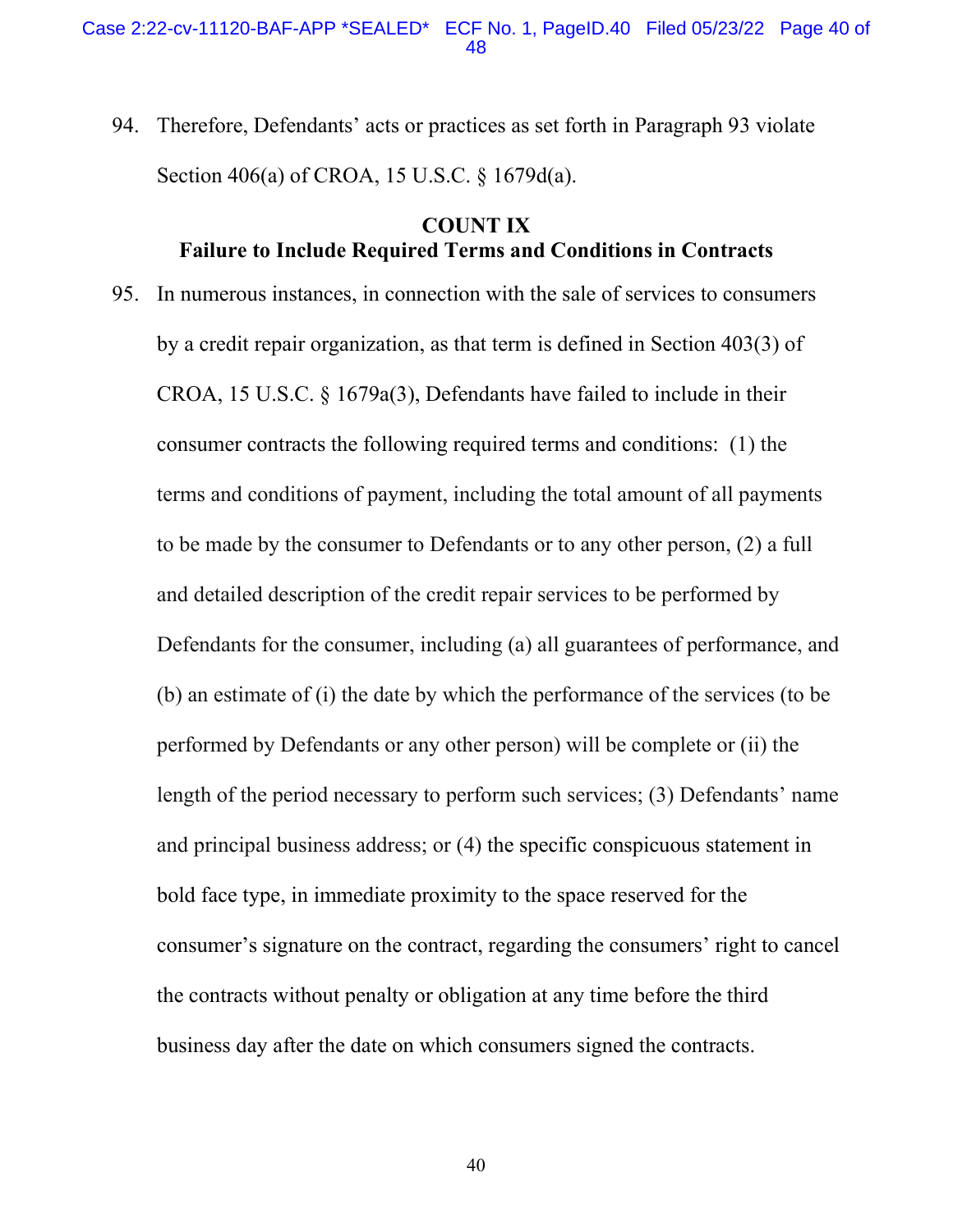Section 406(b) of CROA, 15 U.S.C. § 1679d(b). 96. Therefore, Defendants' acts or practices as set forth in Paragraph 95 violate

# **COUNT X Failure to Provide Cancellation Form**

- by a credit repair organization, as that term is defined in Section 403(3) of CROA, 15 U.S.C. § 1679a(3), Defendants have failed to provide with their consumer contracts a form with the heading "Notice of Cancellation," in the 97. In numerous instances, in connection with the sale of services to consumers form and manner required by CROA to consumers.
- Section 407(b) of CROA, 15 U.S.C. § 1679e(b). 98. Therefore, Defendants' acts or practices as set forth in Paragraph 97 violate

## **COUNT XI Failure to Provide Consumers with Copy of Contract and Other Disclosures**

- by a credit repair organization, as that term is defined in Section 403(3) of CROA, 15 U.S.C. § 1679a(3), Defendants have failed to provide consumers 99. In numerous instances, in connection with the sale of services to consumers who entered into a contract with Defendants a copy of the completed contract and all disclosures required under CROA and a copy of any other document Defendants required the consumers to sign.
- 100. Therefore, Defendants' acts or practices as set forth in Paragraph 99 violate Section 407(c) of CROA, 15 U.S.C. § 1679e(c).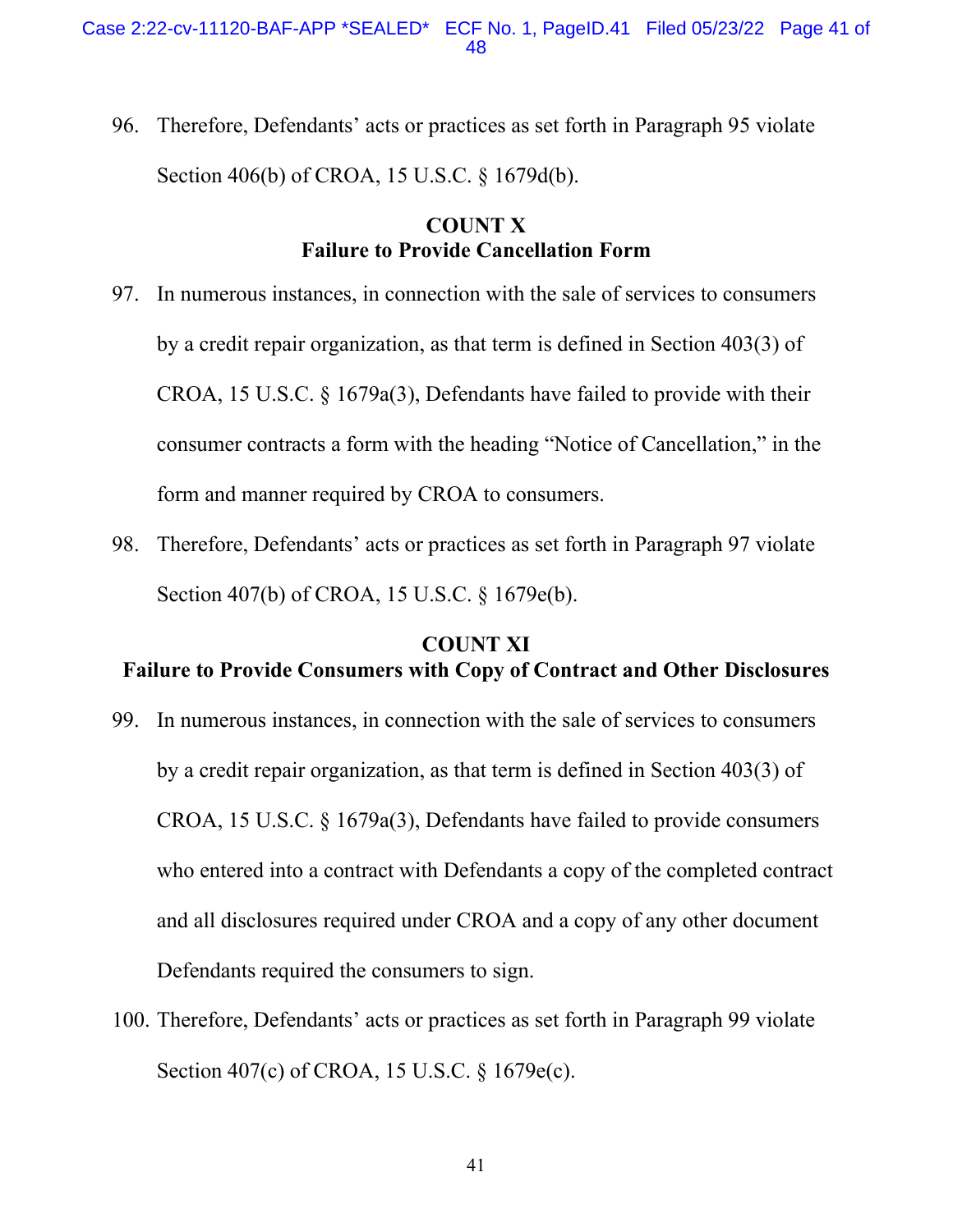#### **VIOLATIONS OF THE TELEMARKETING SALES RULE**

- 15 U.S.C. §§ 6101-6108. The FTC adopted the original Telemarketing Sales 101. In 1994, Congress directed the FTC to prescribe rules prohibiting abusive and deceptive telemarketing acts or practices pursuant to the Telemarketing Act, Rule in 1995, extensively amended it in 2003, and amended certain sections thereafter. 16 C.F.R. Part 310.
- donor. 16 C.F.R. § 310.2(ff). A "seller" means any person who, in arranges for others to provide goods or services to the customer in exchange 102. Under the TSR, a "telemarketer" means any person who, in connection with telemarketing, initiates or receives telephone calls to or from a consumer or connection with a telemarketing transaction, provides, offers to provide, or for consideration. 16 C.F.R. § 310.2(dd).
- 103. Defendants are "seller[s]" or "telemarketer[s]" engaged in "telemarketing," as those terms are defined in the TSR, 16 C.F.R. § 310.2(dd), (ff), and (gg).
- or intangible, that is offered, offered for sale, sold, or traded based wholly or in part on representations, either express or implied, about past, present, or 104. The TSR defines "investment opportunity[ies]" to mean "anything, tangible future income, profit, or appreciation. 16 C.F.R. § 310.2(s).
- 105. The TSR prohibits sellers and telemarketers from misrepresenting, directly or by implication, any material aspect of the performance, efficacy, nature, or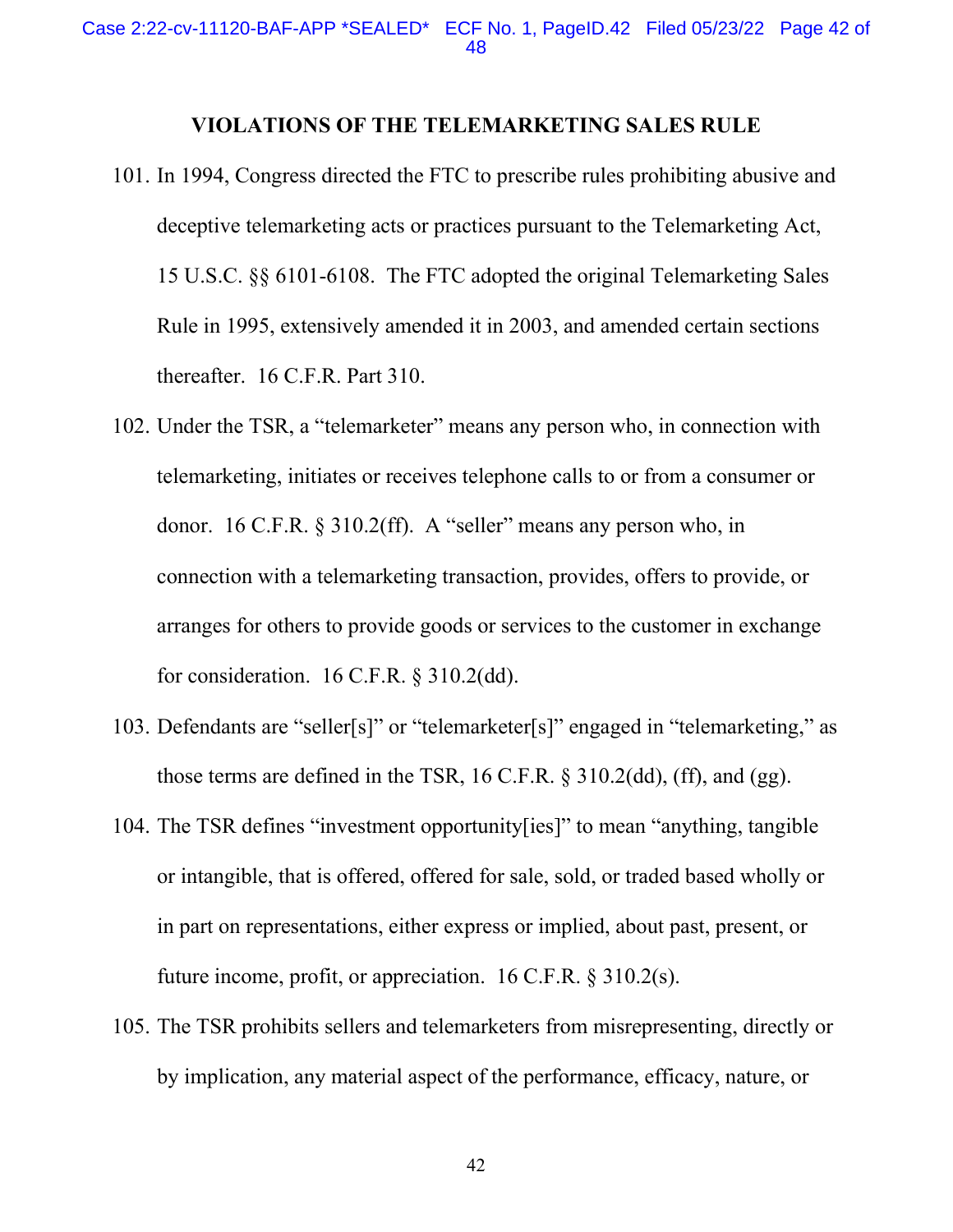central characteristics of goods or services that are the subject of a sales offer.<br>16 C.F.R. § 310.3(a)(2)(iii).

- but not limited to, risk, liquidity, earnings potential, or profitability. 16 106. The TSR prohibits sellers and telemarketers from misrepresenting, directly or by implication, any material aspect of an investment opportunity, including C.F.R.  $\S$  310.3(a)(2)(vi).
- credit record, or credit rating until: (a) the time frame in which the seller has represented all of the goods or services will be provided to that person has 107. The TSR prohibits sellers and telemarketers from requesting or receiving payment of any fee or consideration for goods or services represented to remove derogatory information from, or improve, a person's credit history, expired; and (b) the seller has provided the person with documentation in the form of a consumer report from a consumer reporting agency demonstrating that the promised results have been achieved, such report having been issued more than six months after the results were achieved. 16 C.F.R. §  $310.4(a)(2)$ .
- created, directly or indirectly, a remotely created payment order as payment for goods or services offered or sold through telemarketing. 16 C.F.R. § check. 16 C.F.R. § 310.2(cc). 108. The TSR prohibits sellers and telemarketers from creating or causing to be 310.4(a)(9). A remotely created payment order includes a remotely created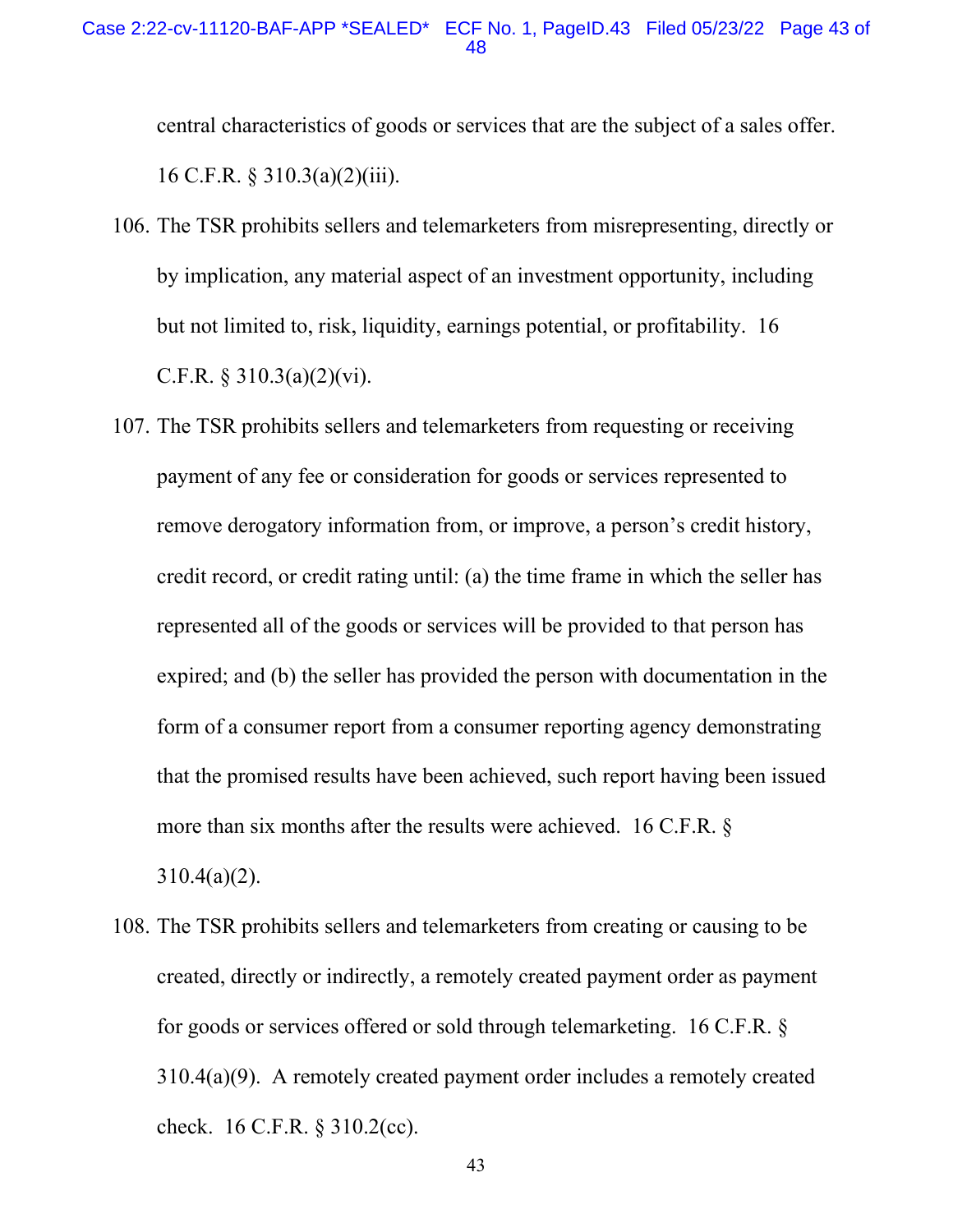109. Pursuant to Section 3(c) of the Telemarketing Act, 15 U.S.C. § 6102(c), and Section  $18(d)(3)$  of the FTC Act, 15 U.S.C. § 57a(d)(3), a violation of the commerce, in violation of Section 5(a) of the FTC Act, 15 U.S.C.  $\&$  45(a). commerce, in violation of Section 5(a) of the FTC Act, 15 U.S.C. § 45(a).<br>Section 19(a)(1) of the FTC Act, 15 U.S.C. § 57b(a)(1), provides that the FTC practices." Section 19(b) of the FTC Act, 15 U.S.C. § 57b(b), provides that in the refund of money or return of property, the payment of damages, and TSR constitutes an unfair or deceptive act or practice in or affecting may commence a civil action against "any person, partnership, or corporation" who "violates any rule . . . respecting unfair or deceptive acts or any action commenced under Section  $19(a)(1)$ , the court "shall have jurisdiction to grant such relief as the court finds necessary to redress injury to consumers, including but not limited to rescission or reformation of contracts, public notification."

## **Misrepresentations Regarding Credit Repair Services COUNT XII**

110. In numerous instances, in connection with the telemarketing of credit repair services, Defendants have misrepresented, directly or by implication, material aspects of the performance, efficacy, nature, or central characteristics of their credit repair services, including but not limited to, that Defendants will significantly improve consumers' credit scores by, among other things removing negative information permanently from consumers' credit reports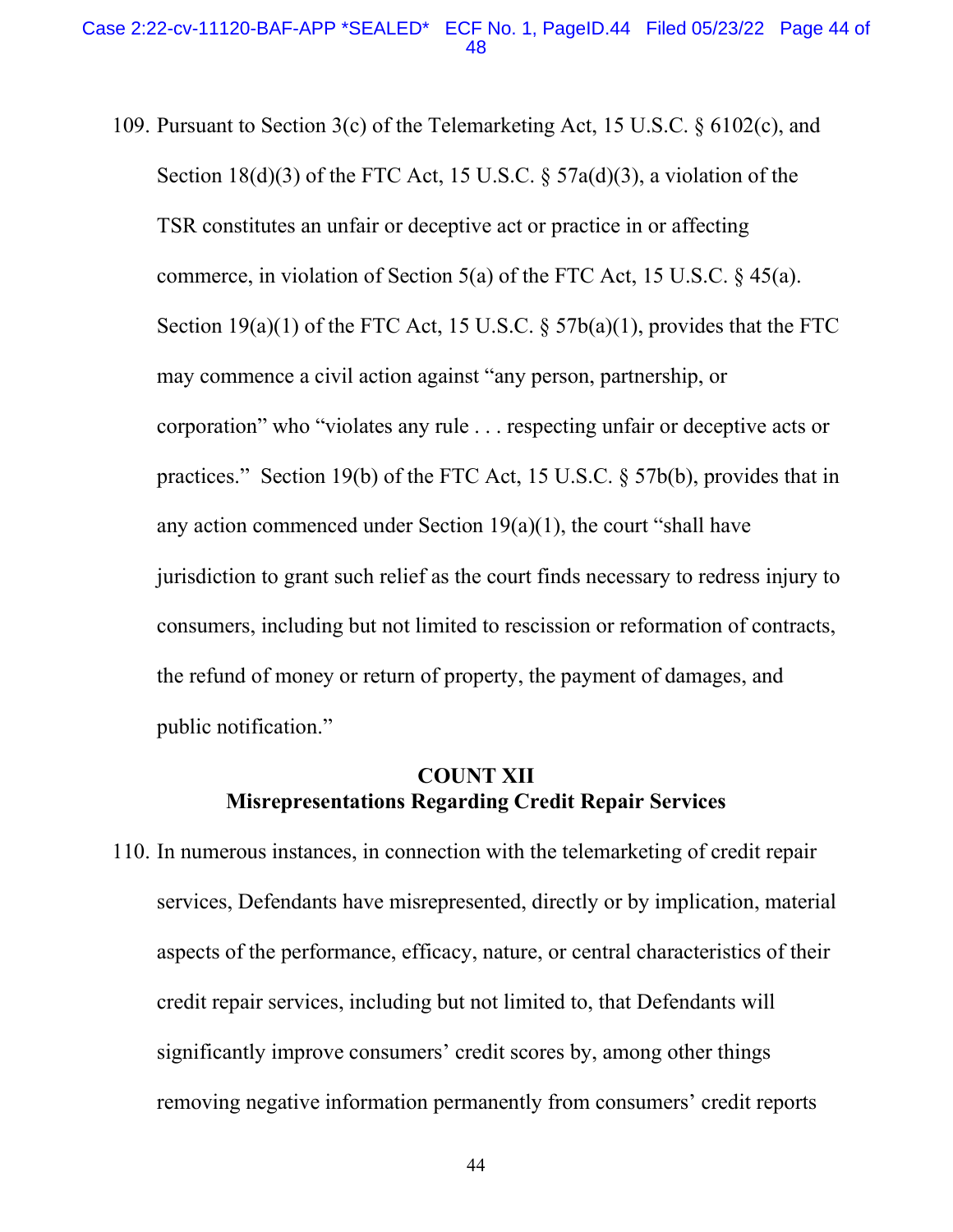or profiles or adding positive payment history to consumers' credit reports or profiles.

111. Therefore, Defendants' acts or practices as set forth in Paragraph 110 violate Section 310.3(a)(2)(iii) of the TSR, 16 C.F.R. § 310.3(a)(2)(iii).

# **COUNT XIII Misrepresentations Regarding Investment Opportunities**

- to, risk, liquidity, earnings potential, or profitability, by, among other things, 112. In numerous instances, in connection with the telemarketing of investment opportunities, Defendants have misrepresented, directly or by implication, material aspects of their investment opportunities, including, but not limited representing that consumers who become agents of Defendants are likely to earn substantial income.
- 113. Therefore, Defendants' acts or practices as set forth in Paragraph 112 violate Section 310.3(a)(2)(vi) of the TSR, 16 C.F.R. § 310.3(a)(2)(vi).

## **COUNT XIV Violation of Prohibition against Charging Advanced Fees for Credit Repair Services**

114. In numerous instances, in connection with the telemarketing of credit repair services, Defendants have requested or received payment of a fee or consideration for credit repair services before: (a) the time frame in which Defendants have represented all of the credit repair services will be provided to consumers has expired; and (b) Defendants have provided consumers with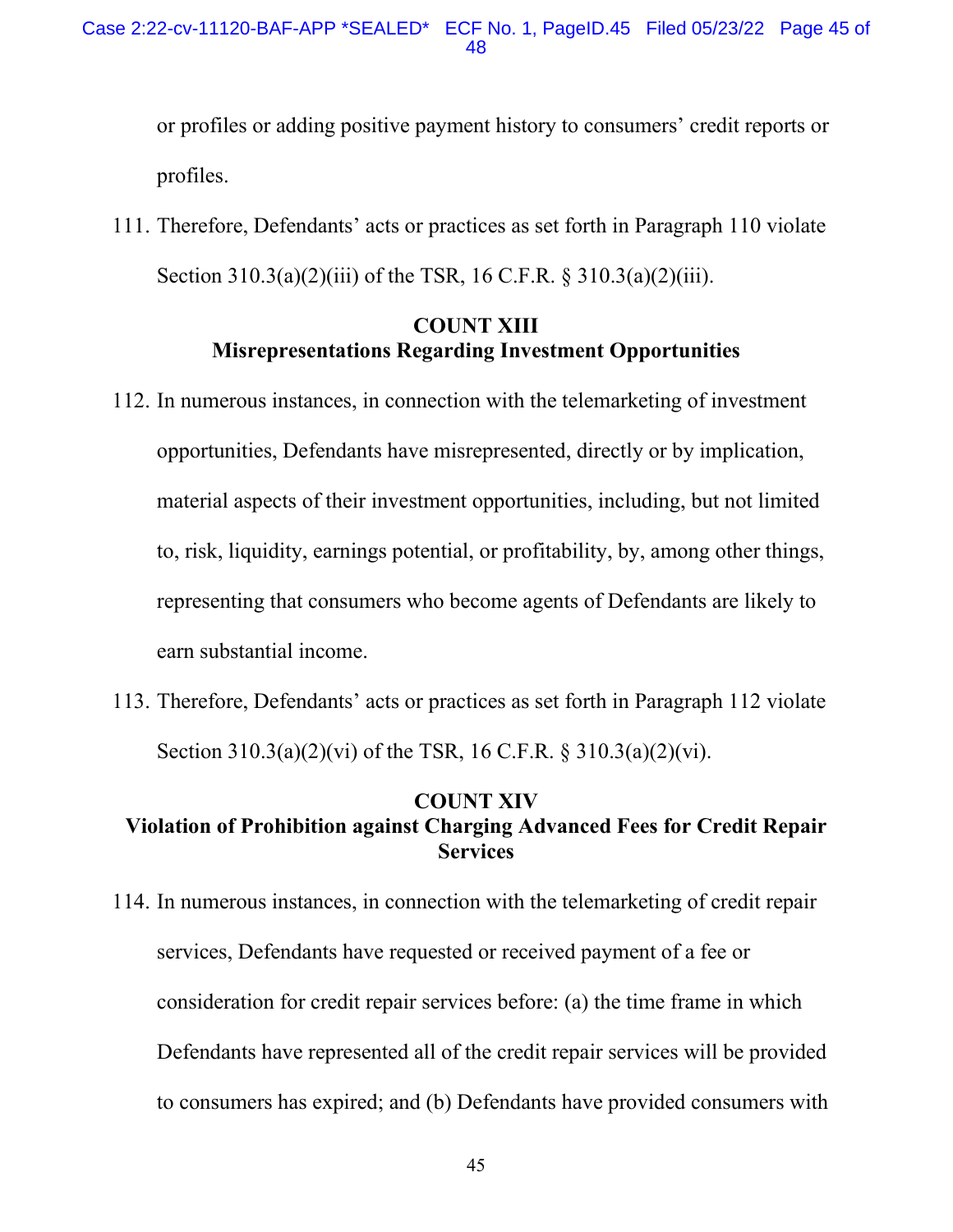documentation in the form of a consumer report from a consumer reporting agency demonstrating that the promised results have been achieved, such report having been issued more than six months after the results were achieved.

 Section 310.4(a)(2) of the TSR, 16 C.F.R. § 310.4(a)(2). 115. Therefore, Defendants' acts or practices as set forth in Paragraph 114 violate

## **COUNT XV Use of Remotely Created Checks**

- 116. In numerous instances, in connection with the telemarketing of credit repair services and/or investment opportunities, Defendants have created or caused to be created, directly or indirectly, a remotely created payment order as payment for credit repair services and/or investment opportunities.
- Section 310.4(a)(9) of the TSR, 16 C.F.R. § 310.4(a)(9). 117. Therefore, Defendants' acts or practices as set forth in Paragraph 116 violate

## **CONSUMER INJURY**

 injury as a result of Defendants' violations of the FTC Act, CROA, and the to injure consumers and harm the public interest. 118. Consumers are suffering, have suffered, and will continue to suffer substantial TSR. Absent injunctive relief by this Court, Defendants are likely to continue to injure consumers and harm the public interest.<br>
46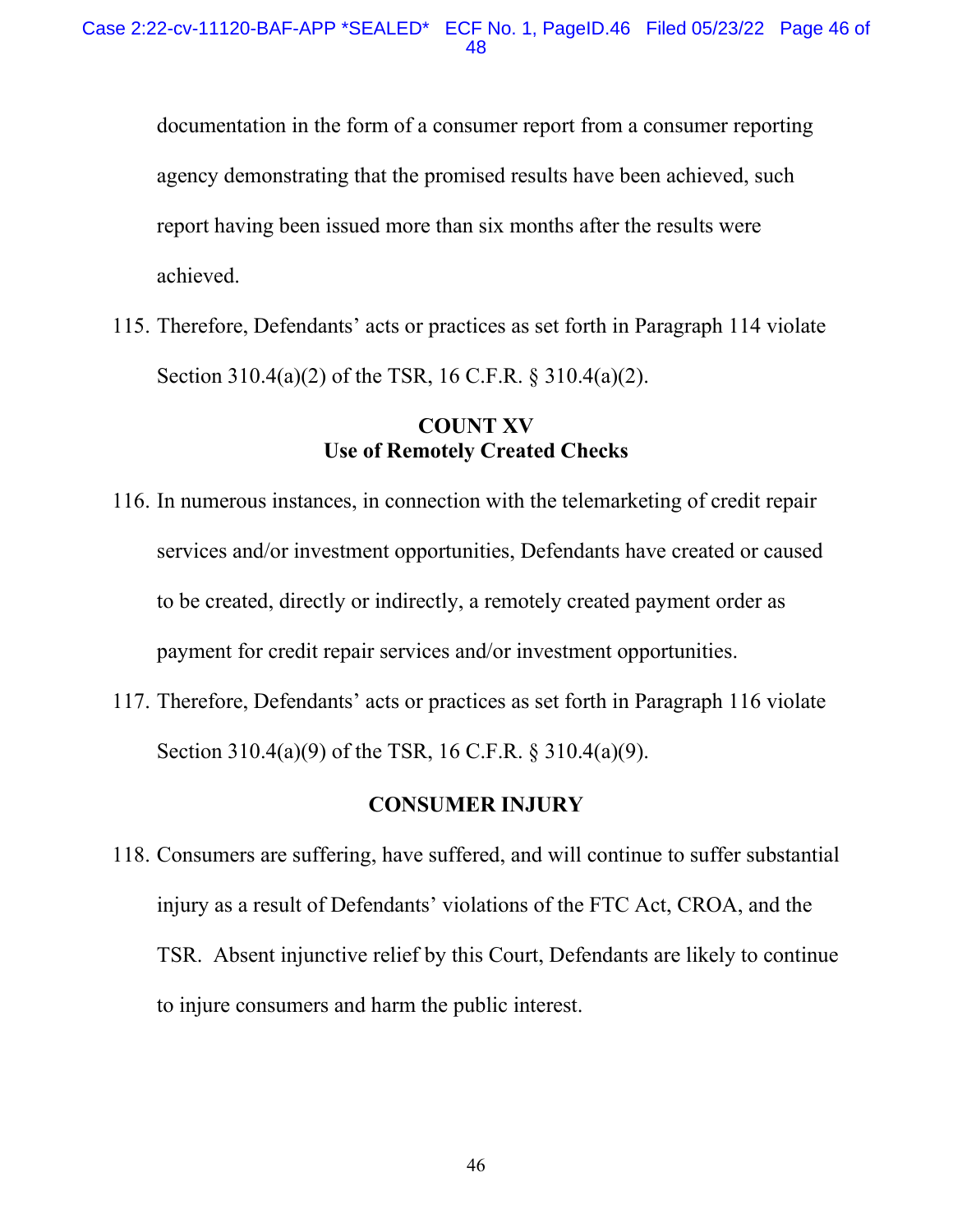## **PRAYER FOR RELIEF**

Wherefore, Plaintiff FTC requests that the Court:

A. Grant preliminary injunctive and ancillary relief as may be necessary to avert the likelihood of consumer injury during the pendency of this action and to preserve the possibility of effective final relief, including but not limited to, temporary and preliminary injunctions, an order freezing assets, immediate access to business premises, and appointment of a receiver;

B. Enter a permanent injunction to prevent future violations of the FTC Act, CROA, and the TSR by Defendants;

C. Award monetary and other relief within the Court's power to grant; and

D. Award any additional relief as the Court determines to be just and proper.